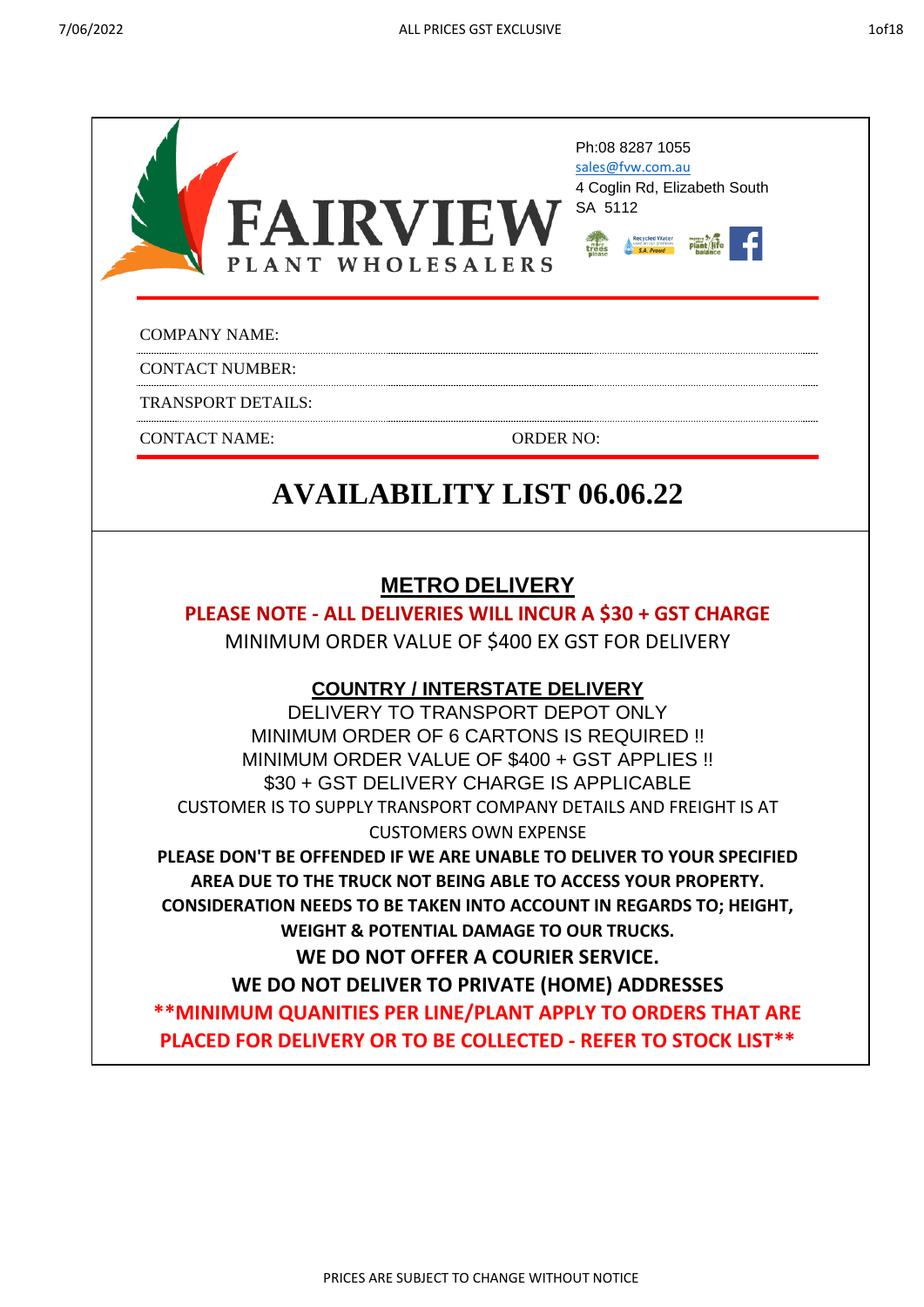| × |
|---|
|   |

| <b>NEW ARRIVALS 06.06.22</b><br>QTY<br>\$<br>QTY<br>\$<br>CODE<br>CODE<br><b>POTTED CLOUR</b><br><b>6" OUTDOOR</b><br><b>6" CORDYLINE Sundance</b><br><b>6" CYCLAMEN Persicum</b><br>CYCLA6<br>CORD6<br>5" GERBERA Jamesonii<br>6" FESTUCA Beyond Blue<br>GERB5<br>FEST6<br><b>5" HYPOESTES</b><br><b>6" LEUCADENDRON Fire Glow</b><br>LEU6<br>HYPO <sub>5</sub><br>5" KALE "KAMOME" Mix<br>6" LEUCADENDRON Maui Sunset<br>KALE5<br>LEU6<br><b>5" MARIGOLD French</b><br><b>6" LEUCADENDRON Red Devil</b><br>MARI5<br>LEU6<br><b>5" PANSY</b><br><b>6" LEUCADENDRON Red Gem</b><br>PAN5<br>LEU6<br><b>5" RANUNCULUS Asiaticus</b><br>6" LEUCADENDRON Safari Sunset<br>RAN5<br>LEU6<br><b>6" LEUCADENDRON Sundance</b><br>LEU6<br><b>5" MELALEUCA Little Nessie</b><br>MELA5<br><b>5" OUTDOOR</b><br><b>5" AGAPANTHUS White</b><br>OUT5<br>5" GAILLARDIA x 15<br><b>7" &amp; 8" OUTDOOR</b><br>OUT5<br>7" ANIGOZ Celebr. Carnivale<br>5" HEBE Blue Gem<br>OUT5<br>KPAW7<br><b>8" CAMELLIA Transnokiensis</b><br><b>5" HEBE Emerald Green</b><br>OUT5<br>CAM <sub>8</sub><br><b>5" KENNEDIA Prostrata</b><br><b>8" CHAM Basil</b><br>OUT5<br>WAX8<br><b>5" MYOPORUM BL Pink</b><br><b>8" CHAM Eclipse</b><br>OUT5<br>WAX8<br><b>8" CHAM Jackie Sue</b><br><b>5" SALVIA African Skies</b><br>OUT5<br>WAX8<br>5" VIBURNUM Tinus x 15<br><b>8" CHAM Moulin Rouge</b><br>OUT5<br>WAX8<br><b>8" CHAM Purple Pride</b><br>WAX8<br><b>8" CHAM Ruby's Delight</b><br>WAX8<br><b>INDOOR</b><br>8" CHAM Unciatum Alba<br>WAX8<br><b>8" AGLAONEMA Red Peacock</b><br>8" CORDYLINE Aust. Black Knight<br>AG8<br>CORD8<br><b>8" AGLAONEMA Red Valentine</b><br><b>7" CORDYLINE Red Fountain</b><br>AG8<br>CORD7<br><b>7" ALCANTAREA Silver Plum</b><br>8"<br><b>GREVILLEA Dorothy Gordon</b><br>ALCANT7<br>GREV8<br><b>7" ANTHURIUM</b><br>8" GREVILLEA Kay Williams<br>ANT7<br>GREV8<br>3" CALATHEA Makoyana (NFD)<br>8" HARDENBERGIA Happy Wanderer<br>CAL <sub>3</sub><br>HARD8<br>3" CALATHEA Rufibarba (NFD)<br>8" HARDENBERGIA White Out<br>CAL <sub>3</sub><br>HARD8<br>7" HELLEBORUS Ice N Roses Red<br><b>10" CORDYLINE Negra</b><br>CORDY10<br>HELL7<br>8" DRACAENA Janet Craig<br><b>7" HELLEBORUS Ice N Roses Rose</b><br>JC8<br>HELL7<br>7" LUGULARIA Dentata Reniformis<br>7" HELLEBORUS Ice N Roses White<br>HELL7<br>LIGU7<br>8" PEPEROMIA Red Edge<br>8" HYMENOSPORUM Flavum<br>PEPER8<br>HYM8<br><b>6" PHILO Pink Princess</b><br>8" LEUCADENDRON Inca Gold<br>PHILOPP6<br>LEU8<br><b>8" LEUCADENDRON Red Devil</b><br>6" SPATH<br>SPATH6<br>LEU8<br><b>7" SPATH</b><br>$\bullet$<br>8" MURRAYA Paniculata<br>SPATH7<br>MUR8<br><b>7" RHAPHIOLEPSIS Little Bliss</b><br>8" SPATH Blue Moon<br>SPATHBM8<br>RHAP7<br><b>16" SPATH Blue Moon</b><br><b>8" STENOCARPUS Sinuatus</b><br>SPATHBM16<br>STENO8<br><b>10" SPATH Blue Moon</b><br>SPATHBM10<br><b>8" SPATH Domino</b><br>SPATHD8<br><b>6" SPATH Power Petite</b><br><b>STRELITZIA</b><br>SPATH6<br><b>10" SPATH Stephanie</b><br>8" STRELITZIA Nicolai<br>SPATH10<br>STREL8<br>3" XANTHOSOMA Lindenii (NFD)<br>XANT3<br><b>PALMS</b><br><b>5" INDOOR SA</b><br>5" BAMBOO Palm<br>BAM5<br><b>5" WASABI</b><br>8" BAMBOO Palm<br>INDSA5<br>BAM8<br>8" COCOS Palm<br>COC8<br><b>8" GOLDEN Cane</b><br>GC <sub>8</sub><br><b>STANDARDS</b><br>10" KENTIA Palm<br>KENT10<br><b>30Ltr ACACIA Cog. Limelight Std</b><br>6" PARLOUR Palm<br>ACAC30<br>PAR6<br>8" DURANTA Geisha Girl Std (NFD)<br>DURSTD8 | ٠ | <b>BUD / FLOWER</b> |  | ALL PRICES GST EXCLUSIVE |  | 7/06/2022 |
|------------------------------------------------------------------------------------------------------------------------------------------------------------------------------------------------------------------------------------------------------------------------------------------------------------------------------------------------------------------------------------------------------------------------------------------------------------------------------------------------------------------------------------------------------------------------------------------------------------------------------------------------------------------------------------------------------------------------------------------------------------------------------------------------------------------------------------------------------------------------------------------------------------------------------------------------------------------------------------------------------------------------------------------------------------------------------------------------------------------------------------------------------------------------------------------------------------------------------------------------------------------------------------------------------------------------------------------------------------------------------------------------------------------------------------------------------------------------------------------------------------------------------------------------------------------------------------------------------------------------------------------------------------------------------------------------------------------------------------------------------------------------------------------------------------------------------------------------------------------------------------------------------------------------------------------------------------------------------------------------------------------------------------------------------------------------------------------------------------------------------------------------------------------------------------------------------------------------------------------------------------------------------------------------------------------------------------------------------------------------------------------------------------------------------------------------------------------------------------------------------------------------------------------------------------------------------------------------------------------------------------------------------------------------------------------------------------------------------------------------------------------------------------------------------------------------------------------------------------------------------------------------------------------------------------------------------------------------------------------------------------------------------------------------------------------------------------------------------------------------------------------------------------------------------------------------------------------------------------------------------------------------------------------------------------------------------------------------------------------------------------------------------------------------------------------------------------|---|---------------------|--|--------------------------|--|-----------|
|                                                                                                                                                                                                                                                                                                                                                                                                                                                                                                                                                                                                                                                                                                                                                                                                                                                                                                                                                                                                                                                                                                                                                                                                                                                                                                                                                                                                                                                                                                                                                                                                                                                                                                                                                                                                                                                                                                                                                                                                                                                                                                                                                                                                                                                                                                                                                                                                                                                                                                                                                                                                                                                                                                                                                                                                                                                                                                                                                                                                                                                                                                                                                                                                                                                                                                                                                                                                                                                            |   |                     |  |                          |  |           |
|                                                                                                                                                                                                                                                                                                                                                                                                                                                                                                                                                                                                                                                                                                                                                                                                                                                                                                                                                                                                                                                                                                                                                                                                                                                                                                                                                                                                                                                                                                                                                                                                                                                                                                                                                                                                                                                                                                                                                                                                                                                                                                                                                                                                                                                                                                                                                                                                                                                                                                                                                                                                                                                                                                                                                                                                                                                                                                                                                                                                                                                                                                                                                                                                                                                                                                                                                                                                                                                            |   |                     |  |                          |  |           |
|                                                                                                                                                                                                                                                                                                                                                                                                                                                                                                                                                                                                                                                                                                                                                                                                                                                                                                                                                                                                                                                                                                                                                                                                                                                                                                                                                                                                                                                                                                                                                                                                                                                                                                                                                                                                                                                                                                                                                                                                                                                                                                                                                                                                                                                                                                                                                                                                                                                                                                                                                                                                                                                                                                                                                                                                                                                                                                                                                                                                                                                                                                                                                                                                                                                                                                                                                                                                                                                            |   |                     |  |                          |  |           |
|                                                                                                                                                                                                                                                                                                                                                                                                                                                                                                                                                                                                                                                                                                                                                                                                                                                                                                                                                                                                                                                                                                                                                                                                                                                                                                                                                                                                                                                                                                                                                                                                                                                                                                                                                                                                                                                                                                                                                                                                                                                                                                                                                                                                                                                                                                                                                                                                                                                                                                                                                                                                                                                                                                                                                                                                                                                                                                                                                                                                                                                                                                                                                                                                                                                                                                                                                                                                                                                            |   |                     |  |                          |  |           |
|                                                                                                                                                                                                                                                                                                                                                                                                                                                                                                                                                                                                                                                                                                                                                                                                                                                                                                                                                                                                                                                                                                                                                                                                                                                                                                                                                                                                                                                                                                                                                                                                                                                                                                                                                                                                                                                                                                                                                                                                                                                                                                                                                                                                                                                                                                                                                                                                                                                                                                                                                                                                                                                                                                                                                                                                                                                                                                                                                                                                                                                                                                                                                                                                                                                                                                                                                                                                                                                            |   |                     |  |                          |  |           |
|                                                                                                                                                                                                                                                                                                                                                                                                                                                                                                                                                                                                                                                                                                                                                                                                                                                                                                                                                                                                                                                                                                                                                                                                                                                                                                                                                                                                                                                                                                                                                                                                                                                                                                                                                                                                                                                                                                                                                                                                                                                                                                                                                                                                                                                                                                                                                                                                                                                                                                                                                                                                                                                                                                                                                                                                                                                                                                                                                                                                                                                                                                                                                                                                                                                                                                                                                                                                                                                            |   |                     |  |                          |  |           |
|                                                                                                                                                                                                                                                                                                                                                                                                                                                                                                                                                                                                                                                                                                                                                                                                                                                                                                                                                                                                                                                                                                                                                                                                                                                                                                                                                                                                                                                                                                                                                                                                                                                                                                                                                                                                                                                                                                                                                                                                                                                                                                                                                                                                                                                                                                                                                                                                                                                                                                                                                                                                                                                                                                                                                                                                                                                                                                                                                                                                                                                                                                                                                                                                                                                                                                                                                                                                                                                            |   |                     |  |                          |  |           |
|                                                                                                                                                                                                                                                                                                                                                                                                                                                                                                                                                                                                                                                                                                                                                                                                                                                                                                                                                                                                                                                                                                                                                                                                                                                                                                                                                                                                                                                                                                                                                                                                                                                                                                                                                                                                                                                                                                                                                                                                                                                                                                                                                                                                                                                                                                                                                                                                                                                                                                                                                                                                                                                                                                                                                                                                                                                                                                                                                                                                                                                                                                                                                                                                                                                                                                                                                                                                                                                            |   |                     |  |                          |  |           |
|                                                                                                                                                                                                                                                                                                                                                                                                                                                                                                                                                                                                                                                                                                                                                                                                                                                                                                                                                                                                                                                                                                                                                                                                                                                                                                                                                                                                                                                                                                                                                                                                                                                                                                                                                                                                                                                                                                                                                                                                                                                                                                                                                                                                                                                                                                                                                                                                                                                                                                                                                                                                                                                                                                                                                                                                                                                                                                                                                                                                                                                                                                                                                                                                                                                                                                                                                                                                                                                            |   |                     |  |                          |  |           |
|                                                                                                                                                                                                                                                                                                                                                                                                                                                                                                                                                                                                                                                                                                                                                                                                                                                                                                                                                                                                                                                                                                                                                                                                                                                                                                                                                                                                                                                                                                                                                                                                                                                                                                                                                                                                                                                                                                                                                                                                                                                                                                                                                                                                                                                                                                                                                                                                                                                                                                                                                                                                                                                                                                                                                                                                                                                                                                                                                                                                                                                                                                                                                                                                                                                                                                                                                                                                                                                            |   |                     |  |                          |  |           |
|                                                                                                                                                                                                                                                                                                                                                                                                                                                                                                                                                                                                                                                                                                                                                                                                                                                                                                                                                                                                                                                                                                                                                                                                                                                                                                                                                                                                                                                                                                                                                                                                                                                                                                                                                                                                                                                                                                                                                                                                                                                                                                                                                                                                                                                                                                                                                                                                                                                                                                                                                                                                                                                                                                                                                                                                                                                                                                                                                                                                                                                                                                                                                                                                                                                                                                                                                                                                                                                            |   |                     |  |                          |  |           |
|                                                                                                                                                                                                                                                                                                                                                                                                                                                                                                                                                                                                                                                                                                                                                                                                                                                                                                                                                                                                                                                                                                                                                                                                                                                                                                                                                                                                                                                                                                                                                                                                                                                                                                                                                                                                                                                                                                                                                                                                                                                                                                                                                                                                                                                                                                                                                                                                                                                                                                                                                                                                                                                                                                                                                                                                                                                                                                                                                                                                                                                                                                                                                                                                                                                                                                                                                                                                                                                            |   |                     |  |                          |  |           |
|                                                                                                                                                                                                                                                                                                                                                                                                                                                                                                                                                                                                                                                                                                                                                                                                                                                                                                                                                                                                                                                                                                                                                                                                                                                                                                                                                                                                                                                                                                                                                                                                                                                                                                                                                                                                                                                                                                                                                                                                                                                                                                                                                                                                                                                                                                                                                                                                                                                                                                                                                                                                                                                                                                                                                                                                                                                                                                                                                                                                                                                                                                                                                                                                                                                                                                                                                                                                                                                            |   |                     |  |                          |  |           |
|                                                                                                                                                                                                                                                                                                                                                                                                                                                                                                                                                                                                                                                                                                                                                                                                                                                                                                                                                                                                                                                                                                                                                                                                                                                                                                                                                                                                                                                                                                                                                                                                                                                                                                                                                                                                                                                                                                                                                                                                                                                                                                                                                                                                                                                                                                                                                                                                                                                                                                                                                                                                                                                                                                                                                                                                                                                                                                                                                                                                                                                                                                                                                                                                                                                                                                                                                                                                                                                            |   |                     |  |                          |  |           |
|                                                                                                                                                                                                                                                                                                                                                                                                                                                                                                                                                                                                                                                                                                                                                                                                                                                                                                                                                                                                                                                                                                                                                                                                                                                                                                                                                                                                                                                                                                                                                                                                                                                                                                                                                                                                                                                                                                                                                                                                                                                                                                                                                                                                                                                                                                                                                                                                                                                                                                                                                                                                                                                                                                                                                                                                                                                                                                                                                                                                                                                                                                                                                                                                                                                                                                                                                                                                                                                            |   |                     |  |                          |  |           |
|                                                                                                                                                                                                                                                                                                                                                                                                                                                                                                                                                                                                                                                                                                                                                                                                                                                                                                                                                                                                                                                                                                                                                                                                                                                                                                                                                                                                                                                                                                                                                                                                                                                                                                                                                                                                                                                                                                                                                                                                                                                                                                                                                                                                                                                                                                                                                                                                                                                                                                                                                                                                                                                                                                                                                                                                                                                                                                                                                                                                                                                                                                                                                                                                                                                                                                                                                                                                                                                            |   |                     |  |                          |  |           |
|                                                                                                                                                                                                                                                                                                                                                                                                                                                                                                                                                                                                                                                                                                                                                                                                                                                                                                                                                                                                                                                                                                                                                                                                                                                                                                                                                                                                                                                                                                                                                                                                                                                                                                                                                                                                                                                                                                                                                                                                                                                                                                                                                                                                                                                                                                                                                                                                                                                                                                                                                                                                                                                                                                                                                                                                                                                                                                                                                                                                                                                                                                                                                                                                                                                                                                                                                                                                                                                            |   |                     |  |                          |  |           |
|                                                                                                                                                                                                                                                                                                                                                                                                                                                                                                                                                                                                                                                                                                                                                                                                                                                                                                                                                                                                                                                                                                                                                                                                                                                                                                                                                                                                                                                                                                                                                                                                                                                                                                                                                                                                                                                                                                                                                                                                                                                                                                                                                                                                                                                                                                                                                                                                                                                                                                                                                                                                                                                                                                                                                                                                                                                                                                                                                                                                                                                                                                                                                                                                                                                                                                                                                                                                                                                            |   |                     |  |                          |  |           |
|                                                                                                                                                                                                                                                                                                                                                                                                                                                                                                                                                                                                                                                                                                                                                                                                                                                                                                                                                                                                                                                                                                                                                                                                                                                                                                                                                                                                                                                                                                                                                                                                                                                                                                                                                                                                                                                                                                                                                                                                                                                                                                                                                                                                                                                                                                                                                                                                                                                                                                                                                                                                                                                                                                                                                                                                                                                                                                                                                                                                                                                                                                                                                                                                                                                                                                                                                                                                                                                            |   |                     |  |                          |  |           |
|                                                                                                                                                                                                                                                                                                                                                                                                                                                                                                                                                                                                                                                                                                                                                                                                                                                                                                                                                                                                                                                                                                                                                                                                                                                                                                                                                                                                                                                                                                                                                                                                                                                                                                                                                                                                                                                                                                                                                                                                                                                                                                                                                                                                                                                                                                                                                                                                                                                                                                                                                                                                                                                                                                                                                                                                                                                                                                                                                                                                                                                                                                                                                                                                                                                                                                                                                                                                                                                            |   |                     |  |                          |  |           |
|                                                                                                                                                                                                                                                                                                                                                                                                                                                                                                                                                                                                                                                                                                                                                                                                                                                                                                                                                                                                                                                                                                                                                                                                                                                                                                                                                                                                                                                                                                                                                                                                                                                                                                                                                                                                                                                                                                                                                                                                                                                                                                                                                                                                                                                                                                                                                                                                                                                                                                                                                                                                                                                                                                                                                                                                                                                                                                                                                                                                                                                                                                                                                                                                                                                                                                                                                                                                                                                            |   |                     |  |                          |  |           |
|                                                                                                                                                                                                                                                                                                                                                                                                                                                                                                                                                                                                                                                                                                                                                                                                                                                                                                                                                                                                                                                                                                                                                                                                                                                                                                                                                                                                                                                                                                                                                                                                                                                                                                                                                                                                                                                                                                                                                                                                                                                                                                                                                                                                                                                                                                                                                                                                                                                                                                                                                                                                                                                                                                                                                                                                                                                                                                                                                                                                                                                                                                                                                                                                                                                                                                                                                                                                                                                            |   |                     |  |                          |  |           |
|                                                                                                                                                                                                                                                                                                                                                                                                                                                                                                                                                                                                                                                                                                                                                                                                                                                                                                                                                                                                                                                                                                                                                                                                                                                                                                                                                                                                                                                                                                                                                                                                                                                                                                                                                                                                                                                                                                                                                                                                                                                                                                                                                                                                                                                                                                                                                                                                                                                                                                                                                                                                                                                                                                                                                                                                                                                                                                                                                                                                                                                                                                                                                                                                                                                                                                                                                                                                                                                            |   |                     |  |                          |  |           |
|                                                                                                                                                                                                                                                                                                                                                                                                                                                                                                                                                                                                                                                                                                                                                                                                                                                                                                                                                                                                                                                                                                                                                                                                                                                                                                                                                                                                                                                                                                                                                                                                                                                                                                                                                                                                                                                                                                                                                                                                                                                                                                                                                                                                                                                                                                                                                                                                                                                                                                                                                                                                                                                                                                                                                                                                                                                                                                                                                                                                                                                                                                                                                                                                                                                                                                                                                                                                                                                            |   |                     |  |                          |  |           |
|                                                                                                                                                                                                                                                                                                                                                                                                                                                                                                                                                                                                                                                                                                                                                                                                                                                                                                                                                                                                                                                                                                                                                                                                                                                                                                                                                                                                                                                                                                                                                                                                                                                                                                                                                                                                                                                                                                                                                                                                                                                                                                                                                                                                                                                                                                                                                                                                                                                                                                                                                                                                                                                                                                                                                                                                                                                                                                                                                                                                                                                                                                                                                                                                                                                                                                                                                                                                                                                            |   |                     |  |                          |  |           |
|                                                                                                                                                                                                                                                                                                                                                                                                                                                                                                                                                                                                                                                                                                                                                                                                                                                                                                                                                                                                                                                                                                                                                                                                                                                                                                                                                                                                                                                                                                                                                                                                                                                                                                                                                                                                                                                                                                                                                                                                                                                                                                                                                                                                                                                                                                                                                                                                                                                                                                                                                                                                                                                                                                                                                                                                                                                                                                                                                                                                                                                                                                                                                                                                                                                                                                                                                                                                                                                            |   |                     |  |                          |  |           |
|                                                                                                                                                                                                                                                                                                                                                                                                                                                                                                                                                                                                                                                                                                                                                                                                                                                                                                                                                                                                                                                                                                                                                                                                                                                                                                                                                                                                                                                                                                                                                                                                                                                                                                                                                                                                                                                                                                                                                                                                                                                                                                                                                                                                                                                                                                                                                                                                                                                                                                                                                                                                                                                                                                                                                                                                                                                                                                                                                                                                                                                                                                                                                                                                                                                                                                                                                                                                                                                            |   |                     |  |                          |  |           |
|                                                                                                                                                                                                                                                                                                                                                                                                                                                                                                                                                                                                                                                                                                                                                                                                                                                                                                                                                                                                                                                                                                                                                                                                                                                                                                                                                                                                                                                                                                                                                                                                                                                                                                                                                                                                                                                                                                                                                                                                                                                                                                                                                                                                                                                                                                                                                                                                                                                                                                                                                                                                                                                                                                                                                                                                                                                                                                                                                                                                                                                                                                                                                                                                                                                                                                                                                                                                                                                            |   |                     |  |                          |  |           |
|                                                                                                                                                                                                                                                                                                                                                                                                                                                                                                                                                                                                                                                                                                                                                                                                                                                                                                                                                                                                                                                                                                                                                                                                                                                                                                                                                                                                                                                                                                                                                                                                                                                                                                                                                                                                                                                                                                                                                                                                                                                                                                                                                                                                                                                                                                                                                                                                                                                                                                                                                                                                                                                                                                                                                                                                                                                                                                                                                                                                                                                                                                                                                                                                                                                                                                                                                                                                                                                            |   |                     |  |                          |  |           |
|                                                                                                                                                                                                                                                                                                                                                                                                                                                                                                                                                                                                                                                                                                                                                                                                                                                                                                                                                                                                                                                                                                                                                                                                                                                                                                                                                                                                                                                                                                                                                                                                                                                                                                                                                                                                                                                                                                                                                                                                                                                                                                                                                                                                                                                                                                                                                                                                                                                                                                                                                                                                                                                                                                                                                                                                                                                                                                                                                                                                                                                                                                                                                                                                                                                                                                                                                                                                                                                            |   |                     |  |                          |  |           |
|                                                                                                                                                                                                                                                                                                                                                                                                                                                                                                                                                                                                                                                                                                                                                                                                                                                                                                                                                                                                                                                                                                                                                                                                                                                                                                                                                                                                                                                                                                                                                                                                                                                                                                                                                                                                                                                                                                                                                                                                                                                                                                                                                                                                                                                                                                                                                                                                                                                                                                                                                                                                                                                                                                                                                                                                                                                                                                                                                                                                                                                                                                                                                                                                                                                                                                                                                                                                                                                            |   |                     |  |                          |  |           |
|                                                                                                                                                                                                                                                                                                                                                                                                                                                                                                                                                                                                                                                                                                                                                                                                                                                                                                                                                                                                                                                                                                                                                                                                                                                                                                                                                                                                                                                                                                                                                                                                                                                                                                                                                                                                                                                                                                                                                                                                                                                                                                                                                                                                                                                                                                                                                                                                                                                                                                                                                                                                                                                                                                                                                                                                                                                                                                                                                                                                                                                                                                                                                                                                                                                                                                                                                                                                                                                            |   |                     |  |                          |  |           |
|                                                                                                                                                                                                                                                                                                                                                                                                                                                                                                                                                                                                                                                                                                                                                                                                                                                                                                                                                                                                                                                                                                                                                                                                                                                                                                                                                                                                                                                                                                                                                                                                                                                                                                                                                                                                                                                                                                                                                                                                                                                                                                                                                                                                                                                                                                                                                                                                                                                                                                                                                                                                                                                                                                                                                                                                                                                                                                                                                                                                                                                                                                                                                                                                                                                                                                                                                                                                                                                            |   |                     |  |                          |  |           |
|                                                                                                                                                                                                                                                                                                                                                                                                                                                                                                                                                                                                                                                                                                                                                                                                                                                                                                                                                                                                                                                                                                                                                                                                                                                                                                                                                                                                                                                                                                                                                                                                                                                                                                                                                                                                                                                                                                                                                                                                                                                                                                                                                                                                                                                                                                                                                                                                                                                                                                                                                                                                                                                                                                                                                                                                                                                                                                                                                                                                                                                                                                                                                                                                                                                                                                                                                                                                                                                            |   |                     |  |                          |  |           |
|                                                                                                                                                                                                                                                                                                                                                                                                                                                                                                                                                                                                                                                                                                                                                                                                                                                                                                                                                                                                                                                                                                                                                                                                                                                                                                                                                                                                                                                                                                                                                                                                                                                                                                                                                                                                                                                                                                                                                                                                                                                                                                                                                                                                                                                                                                                                                                                                                                                                                                                                                                                                                                                                                                                                                                                                                                                                                                                                                                                                                                                                                                                                                                                                                                                                                                                                                                                                                                                            |   |                     |  |                          |  |           |
|                                                                                                                                                                                                                                                                                                                                                                                                                                                                                                                                                                                                                                                                                                                                                                                                                                                                                                                                                                                                                                                                                                                                                                                                                                                                                                                                                                                                                                                                                                                                                                                                                                                                                                                                                                                                                                                                                                                                                                                                                                                                                                                                                                                                                                                                                                                                                                                                                                                                                                                                                                                                                                                                                                                                                                                                                                                                                                                                                                                                                                                                                                                                                                                                                                                                                                                                                                                                                                                            |   |                     |  |                          |  |           |
|                                                                                                                                                                                                                                                                                                                                                                                                                                                                                                                                                                                                                                                                                                                                                                                                                                                                                                                                                                                                                                                                                                                                                                                                                                                                                                                                                                                                                                                                                                                                                                                                                                                                                                                                                                                                                                                                                                                                                                                                                                                                                                                                                                                                                                                                                                                                                                                                                                                                                                                                                                                                                                                                                                                                                                                                                                                                                                                                                                                                                                                                                                                                                                                                                                                                                                                                                                                                                                                            |   |                     |  |                          |  |           |
|                                                                                                                                                                                                                                                                                                                                                                                                                                                                                                                                                                                                                                                                                                                                                                                                                                                                                                                                                                                                                                                                                                                                                                                                                                                                                                                                                                                                                                                                                                                                                                                                                                                                                                                                                                                                                                                                                                                                                                                                                                                                                                                                                                                                                                                                                                                                                                                                                                                                                                                                                                                                                                                                                                                                                                                                                                                                                                                                                                                                                                                                                                                                                                                                                                                                                                                                                                                                                                                            |   |                     |  |                          |  |           |
|                                                                                                                                                                                                                                                                                                                                                                                                                                                                                                                                                                                                                                                                                                                                                                                                                                                                                                                                                                                                                                                                                                                                                                                                                                                                                                                                                                                                                                                                                                                                                                                                                                                                                                                                                                                                                                                                                                                                                                                                                                                                                                                                                                                                                                                                                                                                                                                                                                                                                                                                                                                                                                                                                                                                                                                                                                                                                                                                                                                                                                                                                                                                                                                                                                                                                                                                                                                                                                                            |   |                     |  |                          |  |           |
|                                                                                                                                                                                                                                                                                                                                                                                                                                                                                                                                                                                                                                                                                                                                                                                                                                                                                                                                                                                                                                                                                                                                                                                                                                                                                                                                                                                                                                                                                                                                                                                                                                                                                                                                                                                                                                                                                                                                                                                                                                                                                                                                                                                                                                                                                                                                                                                                                                                                                                                                                                                                                                                                                                                                                                                                                                                                                                                                                                                                                                                                                                                                                                                                                                                                                                                                                                                                                                                            |   |                     |  |                          |  |           |
|                                                                                                                                                                                                                                                                                                                                                                                                                                                                                                                                                                                                                                                                                                                                                                                                                                                                                                                                                                                                                                                                                                                                                                                                                                                                                                                                                                                                                                                                                                                                                                                                                                                                                                                                                                                                                                                                                                                                                                                                                                                                                                                                                                                                                                                                                                                                                                                                                                                                                                                                                                                                                                                                                                                                                                                                                                                                                                                                                                                                                                                                                                                                                                                                                                                                                                                                                                                                                                                            |   |                     |  |                          |  |           |
|                                                                                                                                                                                                                                                                                                                                                                                                                                                                                                                                                                                                                                                                                                                                                                                                                                                                                                                                                                                                                                                                                                                                                                                                                                                                                                                                                                                                                                                                                                                                                                                                                                                                                                                                                                                                                                                                                                                                                                                                                                                                                                                                                                                                                                                                                                                                                                                                                                                                                                                                                                                                                                                                                                                                                                                                                                                                                                                                                                                                                                                                                                                                                                                                                                                                                                                                                                                                                                                            |   |                     |  |                          |  |           |
|                                                                                                                                                                                                                                                                                                                                                                                                                                                                                                                                                                                                                                                                                                                                                                                                                                                                                                                                                                                                                                                                                                                                                                                                                                                                                                                                                                                                                                                                                                                                                                                                                                                                                                                                                                                                                                                                                                                                                                                                                                                                                                                                                                                                                                                                                                                                                                                                                                                                                                                                                                                                                                                                                                                                                                                                                                                                                                                                                                                                                                                                                                                                                                                                                                                                                                                                                                                                                                                            |   |                     |  |                          |  |           |
|                                                                                                                                                                                                                                                                                                                                                                                                                                                                                                                                                                                                                                                                                                                                                                                                                                                                                                                                                                                                                                                                                                                                                                                                                                                                                                                                                                                                                                                                                                                                                                                                                                                                                                                                                                                                                                                                                                                                                                                                                                                                                                                                                                                                                                                                                                                                                                                                                                                                                                                                                                                                                                                                                                                                                                                                                                                                                                                                                                                                                                                                                                                                                                                                                                                                                                                                                                                                                                                            |   |                     |  |                          |  |           |
|                                                                                                                                                                                                                                                                                                                                                                                                                                                                                                                                                                                                                                                                                                                                                                                                                                                                                                                                                                                                                                                                                                                                                                                                                                                                                                                                                                                                                                                                                                                                                                                                                                                                                                                                                                                                                                                                                                                                                                                                                                                                                                                                                                                                                                                                                                                                                                                                                                                                                                                                                                                                                                                                                                                                                                                                                                                                                                                                                                                                                                                                                                                                                                                                                                                                                                                                                                                                                                                            |   |                     |  |                          |  |           |
|                                                                                                                                                                                                                                                                                                                                                                                                                                                                                                                                                                                                                                                                                                                                                                                                                                                                                                                                                                                                                                                                                                                                                                                                                                                                                                                                                                                                                                                                                                                                                                                                                                                                                                                                                                                                                                                                                                                                                                                                                                                                                                                                                                                                                                                                                                                                                                                                                                                                                                                                                                                                                                                                                                                                                                                                                                                                                                                                                                                                                                                                                                                                                                                                                                                                                                                                                                                                                                                            |   |                     |  |                          |  |           |
|                                                                                                                                                                                                                                                                                                                                                                                                                                                                                                                                                                                                                                                                                                                                                                                                                                                                                                                                                                                                                                                                                                                                                                                                                                                                                                                                                                                                                                                                                                                                                                                                                                                                                                                                                                                                                                                                                                                                                                                                                                                                                                                                                                                                                                                                                                                                                                                                                                                                                                                                                                                                                                                                                                                                                                                                                                                                                                                                                                                                                                                                                                                                                                                                                                                                                                                                                                                                                                                            |   |                     |  |                          |  |           |
|                                                                                                                                                                                                                                                                                                                                                                                                                                                                                                                                                                                                                                                                                                                                                                                                                                                                                                                                                                                                                                                                                                                                                                                                                                                                                                                                                                                                                                                                                                                                                                                                                                                                                                                                                                                                                                                                                                                                                                                                                                                                                                                                                                                                                                                                                                                                                                                                                                                                                                                                                                                                                                                                                                                                                                                                                                                                                                                                                                                                                                                                                                                                                                                                                                                                                                                                                                                                                                                            |   |                     |  |                          |  |           |
|                                                                                                                                                                                                                                                                                                                                                                                                                                                                                                                                                                                                                                                                                                                                                                                                                                                                                                                                                                                                                                                                                                                                                                                                                                                                                                                                                                                                                                                                                                                                                                                                                                                                                                                                                                                                                                                                                                                                                                                                                                                                                                                                                                                                                                                                                                                                                                                                                                                                                                                                                                                                                                                                                                                                                                                                                                                                                                                                                                                                                                                                                                                                                                                                                                                                                                                                                                                                                                                            |   |                     |  |                          |  |           |
|                                                                                                                                                                                                                                                                                                                                                                                                                                                                                                                                                                                                                                                                                                                                                                                                                                                                                                                                                                                                                                                                                                                                                                                                                                                                                                                                                                                                                                                                                                                                                                                                                                                                                                                                                                                                                                                                                                                                                                                                                                                                                                                                                                                                                                                                                                                                                                                                                                                                                                                                                                                                                                                                                                                                                                                                                                                                                                                                                                                                                                                                                                                                                                                                                                                                                                                                                                                                                                                            |   |                     |  |                          |  |           |
|                                                                                                                                                                                                                                                                                                                                                                                                                                                                                                                                                                                                                                                                                                                                                                                                                                                                                                                                                                                                                                                                                                                                                                                                                                                                                                                                                                                                                                                                                                                                                                                                                                                                                                                                                                                                                                                                                                                                                                                                                                                                                                                                                                                                                                                                                                                                                                                                                                                                                                                                                                                                                                                                                                                                                                                                                                                                                                                                                                                                                                                                                                                                                                                                                                                                                                                                                                                                                                                            |   |                     |  |                          |  |           |
|                                                                                                                                                                                                                                                                                                                                                                                                                                                                                                                                                                                                                                                                                                                                                                                                                                                                                                                                                                                                                                                                                                                                                                                                                                                                                                                                                                                                                                                                                                                                                                                                                                                                                                                                                                                                                                                                                                                                                                                                                                                                                                                                                                                                                                                                                                                                                                                                                                                                                                                                                                                                                                                                                                                                                                                                                                                                                                                                                                                                                                                                                                                                                                                                                                                                                                                                                                                                                                                            |   |                     |  |                          |  |           |
|                                                                                                                                                                                                                                                                                                                                                                                                                                                                                                                                                                                                                                                                                                                                                                                                                                                                                                                                                                                                                                                                                                                                                                                                                                                                                                                                                                                                                                                                                                                                                                                                                                                                                                                                                                                                                                                                                                                                                                                                                                                                                                                                                                                                                                                                                                                                                                                                                                                                                                                                                                                                                                                                                                                                                                                                                                                                                                                                                                                                                                                                                                                                                                                                                                                                                                                                                                                                                                                            |   |                     |  |                          |  |           |
|                                                                                                                                                                                                                                                                                                                                                                                                                                                                                                                                                                                                                                                                                                                                                                                                                                                                                                                                                                                                                                                                                                                                                                                                                                                                                                                                                                                                                                                                                                                                                                                                                                                                                                                                                                                                                                                                                                                                                                                                                                                                                                                                                                                                                                                                                                                                                                                                                                                                                                                                                                                                                                                                                                                                                                                                                                                                                                                                                                                                                                                                                                                                                                                                                                                                                                                                                                                                                                                            |   |                     |  |                          |  |           |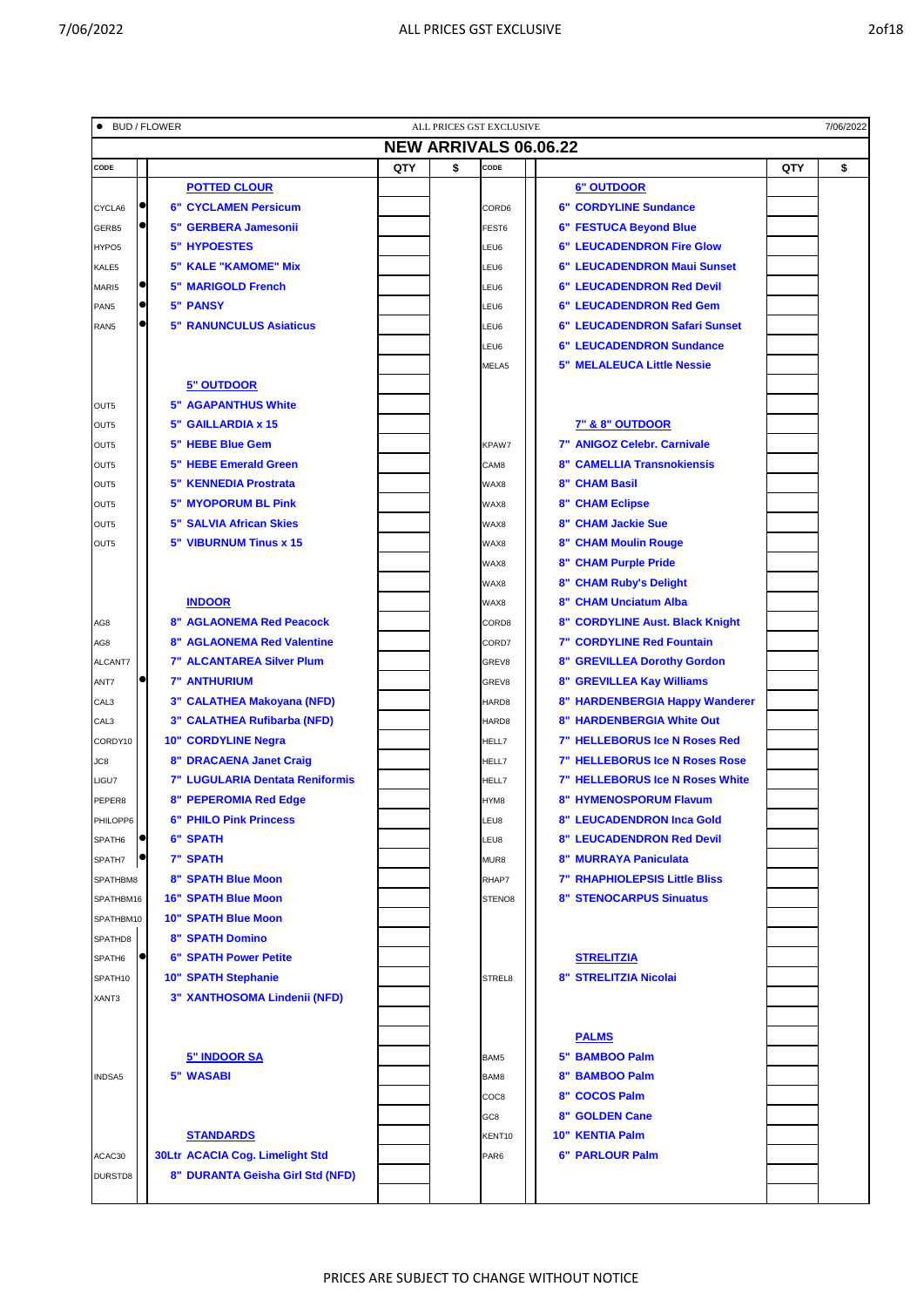| • BUD / FLOWER<br>7/06/2022<br>ALL PRICES GST EXCLUSIVE |                             |     |                      |       |                          |     |    |  |  |  |  |
|---------------------------------------------------------|-----------------------------|-----|----------------------|-------|--------------------------|-----|----|--|--|--|--|
|                                                         |                             |     |                      |       | NEW ARRIVALS 06.06.22    |     |    |  |  |  |  |
| CODE                                                    |                             | QTY | $\overline{\bullet}$ | CODE  |                          | QTY | \$ |  |  |  |  |
|                                                         | <b>DRACO</b>                |     |                      |       | <b>SUCCULENTS</b>        |     |    |  |  |  |  |
| DRACO30                                                 | <b>30Ltr DRACAENA Draco</b> |     |                      | ALOE7 | 7" ALOE Big Red          |     |    |  |  |  |  |
|                                                         |                             |     |                      | ALOE7 | 7" ALOE Bush Baby Yellow |     |    |  |  |  |  |
|                                                         |                             |     |                      | ALOE7 | 7" ALOE Outback Orange   |     |    |  |  |  |  |
|                                                         | <b>BAMBOO</b>               |     |                      | ALOE7 | 7" ALOE Southern Cross   |     |    |  |  |  |  |
| BAMB12                                                  | <b>12" BAMBOO Gracilis</b>  |     |                      | ALOE7 | 7" ALOE Topaz            |     |    |  |  |  |  |
|                                                         |                             |     |                      | ALOE7 | 7" ALOE Venus            |     |    |  |  |  |  |
|                                                         |                             |     |                      |       |                          |     |    |  |  |  |  |
|                                                         | <b>FRUIT</b>                |     |                      |       |                          |     |    |  |  |  |  |
| CITS8                                                   | 8" CITRUS Sublime           |     |                      |       | <b>YUCCA</b>             |     |    |  |  |  |  |
|                                                         |                             |     |                      | YUC8  | 8" YUCCA Desmetiana      |     |    |  |  |  |  |
|                                                         |                             |     |                      |       |                          |     |    |  |  |  |  |
|                                                         | <b>CONIFER</b>              |     |                      |       |                          |     |    |  |  |  |  |
| CUPLEM12                                                | 12" CUPRESSUS Lemon Scent   |     |                      |       | <b>CYCAD</b>             |     |    |  |  |  |  |
| CUPG8                                                   | 8" CUPRESSUS Semp Glauca    |     |                      | CYC10 | 10" CYCAD Revoluta       |     |    |  |  |  |  |
|                                                         |                             |     |                      |       |                          |     |    |  |  |  |  |
|                                                         |                             |     |                      |       |                          |     |    |  |  |  |  |
|                                                         | <b>FERN</b>                 |     |                      |       |                          |     |    |  |  |  |  |
| CYA8                                                    | 8" CYATHEA Cooperii         |     |                      |       |                          |     |    |  |  |  |  |
|                                                         |                             |     |                      |       |                          |     |    |  |  |  |  |
|                                                         |                             |     |                      |       |                          |     |    |  |  |  |  |
|                                                         |                             |     |                      |       |                          |     |    |  |  |  |  |
|                                                         |                             |     |                      |       |                          |     |    |  |  |  |  |
|                                                         |                             |     |                      |       |                          |     |    |  |  |  |  |
|                                                         |                             |     |                      |       |                          |     |    |  |  |  |  |
|                                                         |                             |     |                      |       |                          |     |    |  |  |  |  |
|                                                         |                             |     |                      |       |                          |     |    |  |  |  |  |
|                                                         |                             |     |                      |       |                          |     |    |  |  |  |  |
|                                                         |                             |     |                      |       |                          |     |    |  |  |  |  |
|                                                         |                             |     |                      |       |                          |     |    |  |  |  |  |
|                                                         |                             |     |                      |       |                          |     |    |  |  |  |  |
|                                                         |                             |     |                      |       |                          |     |    |  |  |  |  |
|                                                         |                             |     |                      |       |                          |     |    |  |  |  |  |
|                                                         |                             |     |                      |       |                          |     |    |  |  |  |  |
|                                                         |                             |     |                      |       |                          |     |    |  |  |  |  |
|                                                         |                             |     |                      |       |                          |     |    |  |  |  |  |
|                                                         |                             |     |                      |       |                          |     |    |  |  |  |  |
|                                                         |                             |     |                      |       |                          |     |    |  |  |  |  |
|                                                         |                             |     |                      |       |                          |     |    |  |  |  |  |
|                                                         |                             |     |                      |       |                          |     |    |  |  |  |  |
|                                                         |                             |     |                      |       |                          |     |    |  |  |  |  |
|                                                         |                             |     |                      |       |                          |     |    |  |  |  |  |
|                                                         |                             |     |                      |       |                          |     |    |  |  |  |  |
|                                                         |                             |     |                      |       |                          |     |    |  |  |  |  |
|                                                         |                             |     |                      |       |                          |     |    |  |  |  |  |
|                                                         |                             |     |                      |       |                          |     |    |  |  |  |  |
|                                                         |                             |     |                      |       |                          |     |    |  |  |  |  |
|                                                         |                             |     |                      |       |                          |     |    |  |  |  |  |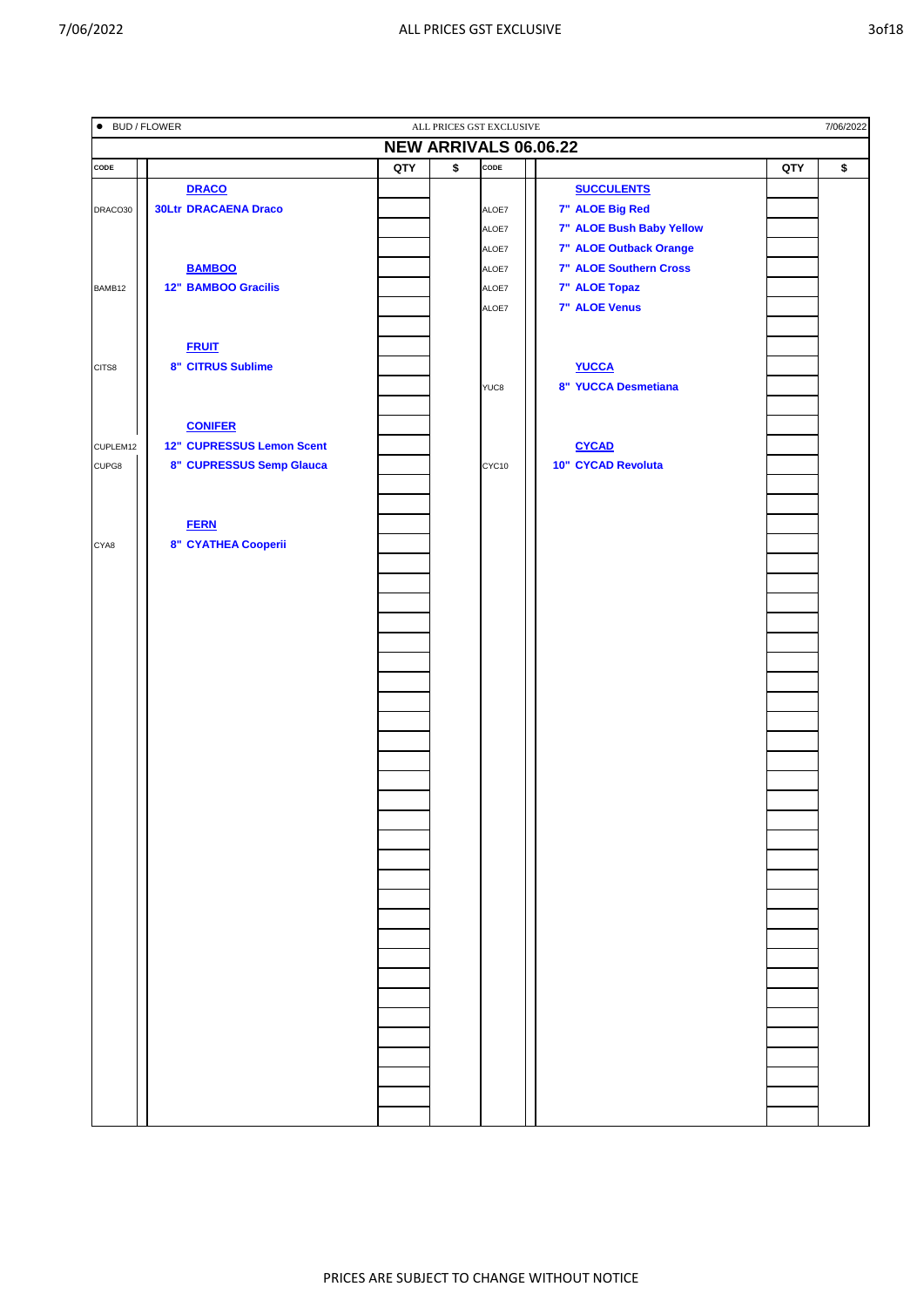| CODE                  |                                         | QTY | \$<br>CODE        |           |                                      | QTY | \$ |
|-----------------------|-----------------------------------------|-----|-------------------|-----------|--------------------------------------|-----|----|
|                       | <b>HANGING BASKETS (2 MIN PER LINE)</b> |     |                   |           | POTTED COLOUR (4 MIN PER LINE)       |     |    |
| DOR8HB                | 8" APTENIA Var. Trailing H/B x 3        |     | AV5               | $\bullet$ | 5" AFRICAN Violet                    |     |    |
| <b>BACHB</b>          | 10" BACOPA Violet H/B x 5               | N/A | BEG6              |           | BEGONIA Nova Salmon x 1<br>6"        | N/A |    |
| FB10                  | 10" BOSTON Fern H/B x 5                 |     | BEG6              |           | <b>BEGONIA Nova White x 1</b><br>6"  | N/A |    |
| <b>FB10</b>           | 10" BUTTON Fern H/B x 13                |     | BEG6              |           | <b>BEGONIA Nova Yellow x 1</b><br>6" | N/A |    |
| CALIHB                | 10" CALIBRA Pink Blast H/B              | N/A | BEGRP6            |           | <b>BEGONIA Ruffled Pink</b><br>6"    | N/A |    |
| CALIHB                | 10" CALIBRA Plumtastic H/B x 5          |     | BEGRR6            |           | <b>BEGONIA Ruffled Red</b><br>6"     | N/A |    |
| CALLIS5               | 5" CALLISIA Pink Lady H/B x 9           |     | BEGRY6            |           | <b>BEGONIA Ruffled Yellow</b><br>6"  | N/A |    |
| CAREX8                | 8" CAREX Featherfalls H/B               |     | BEGS5             |           | 5" BEGONIA Semperflorens             |     |    |
| RIB8HB                | 8" CHLOROPHYTUM Ribbon H/B              |     | BEG5              |           | 5" BEGONIA Tuberosa x 10             | N/A |    |
| <b>INDHB</b>          | 8" CISSUS Ellen Danica H/B              |     | CALLA6            |           | 6" CALLA Lily x 4                    |     |    |
| CTEN10HB              | 10" CTENANTHE Burle Marxii H/B          |     | CEL5              |           | <b>CELOSIA Plumosa</b><br>5"         | N/A |    |
| CYR8HB                | 8" CYRTOMIUM Holly Fern H/B x 12        |     | COL5              |           | <b>COLEUS 6 Varieties</b><br>5"      |     |    |
| DAV10HB               | 10" DAV Rabbits Foot Fern H/B x 2       |     | CYCLA5            |           | 5" CYCLAMEN Persicum Winfall         |     |    |
| SUC5HB                | 5" KALANCHOE Uniflora H/B               |     | DIAN <sub>5</sub> |           | 5" DIANTHUS Chinensis                |     |    |
| <b>INDHB</b>          | 8" LIRIOPE Emerald Casc H/B             |     | PENT5             |           | 5" PENTAS Lanceolata                 |     |    |
| <b>INDHB</b>          | 8" LIRIOPE Silver Lawn H/B              |     | PRIM5             |           | 5" PRIMULA Acaulis                   |     |    |
| FB10                  | 10" MAIDEN Hair Fern H/B                |     | PRIM <sub>5</sub> |           | 5" PRIMULA Mala. Beauty x 4          |     |    |
| FB8                   | 8" MAIDEN Hair Fern H/B                 |     | SNAP5             |           | SNAPDRAGON<br>5"                     |     |    |
| FB8                   | 8" MAIDEN Hair Fine Leaf Fern H/B       |     | STOCK5            |           | 5"<br><b>STOCK</b>                   | N/A |    |
| FB10                  | 10" MALE Fern H/B x 6                   |     | VIO <sub>5</sub>  |           | <b>VIOLA Cornuta</b><br>5"           |     |    |
| <b>INDHB</b>          | 8" NEPHRO Fern H/B                      |     | VIO <sub>4</sub>  |           | 4" VIOLA Morpho                      |     |    |
| FB8                   | 8" NICOLAS Diamond Fern H/B             |     |                   |           |                                      |     |    |
| FB <sub>8</sub>       | 8" NZ Maiden Hair Fern H/B              |     |                   |           |                                      |     |    |
| SUC5HB                | 5" OTHONNA Ruby's N/lace H/B            |     |                   |           |                                      |     |    |
| <b>FB10</b>           | 10" PELLAEA Button Fern H/B x 13        |     |                   |           |                                      |     |    |
| <b>INDHB</b>          | 8" PELLONIA H/B                         |     |                   |           |                                      |     |    |
| PETHB                 | 10" PETUNIA Supercal H/B x 8            | N/A |                   |           |                                      |     |    |
| PHILO8HB <sup>O</sup> | 8" PHILODENDRON Brasil H/B              |     |                   |           |                                      |     |    |
| PHILOC8HB             | 8" PHILODENDRON Coradtum H/B            |     |                   |           |                                      |     |    |
| <b>FBB10</b>          | 10" PHLEB Blue Star Fern H/B            |     |                   |           | <b>BONSAI (NFD)</b>                  |     |    |
| POTH8HB               | 8" POTHOS Devils Ivy H/B                | N/A | BONS12            |           | 12CM BONSAI Assorted x 2             |     |    |
| RHIP5HB               | 5" RHIPSALIS Asstd H/B (NFD)            |     | BONS15            |           | <b>15CM BONSAI Assorted</b>          |     |    |
| SUC5HB                | 5" RHIPSALIS Jungle Cactus H/B x 3      |     | BONS18            |           | <b>18CM BONSAI Assorted</b>          |     |    |
| OUT8                  | 8" RHIPSALIS Ramulosa H/B *SPECIAL*     |     |                   |           |                                      |     |    |
| FB10                  | 10" RUHMORHA Leather Fern H/B x 2       |     |                   |           |                                      |     |    |
| <b>INDHB</b>          | 8" SENECIO Variegated Ivy               |     |                   |           | <b>CARNIVOROUS PLANTS</b>            |     |    |
| SUC5HB                | 5" SENICO String of Pearls Var H/B      |     | VENUS4            |           | 4" DIONAEA Venus Fly Trap            | N/A |    |
| <b>INDHB</b>          | 8" SYNGONIUM Marie H/B                  |     | VENUS3            |           | 3" DIONAEA Venus Fly Trap x 4        | N/A |    |
| <b>INDHB</b>          | 8" SYNGONIUM Pixie H/B                  |     | <b>SUN7CM</b>     |           | 4" DROSERA Sundew                    | N/A |    |
| <b>INDHB</b>          | 8" SYNGONIUM White Butterfly H/B        |     | SARP5             |           | 5" SARRACENIA Pitcher Plant          | N/A |    |
| TRAD7                 | 7" TRADESCA Purple Heat H/B x 1         |     | SAR6              |           | 6" SARRACENIA Pitcher Plant          | N/A |    |
| ZYG8HB                | 8" ZYGOCACTUS H/B                       |     | SAR3              |           | 3" SARRACENIA Pitcher Plant          |     |    |
|                       |                                         |     |                   |           |                                      |     |    |
|                       |                                         |     |                   |           | <b>CACTI (NFD)</b>                   |     |    |
|                       |                                         |     | CAC7CM            |           | 7CM CACTI Asstd (NFD)                |     |    |
|                       |                                         |     | CACGRAF           |           | 7CM CACTUS Grafted Asstd x 15        |     |    |
|                       |                                         |     | CACC              |           | CACTUS Planter x 7                   |     |    |
|                       |                                         |     | HAW7CM            |           | 7cm HAWORTHIA Assorted x 5           |     |    |
|                       |                                         |     |                   |           |                                      |     |    |
|                       |                                         |     |                   |           |                                      |     |    |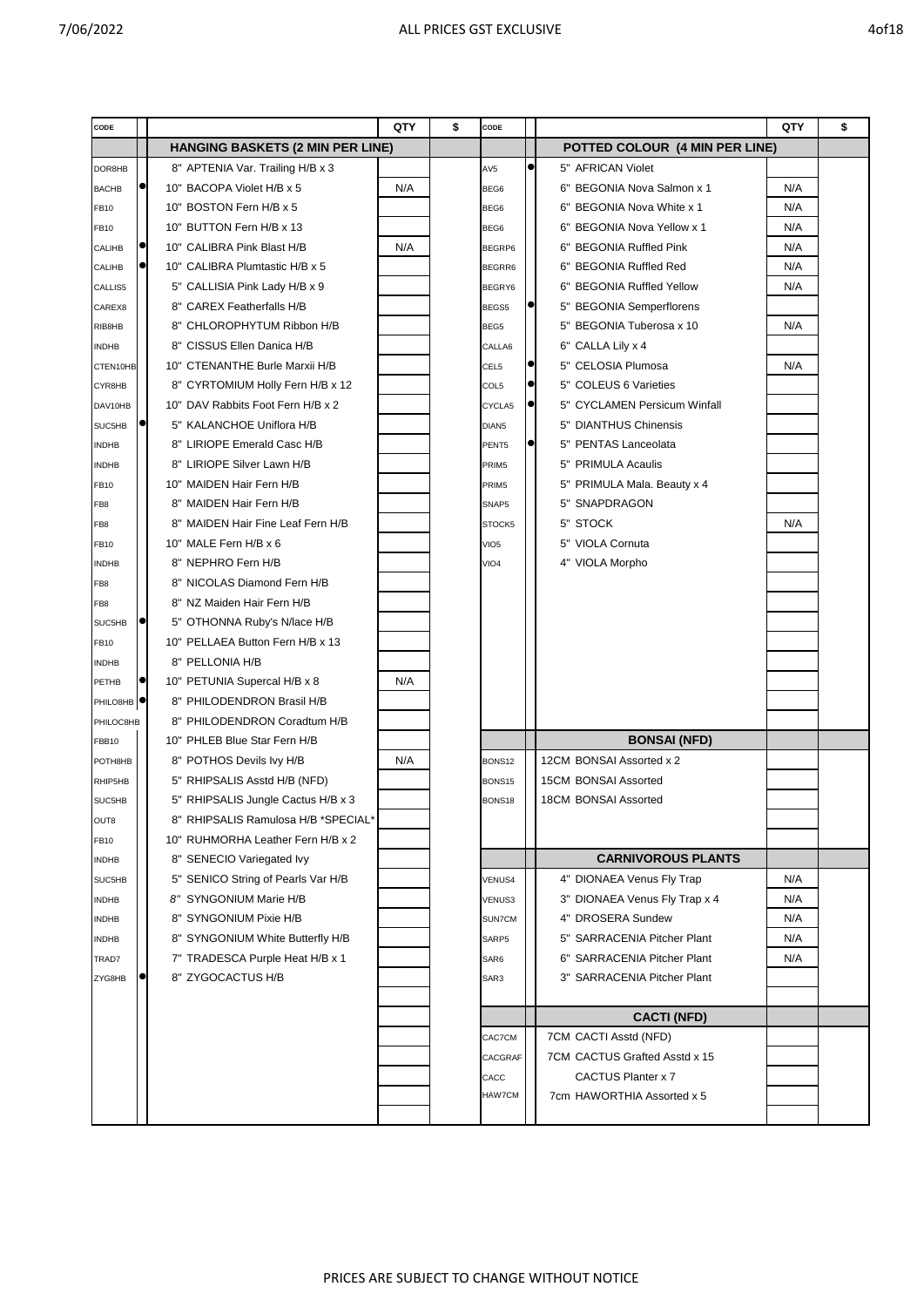| CODE           |                                         | QTY | \$<br>CODE |           |                                    | QTY | \$ |
|----------------|-----------------------------------------|-----|------------|-----------|------------------------------------|-----|----|
|                | <b>MISCELLANEOUS (NFD)</b>              |     |            |           | 5" OUTDOOR (5 MIN PER LINE)        |     |    |
| <b>CERIND</b>  | <b>CERAMIC Indoor Planter</b>           |     | OUT5       |           | 5" DAISY Dwf Single Yellow         |     |    |
| <b>INDPLH</b>  | <b>HEAD POT Planter</b>                 |     | OUT5       |           | 5" DAISY Single White              |     |    |
| <b>SKULLL</b>  | <b>LARGE Skull Planter x 2</b>          |     | OUT5       |           | 5" DIANTHUS Valda Wyatt x 3        |     |    |
| <b>LIVS7CM</b> | <b>7CM LIVINGSTONE Plant</b>            |     | OUT5       |           | 5" DICHONDRA Repens x 10           |     |    |
| LUC3           | 11CM LUCKY Bamboo 3 Cane w/Plant        |     | OUT5       |           | <b>DIETES Mini Ballerina</b><br>5" |     |    |
| LUC10CM        | 10CM LUCKY Bamboo 5 Cane                |     | OUT5       |           | 5" DROSANTHEMUM                    |     |    |
| LUC11CM        | 11CM LUCKY Bamboo 8 Cane x 4            |     | OUT5       |           | 5" DYMONDIA                        |     |    |
| <b>LUCF</b>    | LUCKY Bamboo F Size x 4                 |     | OUT5       |           | 5" EREMOPHILA Summertime Blue x 6  |     |    |
| <b>LUCG</b>    | <b>LUCKY Bamboo G Size</b>              |     | OUT5       |           | 5" FELICIA Amelloides              |     |    |
| <b>SKULLS</b>  | SMALL Skull Planter - LIMIT OF 2        |     | OUT5       |           | 5" FELICIA Pinwheel Snow           |     |    |
| TILL           | TILLANDSIA Advan/ Sleeve- 4 Limit       |     | OUT5       |           | 5" FESTUCA Glabuca                 |     |    |
| <b>TILLC</b>   | <b>TILLANDSIA C SIZE</b>                |     | OUT5       |           | 5" FICINIA Nodosa                  |     |    |
| <b>TILLF</b>   | TILLANDSIA F SIZE                       |     | OUT5       |           | 5" HARDENBERGIA Comptoniana        |     |    |
| <b>TILLG</b>   | <b>TILLANDSIA G SIZE</b>                |     | OUT5       |           | 5" HEBE Brachysiphon x 6           |     |    |
| TILLJ          | <b>TILLANDSIA Jelly Fish</b>            | N/A | OUT5       |           | 5" HEBE La Sedusante               |     |    |
| TILLLL         | <b>TILLANDSIA Loose Large</b>           |     | OUT5       |           | 5" HEBE Mary Antoinette            |     |    |
| <b>TILLLM</b>  | <b>TILLANDSIA Loose Medium</b>          |     | OUT5       |           | 5" HEBE Snowdrift                  |     |    |
| <b>TILLS</b>   | <b>TILLANDSIA Loose Small</b>           |     | OUT5       |           | 5" HELIOTROPE Marino               |     |    |
| LUCVS          | LUCKY Bamboo Cane 30cm in Vial          |     | OUT5       |           | 5" LAVENDER Avonview               |     |    |
| LUCV           | LUCKY Bamboo Straight Cane 20cm in Vial |     | OUT5       |           | 5" MYOPORUM BL White               |     |    |
|                |                                         |     | OUT5       |           | 5" MYOPORUM Fine Leaf Pink         |     |    |
|                |                                         |     | OUT5       |           | 5" MYOPORUM Fine Leaf White x 1    |     |    |
|                | <b>WATER PLANTS</b>                     |     | OUT5       |           | 5" MYOPORUM FL Purpurea            |     |    |
| AMA8           | 8" COLO Amazon Queen                    |     | OUT5       |           | 5" OSTEO Blue Eyed Beauty          |     |    |
| COLO8          | 8" COLO Elephant Ears                   | N/A | OUT5       |           | 5" OSTEO Blueberry x 3             |     |    |
| CYP8           | 8" CYPE Paper Reed                      | N/A | OUT5       | $\bullet$ | 5" OSTEO Double Purple             |     |    |
| PAPG8          | 8" CYPER Papyrus Grass x 2              | N/A | OUT5       | $\bullet$ | 5" OSTEO Orange                    |     |    |
| WHIB8          | 8" HIBISCUS Coccinea Red x 8            | N/A | OUT5       |           | 5" OSTEO Red x 2                   |     |    |
| WHIB8          | 8" HIBISCUS Fireball                    | N/A | OUT5       |           | 5" PENSTEMON                       |     |    |
| PENN5          | 5" HYDRO Sheild Pennywort               | N/A | OUT5       |           | 5" PIGFACE Dwf Pink                |     |    |
| NAR5           | 5" MARS Nardoo x 2                      |     | OUT5       |           | 5" PIGFACE Magenta                 |     |    |
| WMIL5          | 5" MYRIO Water Milfoil Ruby Stems x 9   |     | OUT5       |           | 5" PIGFACE Mauve                   |     |    |
| <b>WLM</b>     | NYMP Fringed Water Lily Mini x 1        | N/A | OUT5       |           | 5" PIGFACE Orange                  |     |    |
| WRB6           | 6" TRIGLOCHIN Water Ribbon              |     | OUT5       |           | 5" PIGFACE Red                     |     |    |
| WLETT          | <b>WATER LETTUCE</b>                    |     | OUT5       |           | 5" PIGFACE White                   |     |    |
| <b>WLPR</b>    | WATER LILLY - Prem Asst Colours x 8     | N/A | OUT5       |           | 5" PIGFACE Yellow                  |     |    |
| <b>WLUL</b>    | WATER LILY St Louis x 1                 | N/A | OUT5       |           | 5" PINEAPPLE Sage                  |     |    |
| <b>WLIL</b>    | WATER LILY - Std colours x 6            | N/A | OUT5       |           | 5" PRATIA Blue                     |     |    |
| <b>WLUL</b>    | WATERLILY Ultimate India x 9            | N/A | OUT5       |           | 5" RHODANTHE                       |     |    |
| <b>WLUL</b>    | WATERLILY Ultimate Wanvisa x 4          | N/A | OUT5       |           | 5" ROSEMARY Officinalis x 2        |     |    |
|                |                                         |     | OUT5       |           | 5" ROSEMARY Prostrate              |     |    |
|                |                                         |     | OUT5       |           | 5" ROSEMARY Tuscan Blue            |     |    |
|                | 5" OUTDOOR (5 MIN PER LINE)             |     | OUT5       |           | 5" SAGINA                          |     |    |
| OUT5           | 5" ABELIA Grand Nana                    |     | OUT5       |           | 5" SALVIA Hotlips                  |     |    |
| OUT5           | 5" AGAPANTHUS Blue                      |     | OUT5       |           | 5" SCABIOSA                        |     |    |
|                | 5" ANISDONTEA x 2                       |     | OUT5       |           | 5" SCAEVOLA Bondi Blue             |     |    |
| OUT5           | 5" APTENIA Var                          |     |            |           | 5" STACHYS Lambs Ear               |     |    |
| OUT5           | 5" BRACHYSCOME White                    |     | OUT5       |           | 5" TECOMA Yellow                   |     |    |
| OUT5           | 5" CHLOROPHYTUM Green                   |     | OUT5       |           | 5" TEMPLETONIA Retusa              |     |    |
| OUT5           |                                         |     | OUT5       |           |                                    |     |    |
| OUT5           | 5" COPROSMA Evening Glow x 4            |     | OUT5       |           | 5" TEUCRIUM Marum                  |     |    |
| OUT5           | 5" CUPHEA Firecracker                   |     |            |           |                                    |     |    |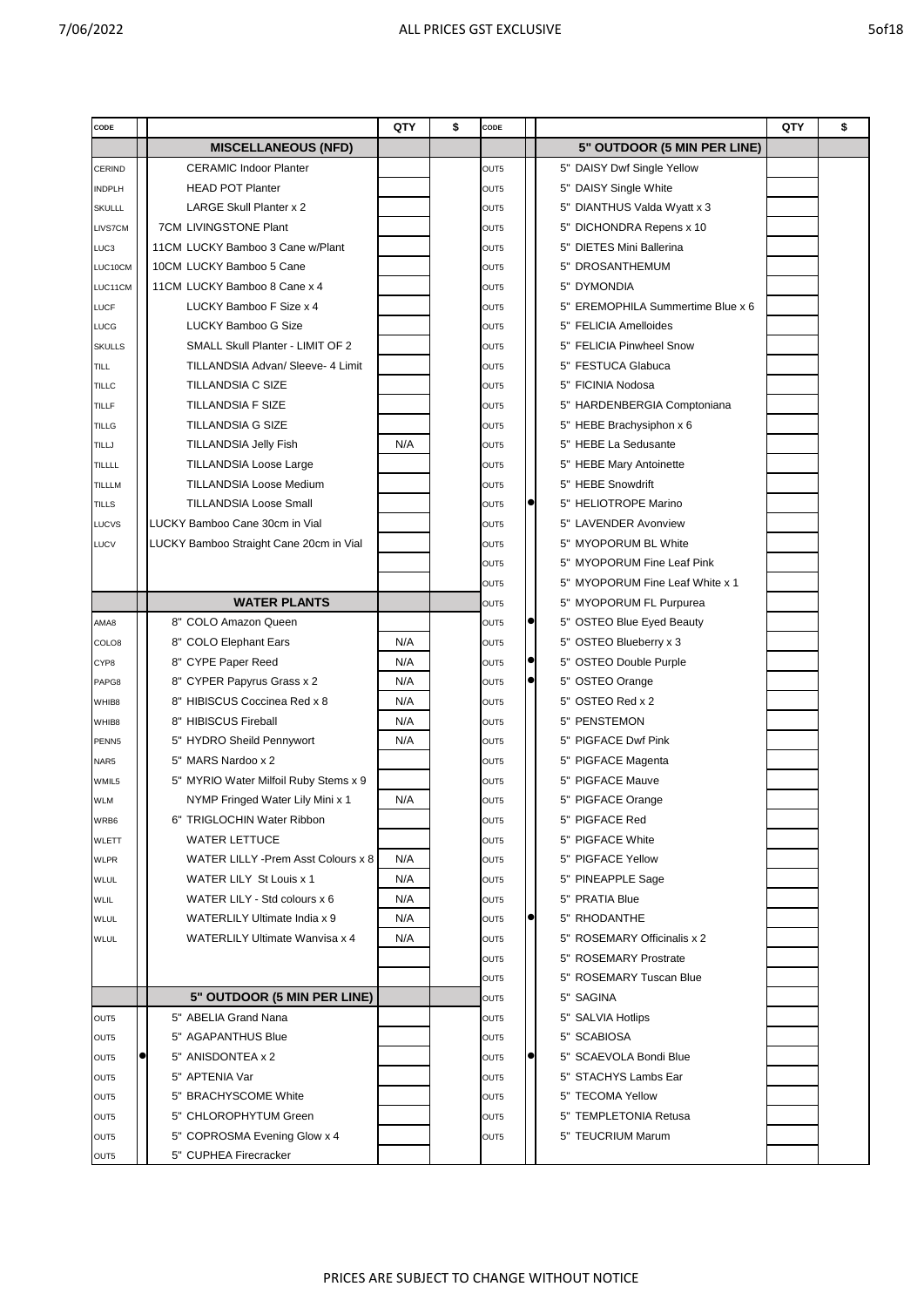| CODE             |   |                                   | QTY | \$<br>CODE        |                                                                      | QTY | \$ |
|------------------|---|-----------------------------------|-----|-------------------|----------------------------------------------------------------------|-----|----|
|                  |   | 6" OUTDOOR (4 MIN PER LINE)       |     |                   | 6" OUTDOOR (4 MIN PER LINE)                                          |     |    |
| ABUT6            |   | 6" ABUTILON Lucky Tangerine       |     | BANK6             | 6" BANKSIA Red Dawn                                                  |     |    |
| ABUT6            |   | 6" ABUTILON Red                   | N/A | BANK6             | <b>BANKSIA Red Lantern</b><br>6"                                     |     |    |
| ABUT6            |   | 6" ABUTILON Yellow                | N/A | BANKRW6           | <b>BANKSIA Rose White</b><br>6"                                      |     |    |
| ACAC6            |   | 6" ACACIA Acinacea                |     | BILL6             | <b>BILLARDIERA Cymosa</b><br>6"                                      |     |    |
| ACAC6            |   | 6" ACACIA Beckleri                |     | OUT6              | <b>BOUG Smarty Pants x 4</b><br>6"                                   |     |    |
| ACACBB6          |   | 6" ACACIA Bridgewater Bay         |     | BRACHY6           | 6" BRACHYCHITON Rupestris                                            |     |    |
| ACAC6            |   | 6" ACACIA Golden Wattle           |     | BRUNS6            | <b>BRUNSFELSIA Sweet Petite</b><br>6"                                |     |    |
| ACAC6            |   | 6" ACACIA Iteaphylla x 8          |     | <b>BRUNS6</b>     | BRUNSFELSIA x 10<br>6"                                               |     |    |
| ACACRB6          |   | 6" ACACIA Red Rock Brilliance     |     | OUT6              | BUDDLEIA Black Knight x 3<br>6"                                      |     |    |
| ACMEN6           |   | 6" ACMENA Cherry Surprise         |     | OUT6              | <b>BUDDLEIA Nanhoensis x 6</b><br>6"                                 |     |    |
| ACMEN6           |   | 6" ACMENA Forest Flame            |     | BUX6              | BUXUS English x 4<br>6"                                              |     |    |
| ACMEN6           |   | 6" ACMENA Goodbye Neighbour       |     | BUX6              | <b>BUXUS Japanese Box</b><br>6"                                      |     |    |
| ACMEN6           |   | 6" ACMENA Red Tips                |     | OUT6              | <b>CALLIST Captain Cook</b><br>6"                                    |     |    |
| ADENAN6          |   | 6" ADENAN Cunninghamii Lighthouse |     | CALL6             | 6" CALLIST Dawson River Weeper x 11                                  |     |    |
| ADENAN6          |   | 6" ADENAN Obovatus                |     | CALL6             | 6" CALLIST Endeavour x 8                                             |     |    |
| ADENAN6          |   | 6" ADENAN Sericeus Platinum       |     | CALL6             | <b>CALLIST Great Balls of Fire</b><br>6"                             |     |    |
| ADENAN6          |   | 6" ADENAN Silver Silk x 2         |     | CALL6             | <b>CALLIST Icy Burst</b><br>6"                                       |     |    |
| ALST6            |   | 6" ALSTROEMERIA Duba x 3          |     | CALL6             | <b>CALLIST Little Endeavour</b><br>6"                                |     |    |
| ALST6            |   | 6" ALSTROEMERIA Sunset x 1        |     | CALL6             | <b>CALLIST Little John</b><br>6"                                     |     |    |
| ALTERRT6         |   | 6" ALTERNAN Red Threads           |     | CALL6             | <b>CALLIST Matthew Flinders x 3</b><br>6"                            |     |    |
| ALTER5           |   | 5" ALTERNAN Tri. Ruffles x 6      |     | CALL6             | 6" CALLIST Purple Cloud                                              |     |    |
| ALY6             |   | 6" ALYOGYNE Elle Maree            |     | CALL6             | CALLIST Slim x 1<br>6"                                               |     |    |
| ALYWG6           | c | 6" ALYOGYNE West Coast Gem x 12   |     | CALL6             | CALLIST White Anzac x 2<br>6"                                        |     |    |
| KPAW6            |   | 6" ANIGOZ Autumn Blaze x 6        |     | CALL6             | CALLIST Wilderness White x 10<br>6"                                  |     |    |
| KPAW6            | o | 6" ANIGOZ Bush Ballad x 3         |     | CALL6             | CALLIST Wildfire x 2<br>6"                                           |     |    |
| KPAW6            |   | 6" ANIGOZ Bush Bonanza            |     | CALO <sub>6</sub> | CALOTHAMNUS Pencil Form x 8<br>6"                                    |     |    |
| KPAW6            |   | 6" ANIGOZ Bush Dance x 9          |     | CAM6              | <b>CAMELLIA Beatrice Emily</b><br>6"                                 |     |    |
| KPAW6            |   | 6" ANIGOZ Bush Diamond            |     | CAM6              | <b>CAMELLIA Fukuzutsumi</b><br>6"                                    |     |    |
| OUT6             |   | 6" ANIGOZ Bush Elegance           |     | CAMGT6            | CAMELLIA Green Tea x 12<br>6"                                        |     |    |
| KPAW6            |   | 6" ANIGOZ Bush Fury               |     | CAM <sub>6</sub>  | CAMELLIA Hiemalis Hiryu x 9<br>6"                                    |     |    |
| KPAW6            |   | 6" ANIGOZ Bush Glow               |     | CAM6              | 6" CAMELLIA Jap Black Tie x 6                                        |     |    |
| KPAW6            |   | 6" ANIGOZ Bush Joker x 3          |     | CAM6              | 6" CAMELLIA Jap Brushfields Yellow                                   |     |    |
|                  |   | 6" ANIGOZ Bush Pearl              |     | CAM6              | 6" CAMELLIA Jap Debbie x 8                                           |     |    |
| KPAW6            |   | 6" ANIGOZ Bush Princess           |     |                   | 6" CAMELLIA Jap Nicky Crisp                                          |     |    |
| OUT6             |   | 6" ANIGOZ Bush Tenacity           |     | CAM6              | 6" CAMELLIA Pure Silk x 9                                            |     |    |
| KPAW6            |   | 6" ANIGOZ L/Scape Tangerine x 9   |     | CAM6              | 6"                                                                   |     |    |
| KPAW6            |   |                                   | N/A | CAM6              | CAMELLIA Something Special x 10<br><b>CAMPANULA Genti Blue</b><br>6" |     |    |
| APT <sub>5</sub> |   | 5" APTENIA Var                    |     | OUT6              | <b>CAMPANULA Genti White</b>                                         |     |    |
| OUT6             |   | 6" AQUELEGIA Song Bird            |     | OUT6              | 6"                                                                   |     |    |
| ARM6             |   | 6" ARMERIA Bees Ruby              |     | CANN6             | 6" CANNA Lily's Mango x 2                                            | N/A |    |
| OUT6             |   | 6" ARTHROPODIUM Matapouri Bay     |     | CANN6             | 6" CANNA Lily's Red Shade x 8                                        | N/A |    |
| GOLD5            |   | 5" ASTERISCUS Gold Coin x 9       | N/A | CAS6              | <b>CASUARINA Glauca Cousin It</b><br>6"                              |     |    |
| AUC6             |   | 6" AUCUBA Gold Dust               |     | OUT6              | <b>CERATONIA Carob</b><br>6"                                         |     |    |
| BACK7            |   | 7" BACKHOUSIA Citrodora           |     | CERA6             | CERATOPETALUM Albery's Red<br>6"                                     |     |    |
| BACK6            |   | 6" BACKHOUSIA Tetraptera x 12     |     | CHAE6             | CHAENOMELES Nivalis x 2<br>6"                                        | N/A |    |
| BAL6             |   | 6" BALOSKION Tetraphyllum x 6     |     | WAX6              | <b>CHAM Dee's Delight</b><br>6"                                      |     |    |
| <b>BANKBS6</b>   |   | 6" BANKSIA Bird Song              |     | WAX6              | 6" CHAM Kerryn x 12                                                  |     |    |
| <b>BANKC6</b>    |   | 6" BANKSIA Coccinea               |     | WAX6              | CHAM My Sweet Sixteen x 2<br>6"                                      |     |    |
| BANK6            |   | 6" BANKSIA High Noon              |     | WAX6              | 6" CHAM Nina's Delight                                               |     |    |
| BANK6            |   | 6" BANKSIA Menziesii Dwf          |     | WAX6              | 6" CHAM Purple Pride x 6                                             |     |    |
| BANK6            |   | 6" BANKSIA Nivea                  |     | CHR <sub>6</sub>  | CHRYSOCEPHALUM Desert Flame x 3<br>6"                                | N/A |    |
| BANK6            |   | 6" BANKSIA Petiolaris x 1         |     | CONV6             | 6" CONVOLVULUS Cneorum                                               |     |    |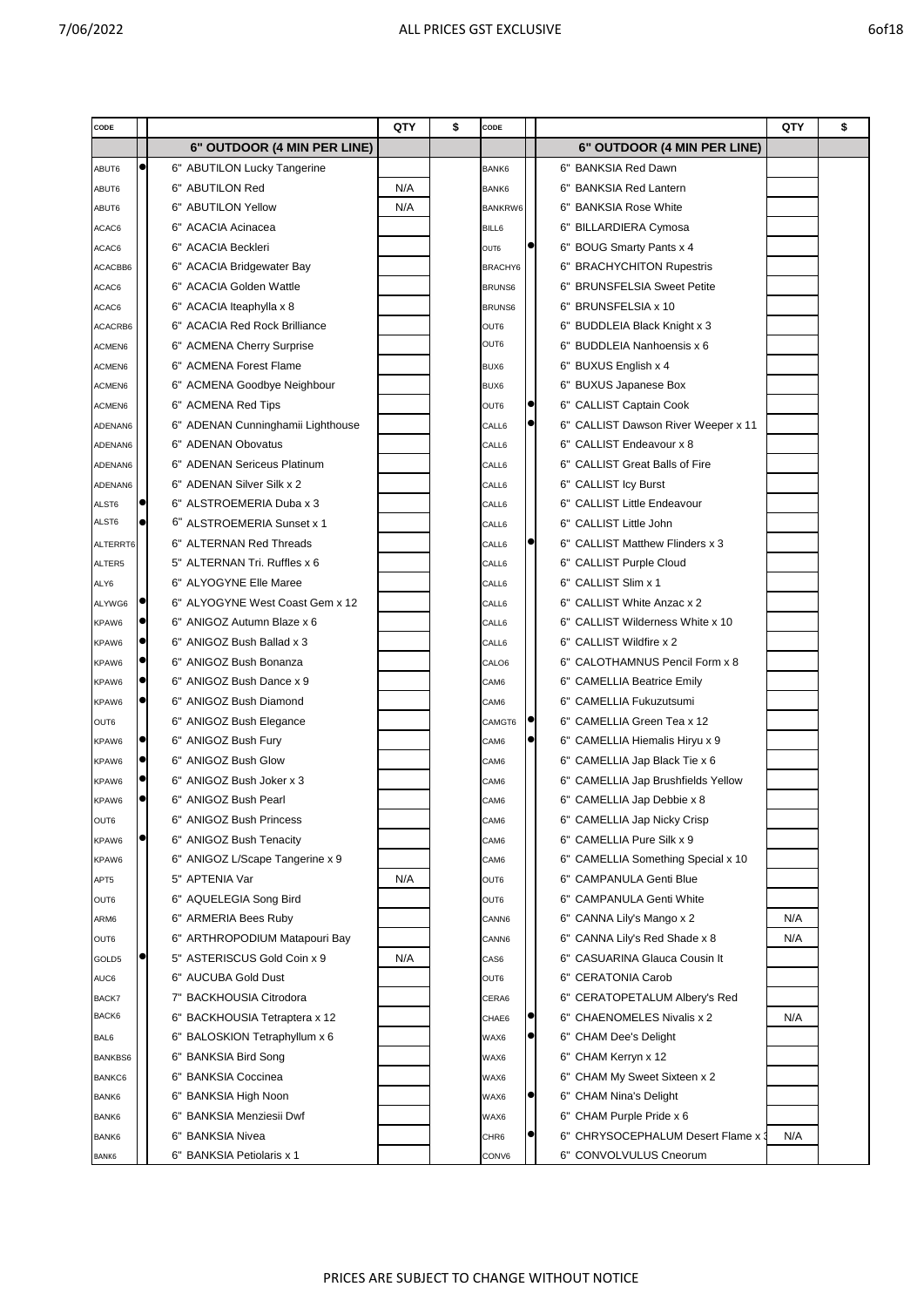| CODE              |                                   | QTY | \$<br>CODE |           | QTY                                         | \$ |
|-------------------|-----------------------------------|-----|------------|-----------|---------------------------------------------|----|
|                   | 6" OUTDOOR (4 MIN PER LINE)       |     |            |           | 6" OUTDOOR (4 MIN PER LINE)                 |    |
| COP6              | 6" COPROSMA Pacific Sunrise x 3   |     | GOO6       | $\bullet$ | 6" GOODENIA Macmillani x 3                  |    |
| COP <sub>6</sub>  | 6" COPROSMA Pacific Sunset x 11   |     | GO06       |           | N/A<br>GOODENIA Ovata Gold<br>6"            |    |
| COP6              | 6" COPROSMA Tequila Sunrise       |     | GREV6      |           | <b>GREVILLEA Allyn Glory x 4</b><br>6"      |    |
| CORR6             | 6" CORREA Barossa Gold            |     | GREV6      |           | <b>GREVILLEA Amazing Grace x 4</b><br>6"    |    |
| CORR6             | 6" CORREA Catie Bec x 12          |     | GREV6      |           | <b>GREVILLEA Amethyst x 6</b><br>6"         |    |
| CORR6             | 6" CORREA Dinner Bells x 4        |     | GREV6      |           | GREVILLEA Brachystachya x 1<br>6"           |    |
| CORR6             | 6" CORREA Ice Chimes x 2          |     | GREV6      |           | <b>GREVILLEA Cherry Cluster x 12</b><br>6"  |    |
| CORR6             | 6" CORREA Isabell x 9             |     | GREV6      |           | <b>GREVILLEA Crackles x 11</b><br>6"        |    |
| CORR6             | 6" CORREA Kiss Me Kate            |     | GREV6      |           | <b>GREVILLEA Crimson Carpet x 2</b><br>6"   |    |
| CORR6             | 6" CORREA Mallee Fire x 2         |     | GREV6      |           | <b>GREVILLEA Deua</b><br>6"                 |    |
| CORR6             | 6" CORREA Nummularifolia x 5      |     | GREV6      |           | GREVILLEA Ellendale Dragon x 4<br>6"        |    |
| CORR6             | 6" CORREA Pink Mist               |     | GREV6      |           | <b>GREVILLEA Gingin Gem</b><br>6"           |    |
| CORR6             | 6" CORREA Reflexa x 3             |     | GREV6      |           | <b>GREVILLEA Gold Rush</b><br>6"            |    |
| CORR6             | 6" CORREA Rose Lantern x 9        |     | GREV6      |           | <b>GREVILLEA Honey Gem x 7</b><br>6"        |    |
| CRIN6             | 6" CRINUM Pedunculatum x 5        |     | GREV6      |           | GREVILLEA Jelly Baby x 7<br>6"              |    |
| CROW6             | 6" CROWEA Bindelong Compacta x 5  |     | GREV6      |           | <b>GREVILLEA Juni Var Stripey x 7</b><br>6" |    |
| CROW6             | 6" CROWEA Mallee Superstar x 11   |     | GREV6      |           | GREVILLEA Kings Park Red Coral x 7<br>6"    |    |
| CROW6             | 6" CROWEA Southern Stars          |     | GREV6      |           | <b>GREVILLEA Lana Maree x 4</b><br>6"       |    |
| CUPA6             | 6" CUPANIOPSIS Tuckeroo           |     | GREV6      |           | <b>GREVILLEA Loopy Lou x 2</b><br>6"        |    |
| CUPG6             | 6" CUPRESSUS Semp Glauca          |     | GREV6      |           | <b>GREVILLEA Lutea x 9</b><br>6"            |    |
| DAM6              | 6" DAMPIERA Pink Trigona x 5      |     | GREV6      |           | <b>GREVILLEA Medika Marvel x 4</b><br>6"    |    |
| DAM6              | 6" DAMPIERA Southern Blue x 1     |     | GREV6      |           | <b>GREVILLEA Mount Tamboritha</b><br>6"     |    |
| DAPH <sub>6</sub> | 6" DAPHNE Perfume Princess        |     | GREV6      |           | <b>GREVILLEA Ned Kelly</b><br>6"            |    |
| DIAN6             | <b>DIANELLA Blaze</b><br>6"       |     | GREV6      |           | <b>GREVILLEA New Blood</b><br>6"            |    |
| DIAN6             | 6" DIANELLA Breeze                |     | GREV6      |           | GREVILLEA Oliv. Red x 5<br>6"               |    |
| DIAN <sub>6</sub> | 6" DIANELLA Little Rev            |     | GREV6      |           | <b>GREVILLEA Outback Sunrise x 3</b><br>6"  |    |
| DIAN <sub>6</sub> | 6" DIANELLA Tasred                |     | GREV6      |           | <b>GREVILLEA Parilla Pirate x 9</b><br>6"   |    |
| DICH <sub>6</sub> | 6" DICHONDRA Silver Falls         |     | GREV6      |           | <b>GREVILLEA Phoenix x 5</b><br>6"          |    |
| DIET <sub>3</sub> | 3" DIETES Grandiflora             |     | GREV6      |           | <b>GREVILLEA Pinky Petite x 1</b><br>6"     |    |
| DIET6             | 6" DIETES Irioides                |     | GREV6      |           | <b>GREVILLEA Red Ochre</b><br>6"            |    |
| OUT6              | 6" DIGIPLEX Berry Canary          |     | GREV6      |           | GREVILLEA Red Wings x 6<br>6"               |    |
| OUT6              | 6" DIGIPLEX Falcon Fire           |     | GREV6      |           | GREVILLEA Rosy's Baby x 4<br>6"             |    |
| OUT6              | 6" DIGIPLEX Firecracker           |     | GREV6      |           | 6" GREVILLEA Sea Spray                      |    |
| =REM6             | 6" EREM Burgundy x 1              |     | GREV6      |           | <b>GREVILLEA Soopa Doopa</b>                |    |
| EREM6             | 6" EREM Low Dome                  | N/A | GREV6      |           | 6" GREVILLEA Sunkissed x 3                  |    |
| EREM6             | 6" EREM Mac. Compact x 9          |     | GREV6      |           | <b>GREVILLEA Two Tone</b><br>6"             |    |
| EREM6             | 6" EREM Magic Blush x 2           |     | GREV6      |           | <b>GREVILLEA Winpara Apricot x 4</b><br>6"  |    |
| EREM6             | 6" EREM Mallee Fab                |     | GREV6      |           | <b>GREVILLEA Winpara Gem</b><br>6"          |    |
| EREM6             | 6" EREM Moonlight x 4             |     | GREV6      |           | 6" GREVILLEA Winpara Gold                   |    |
| EREM6             | 6" EREM Purple Carpet x 4         |     | GREV6      |           | <b>GREVILLEA Winpara Ruby x 2</b><br>6"     |    |
| EREM6             | 6" EREM Ray's Blue                |     | GREV6      |           | <b>GREVILLEA Winter Delight x 3</b><br>6"   |    |
| EREM6             | 6" EREM Roseworthy x 2            |     | GREV6      |           | GREVILLEA Woolly Bear Hero x 7<br>6"        |    |
| EREM6             | 6" EREM Yanna Wonder x 10         |     | HAK6       |           | HAKEA Brownii x 4<br>6"                     |    |
| EREM6             | 6" EREM Yellow Yangii             |     | HAK6       |           | <b>HAKEA Bucculenta</b><br>6"               |    |
| EUONS6            | 6" EUONYM0US Sovereign Gold x 6   |     | HAK6       |           | 6" HAKEA Burrendong Beauty                  |    |
| EUON6             | 6" EUONYMOUS Emerald Gaiety x 3   | N/A | HAK6       |           | 6" HAKEA Cinerea x 10                       |    |
| OUT6              | 6" EUONYMOUS Gold Thumb           |     | HAK6       |           | 6" HAKEA Clavata x 11                       |    |
| OUT6              | 6" FLINDERSIA                     |     | HAK6       |           | HAKEA Invaginata x 10<br>6"                 |    |
| GARV6             | 6" GARVINEA Gerbera Asstd         | N/A | HAK6       |           | HAKEA Laurina x 8<br>6"                     |    |
| OUT6              | 6" GERANIUM Pratense Summer Skies |     | HAK6       |           | HAKEA Orthorrhyncha x 8<br>6"               |    |
| OUT6              | 6" GEUM Banana Daquiri            |     | HAK6       |           | <b>HAKEA Victoriae</b><br>6"                |    |
| OUT6              | 6" GEUM Petticoats Peach          |     | HARD6      |           | HARDENBERGIA Free N Easy x 9<br>6"          |    |
| OUT6              | 6" GEUM Tempo Rose                |     | HARD6      |           | 6" HARDENBERGIA Happy Wanderer              |    |
|                   |                                   |     |            |           |                                             |    |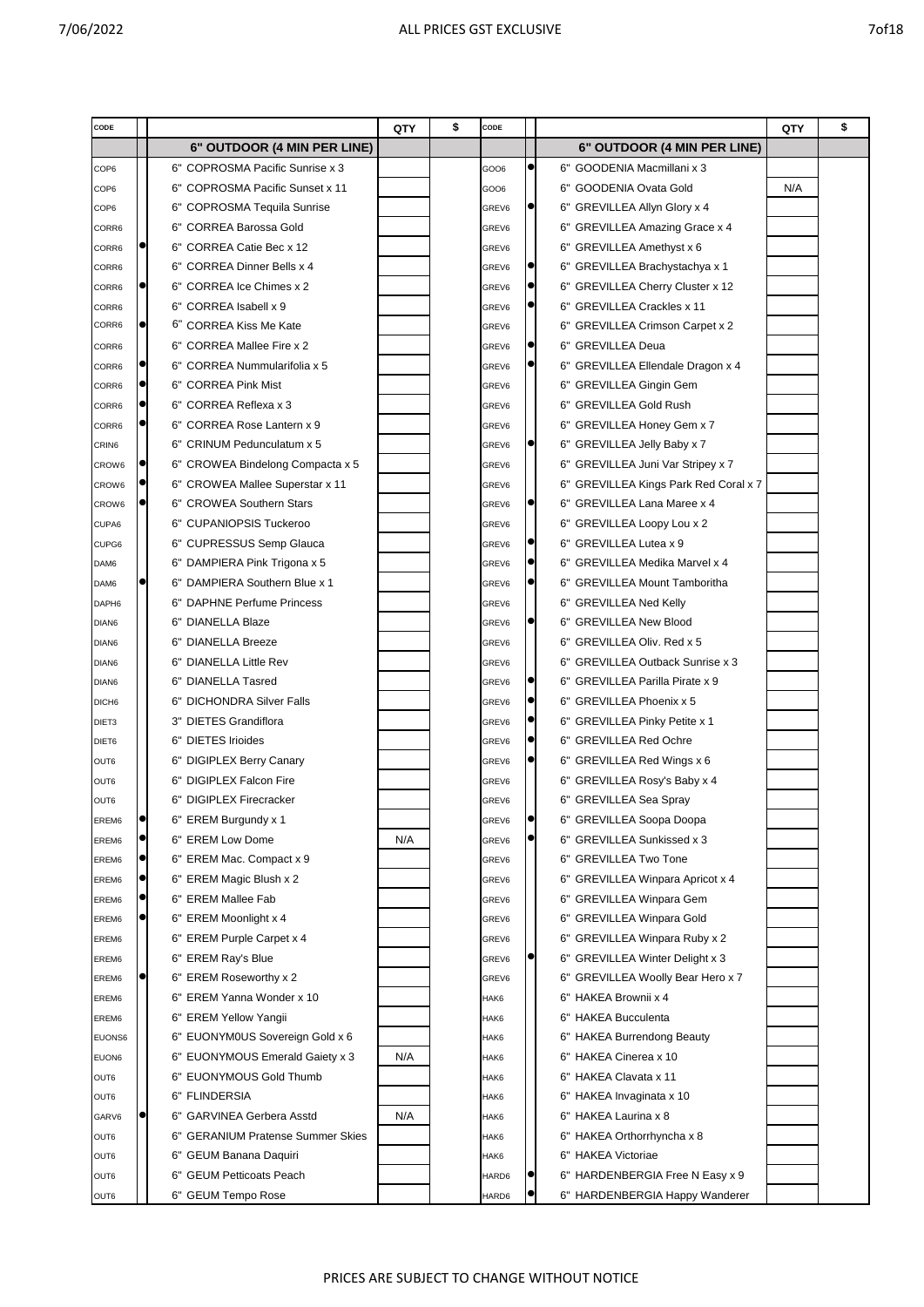| I | ×<br>۰, |  | ٧ |
|---|---------|--|---|
|   |         |  |   |

| CODE              |           |                                              | QTY | \$<br>CODE        |           |                                     | QTY | \$ |
|-------------------|-----------|----------------------------------------------|-----|-------------------|-----------|-------------------------------------|-----|----|
|                   |           | 6" OUTDOOR (4 MIN PER LINE)                  |     |                   |           | 6" OUTDOOR (4 MIN PER LINE)         |     |    |
| HARD6             |           | 6" HARDENBERGIA Pink                         |     | MELA6             |           | 6" MELALEUCA Golden Gem x 8         |     |    |
| HARD6             |           | 6" HARDENBERGIA White Out                    |     | MELA6             |           | 6" MELALEUCA Ulladulla Beacon x 7   |     |    |
| IVY6              |           | 6" HEDERA Canary Is x 7                      |     | MOND3             |           | 3" MONDO Grass Dwf                  |     |    |
| HELL6             |           | 6" HELLEBORUS Orientalis                     |     | OUT6              |           | 6" MONDO Stripey White              |     |    |
| HIBB6             |           | 6" HIBBERTIA Scandens                        | N/A | MUR6              |           | <b>MURRAYA Paniculata</b><br>6"     |     |    |
| HIBB6             |           | 6" HIBBERTIA Sericea Grey x 6                |     | MYRS6             |           | <b>MYRSINE Africana</b><br>6"       |     |    |
| OUT6              |           | 6" HIBISCUS Andersonii                       |     | NAN6              |           | 6" NANDINA Citylights               |     |    |
| OUT6              |           | 6" HIBISCUS Bruceii                          |     | NAN6              |           | <b>NANDINA Filamentosa</b><br>6"    |     |    |
| HIB6              |           | 6" HIBISCUS Cooperi x 5                      |     | NAN6              |           | NANDINA Gulf Stream x 5<br>6"       |     |    |
| OUT6              |           | 6" HIBISCUS Enid Lewis                       |     | NANM3             |           | 3" NANDINA Moon Bay                 |     |    |
| OUT6              |           | 6" HIBISCUS Flower Girl x 2                  |     | NAN6              |           | 6" NANDINA Moonbay x 5              |     |    |
| OUT6              |           | 6" HIBISCUS Full Moon x 2                    |     | NAN3              |           | 3" NANDINA Nana                     |     |    |
| HIB <sub>6</sub>  |           | 6" HIBISCUS General Corteges                 |     | NAN6              |           | NANDINA Nana x 10<br>6"             | N/A |    |
| HIB <sub>6</sub>  | e         | 6" HIBISCUS Ian's Gold x 4                   |     | NEM <sub>6</sub>  |           | 6" NEMATOLEPIS Green Sentry x 2     |     |    |
| OUT6              |           | 6" HIBISCUS Mrs Andreasen                    |     | NER6              |           | 6" NERIUM Catalina                  |     |    |
| OUT6              |           | 6" HIBISCUS Orange Pride x 2                 |     | NER6              |           | NERIUM Double Pink x 1<br>6"        |     |    |
| OUT6              |           | 6" HIBISCUS Pro Legato                       |     | NER6              |           | <b>NERIUM Lolita</b><br>6"          |     |    |
| OUT6              |           | 6" HIBISCUS Ruth Wilcox                      |     | NER6              |           | 6" NERIUM Red x 3                   |     |    |
| OUT6              |           | 6" HIBISCUS Summer Love x 3                  |     | NER6              | c         | 6" NERIUM Sofia                     |     |    |
| OUT6              |           | 6" HIBISCUS Winter Show x 7                  |     | OLEA6             |           | 6" OLEARIA Minor x 1                |     |    |
| OUT6              |           | 6" HIBISCUS Yvonne McKinless                 |     | OLEA6             | $\bullet$ | 6" OLEARIA Pretty Pops x 1          | N/A |    |
| HYMEN6            |           | 6" HYMEN Flavum                              |     | OSM <sub>6</sub>  |           | OSMANTHUS x 6<br>6"                 |     |    |
| HYMG6             |           | 6" HYMEN Gold Halo Var x 1                   |     | PAND6             | $\bullet$ | PANDOREA Flat White x 4<br>6"       |     |    |
| HYMGN6            |           | 6" HYMEN Golden Nugget x 6                   |     | OUT6              |           | 6" PANDOREA Jasminoides             |     |    |
| IOCH6             |           | 6" IOCHROMA Cyaneum                          | N/A | PAND <sub>6</sub> |           | 6" PANDOREA Springbook Belle x 6    |     |    |
| ISOP6             |           | <b>ISOPOGON Grey Pink Sparkler X 8</b><br>6" |     | PEN <sub>6</sub>  |           | 6" PENSTEMON Purple Passion x 4     |     |    |
| ICOP6             |           | <b>ISOPOGON Lollypop</b><br>6"               |     | PHIL6             |           | 6" PHILOTHECA Ruby Cascade x 1      | N/A |    |
| ISOP6             |           | 6" ISOPOGON Pink Bouquet                     |     | PHIL6             |           | 6" PHILOTHECA Winter Rouge          |     |    |
| IVY6              |           | 6" IVY Camoflage                             |     | PHLO6             |           | 6" PHLOX Daniels Cushion            | N/A |    |
| OUT6              |           | 6" JASMIN Polyanthum                         |     | PHOTIN6           |           | 6" PHOTINIA Wonder Hedge            | N/A |    |
| KUNZ6             |           | 6" KUNZEA Grey x 1                           |     | PIM <sub>6</sub>  |           | <b>PIMELEA Marshmallows</b><br>6"   |     |    |
| OUT6              |           | 6" LANTANA Mont Purple                       | N/A | PLECT6            |           | <b>PLECTRANTHUS Sunkisses</b><br>6" | N/A |    |
| LAV6              |           | 6" LAVENDER Dentata                          |     | PLECT6            |           | 6" PLECTRANTHUS Velvet Diva x 5     |     |    |
| LECH <sub>6</sub> | $\bullet$ | 6" LECHENAULTIA Blue Ruffles x 8             |     | PLECT6            |           | 6" PLECTRANTHUS Velvet Lady x 8     | N/A |    |
| LECH6             |           | 6" LECHENAULTIA Orange x 10                  |     | POAK6             |           | 6" POA Kingsdale                    |     |    |
| LECH <sub>6</sub> |           | 6" LECHENAULTIA Red x 1                      |     | PROS6             |           | 6" PROSTANTHERA Cool Mint x 1       | N/A |    |
| LEPTO6            |           | 6" LEPTOSPERMUM Foreshore x 5                |     | PROS6             |           | 6" PROSTANTHERA Minty x 3           |     |    |
| LEU6              |           | 6" LEUCADENDRON Devils Blush                 |     | RHAG6             |           | 6" RHAGODIA Aussie Flat Bush x 5    | N/A |    |
| STAT6             |           | 6" LIMONIUM Perezii                          |     | RHAP6             |           | 6" RHAPIOLEPSIS Oriental Pink       |     |    |
| STAT6             |           | 6" LIMONIUM Perezii White Star               |     | OUT6              |           | 6" RHAPIOLEPSIS Snow Maiden         |     |    |
| LIR6              |           | 6" LIRIOPE Evergreen Giant                   |     | RUSS6             |           | 6" RUSSELIA Equisetiformis x 2      |     |    |
| LIR6              |           | 6" LIRIOPE Muscari Samantha                  |     | RUSS6             | $\bullet$ | 6" RUSSELIA Lemon Falls x 3         |     |    |
| _IR6              |           | 6" LIRIOPE Silver Lawn                       |     | SALV6             |           | 6" SALVIA Soft Pink x 1             | N/A |    |
| LIR3              |           | 3" LIRIOPE x 25                              |     | SARC6             |           | 6" SARCOCCOCA Winter Gem            |     |    |
| OM <sub>6</sub>   |           | 6" LOMANDRA Echidna Grass x 12               |     | SCA6              |           | 6" SCAEVOLA White x 4               |     |    |
| LOM6              |           | 6" LOMANDRA Lime Tuff                        |     | STAC6             |           | 6" STACHYS Big Ears                 |     |    |
| LOMT6             |           | 6" LOMANDRA Tanika                           |     | STENO6            |           | 6" STENOCARPUS Doreen x 2           |     |    |
| LON6              |           | 6" LONICERA Confusa                          | N/A | OUT6              | $\bullet$ | 6" SUPERCAL Artist Rose x 3         |     |    |
| LON6              |           | 6" LONICERA Purpurea x 10                    | N/A | OUT6              |           | 6" SUPERCAL Bordeaux x 2            |     |    |
| LOP6              |           | 6" LOPHHOMYRTUS Black Stallion x 9           |     | SYZ6              |           | 6" SYZYGIUM Resilience              |     |    |
| MELA6             |           | 6" MELALEUCA Armillaris Pink x 1             |     | SYZ6              |           | 6" SYZYGIUM Toffee Apple            |     |    |
| MELA6             |           | 6" MELALEUCA Georgiana Molloy                |     | TEMP6             |           | 6" TEMPLETONIA Prostrate x 9        |     |    |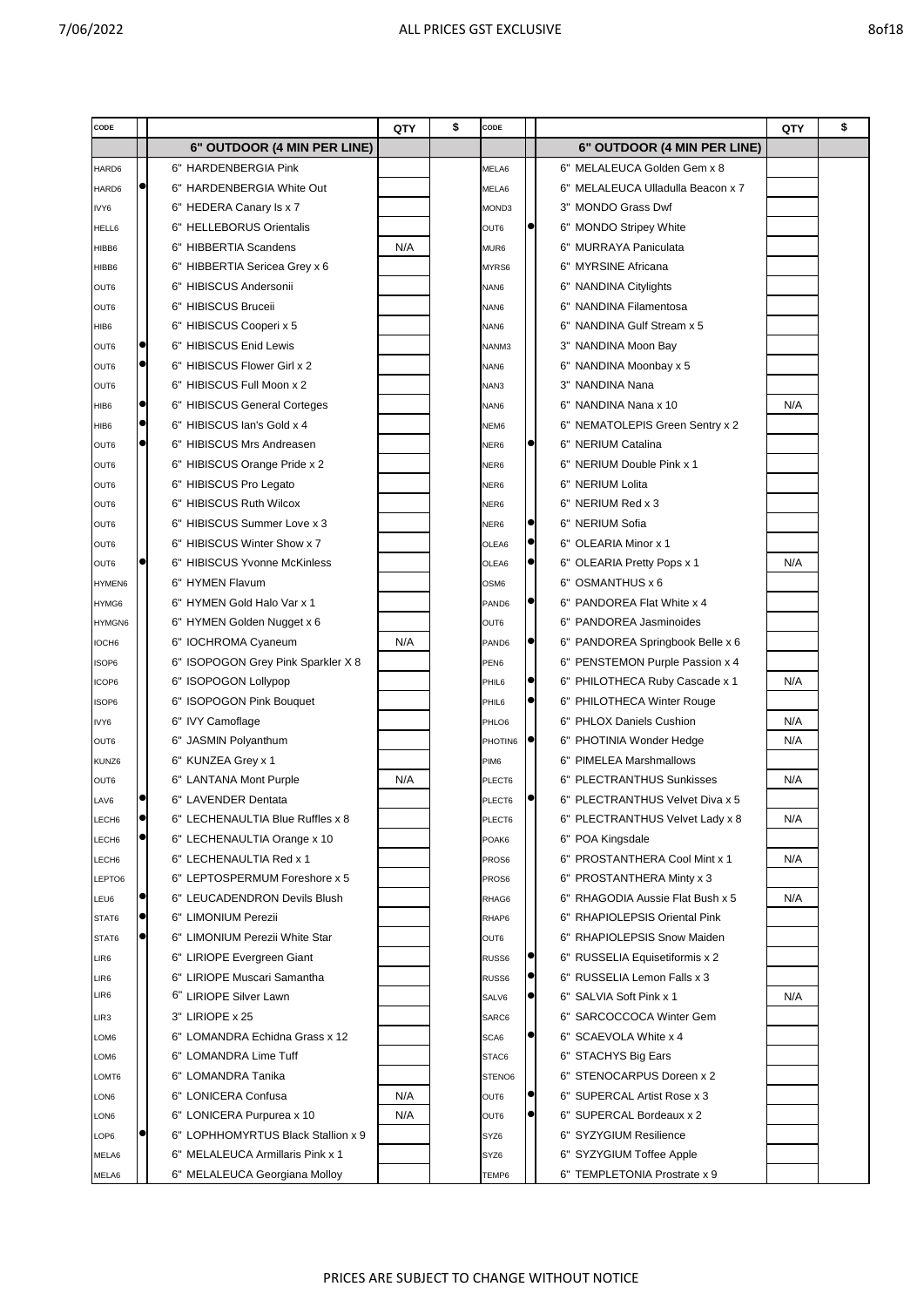| CODE     |  |                                     | QTY | \$<br>CODE           |           |                                     | QTY | \$ |
|----------|--|-------------------------------------|-----|----------------------|-----------|-------------------------------------|-----|----|
|          |  | 6" OUTDOOR (4 MIN PER LINE)         |     |                      |           | 7" & 8" OUTDOOR (2 MIN PER LINE)    |     |    |
| TEMP6    |  | 6" TEMPLETONIA Retusa x 1           |     | BRACHYG8             |           | 8" BRACHY Jerilderie Red Grafted    |     |    |
| TET6     |  | 6" TETRATHECA White Form x 2        |     | BUDD8                |           | 8" BUDDLEIA Black Knight            | N/A |    |
| TRAC6    |  | 6" TRACHELOSPERNUM Flat Mat         |     | BUDD8                |           | 8" BUDDLEIA Pink Delight x 3        | N/A |    |
| OUT6     |  | 6" TRACHY Jasminoides               |     | BUX8                 |           | 8" BUXUS English Box x 22           |     |    |
| OUT6     |  | 6" TRACHY Tricolour                 |     | BUX8                 |           | 8" BUXUS Japanese Box x 10          |     |    |
| VIBT6    |  | 6" VIBURNUM Tinus x 4               | N/A | CALL8                |           | 8" CALLIST Hannah Ray               |     |    |
| OUT6     |  | 6" VINCA Minor Alba                 |     | CALLH8               |           | 8" CALLIST Harkness x 3             |     |    |
| VIN6     |  | 6" VINCA Minor Darts Blue x 3       |     | CALLL8               |           | 8" CALLIST Little Jet               |     |    |
| OUT6     |  | 6" VINCA Minor Illumination         |     | CALLSB7              |           | 7" CALLIST Sweet Burst              |     |    |
| WEST6    |  | 6" WESTRINGIA Blue Gem              |     | CALLWG8 <sup>1</sup> |           | 8" CALLIST Western Glory            |     |    |
| WEST6    |  | 6" WESTRINGIA Grey Box              |     | CAM <sub>8</sub>     |           | 8" CAMELLIA Grace Albritton x 1     |     |    |
| OUT6     |  | 6" WESTRINGIA Highlight x 2         |     | CAM <sub>8</sub>     |           | 8" CAMELLIA Transnokiensis x 2      | N/A |    |
| ZIE6     |  | 6" ZIERIA Carpet Star               |     | CANN7                |           | 7" CANNA Trop. Black                | N/A |    |
|          |  |                                     |     | CAS8                 |           | 8" CASUARINA Glauca Cousin It       |     |    |
|          |  |                                     |     | OUT7                 |           | 7" CERATONIA Carob                  |     |    |
|          |  |                                     |     | CORD8                |           | 8" CORDYLINE Kasper Green           |     |    |
|          |  |                                     |     | CORD8                |           | 8" CORDYLINE Red Star               |     |    |
|          |  |                                     |     | CUPA7                |           | 7" CUPANIOPSIS Anacardiodes x 3     |     |    |
|          |  |                                     |     | DIAN <sub>8</sub>    |           | DIANELLA Hybrid Var<br>8"           |     |    |
|          |  |                                     |     | DIET8                |           | <b>DIETES Bicolour</b><br>8"        |     |    |
|          |  |                                     |     | DIP <sub>8</sub>     |           | 8" DIPLADENIA Red Riding Hood       |     |    |
|          |  |                                     |     | DOD <sub>8</sub>     |           | 8" DODONEA V Purpurea "SPECIAL"     |     |    |
|          |  |                                     |     | DUR8                 |           | 8" DURANTA Geisha Girl x 5          |     |    |
|          |  |                                     |     | EREM8                |           | 8" EREMOPHILA Spring Mist x 12      |     |    |
|          |  | 7" & 8" OUTDOOR (2 MIN PER LINE)    |     | GAR8                 |           | 8" GARDENIA Florida                 |     |    |
| ACACF8   |  | 8" ACACIA Cog. Fettuccini x 4       |     | GAR7                 |           | 7" GARDENIA Tinkerbell              |     |    |
| ACACL8   |  | 8" ACACIA Cog. Limelight            |     | GARR8                |           | GARRYA James Roof x 2<br>8"         |     |    |
| ACACCT8  |  | 7" ACACIA Copper Tips x 5           |     | GEN8                 |           | <b>GENISTA Dwf</b><br>8"            |     |    |
| ACACPY8  |  | 8" ACACIA Golden Wattle x 9         |     | GREV8                |           | <b>GREVILLEA Apricot Glow</b><br>8" |     |    |
| ACACH8   |  | 8" ACACIA Honey Bun                 |     | GREV7                |           | 7" GREVILLEA Dorothy Gordon x 3     |     |    |
| ACACI8   |  | 8" ACACIA Iteaphylla                |     | GREV8                |           | 8" GREVILLEA Honey Gem x 4          |     |    |
| ACACM8   |  | 8" ACACIA Mel. Blackwood            |     | GREV8                |           | 8" GREVILLEA Hookeriana             |     |    |
| ACERA7   |  | 7" ACERATIUM Flamingo Belle x 3     | N/A | GREVK8               |           | 8" GREVILLEA Knockout x 2           |     |    |
| ACMEN8   |  | 8" ACMENA Goodbye Neighbour 1mtr    |     | GREV8                | $\bullet$ | 8" GREVILLEA Lilliane               |     |    |
| WOOL8    |  | 8" ADENAN Cunninghamii x 2          |     | GREV8                |           | <b>GREVILLEA Olivacea Red</b><br>8" |     |    |
| WOOL8    |  | 8" ADENAN Pencil Perfect            |     | GREV7                |           | <b>GREVILLEA Robusta x 1</b><br>7"  |     |    |
| WOOL7    |  | 7" ADENAN Pencil Perfect x 9        |     | GREVSM8              |           | <b>GREVILLEA Scarlet Moon</b><br>8" |     |    |
| WOOL8    |  | 8" ADENAN Select x 1                |     | GREVST8              |           | 8" GREVILLEA Show Time              |     |    |
| AGA8     |  | 8" AGAPAN Madison                   |     | GREV8                |           | 8" GREVILLEA Spirit Of Anzac        |     |    |
| AGA8     |  | 8" AGAPAN Queen Mum                 |     | GREV8                |           | 8" GREVILLEA Supberb                |     |    |
| AGA8     |  | 8" AGAPAN Summer Blue               | N/A | HEBE8                |           | 8" HEBE Pretty In Pink x 4          | N/A |    |
| AGON8    |  | 8" AGONIS Flexuosa                  |     | OUT8                 |           | 8" HIBISCUS Andersonii              |     |    |
| KPAW7    |  | 7" ANIGOZ Celebr. Aussie Spirit x 7 |     | HIBS8                |           | 8" HIBISCUS Summer Sensation        | N/A |    |
| KPAW7    |  | 7" ANIGOZ Celebr. Carnivale x 6     |     | HIBTIL8              |           | 8" HIBISCUS Til Rubra               |     |    |
| KPAW7    |  | 7" ANIGOZ Celebr. Fireworks x 2     |     | HYD7                 |           | 7" HYDRANGEA Hortensia Asst         |     |    |
| BACK7    |  | 7" BACKHOUSIA Anisatum x 4          | N/A | LEU8                 |           | 8" LEUCADENDRON Purple Haze x 1     |     |    |
| BANK8    |  | 8" BANKSIA Ericifolia x 4           |     | LEU8                 |           | 8" LEUCADENDRON Royal Ruby x 6      |     |    |
| BANK8    |  | 8" BANKSIA Integrifolia x 8         |     | LEUCOTH7             |           | 7" LEUCOTHOE Burning Love           |     |    |
| BANK8    |  | 8" BANKSIA Marginata x 5            |     | LEUCOTH7             |           | 7" LEUCOTHOE Twisting Red           |     |    |
| BAUH8    |  | 8" BAUHINIA Galpini                 | N/A | LIR7                 |           | 7" LIRIOPE Isabella x 6             |     |    |
| BRACHY8  |  | 8" BRACHY Acerifolia x 11           |     | LORO7                |           | 7" LOROPETALUM Bobz Pink            |     |    |
| BRACHYG8 |  | 8" BRACHY Bella Pink Grafted x 9    |     | LORO7                |           | 7" LOROPETALUM Bobz Red             |     |    |
| BRACHYG8 |  | 8" BRACHY Griffith Pink Grftd x 11  |     | LORO7                |           | 7" LOROPETALUM Purple Prince x 6    |     |    |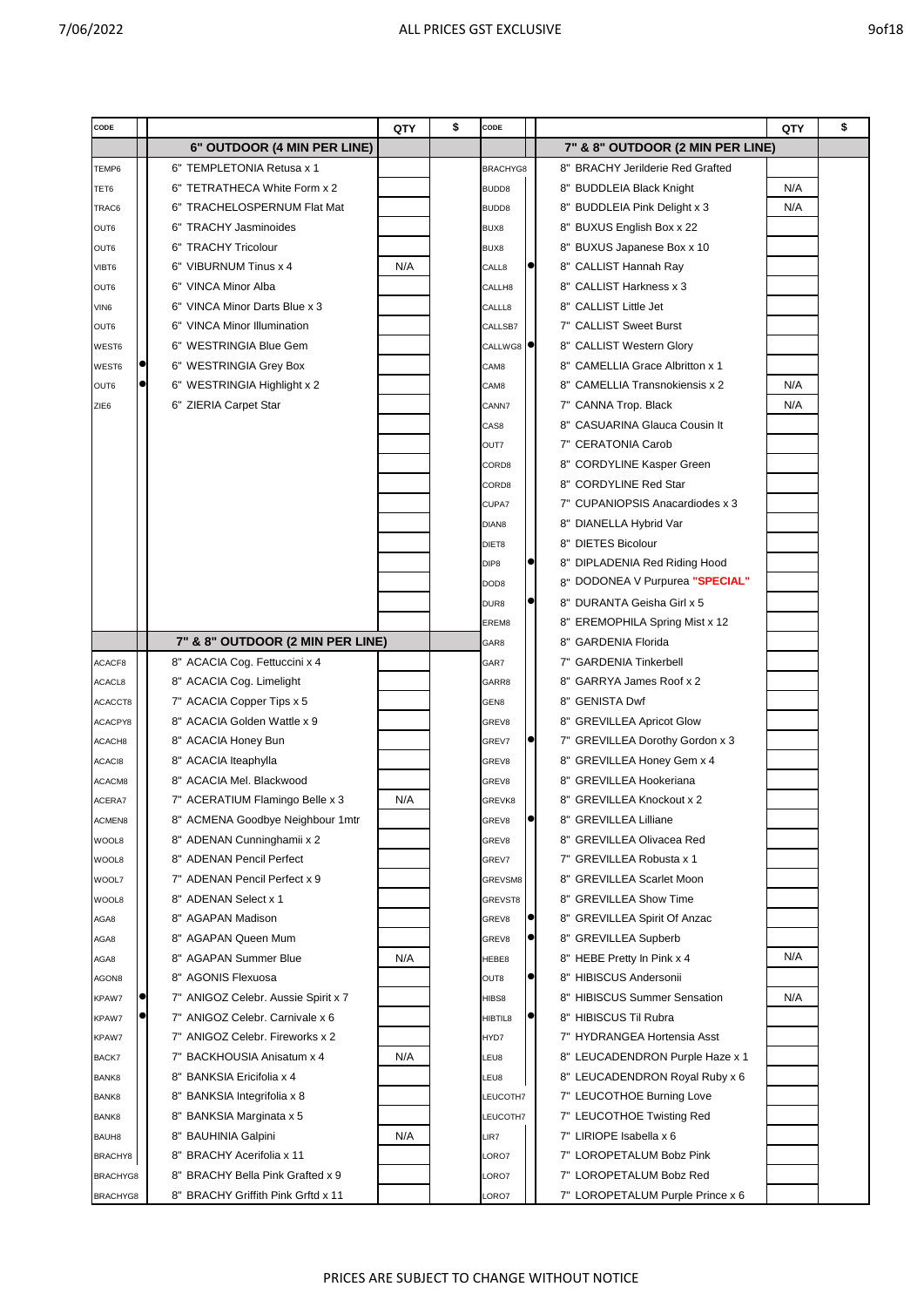| CODE              |                                        | QTY | \$<br>CODE          |                                         | QTY | \$ |
|-------------------|----------------------------------------|-----|---------------------|-----------------------------------------|-----|----|
|                   | 7" & 8" OUTDOOR (2 MIN PER LINE)       |     |                     | <b>10" &amp; 12" OUTDOOR</b>            |     |    |
| MAGLG8            | 8" MAGNOLIA Little Gem                 |     | WOOL10              | 10" ADENANTHOS Silver Sensation         |     |    |
| MAND8             | 8" MAND Classic Cream Pink             |     | BRACHY12            | 12It BRACHY Bella Pink x 2              |     |    |
| MAND7             | 7" MAND Crimson Fantasy                |     | BRACHY12            | 12It BRACHY Griffith Pink x 2           |     |    |
| MET7              | 7" METROSIDEROS Dalese x 6             |     | BUX10               | 10" BUXUS Japonica                      |     |    |
| METF7             | 7" METROSIDEROS Fiji                   | N/A | CALLH10             | 10" CALLISTEMON Harkness                | N/A |    |
| MICH <sub>8</sub> | MICHELLIA Lady of the Night 90cm<br>8" |     | CAM10               | 10" CAMELLIA Paradise Olivia x 6        |     |    |
| NAN7              | NANDINA Blush<br>7"                    |     | CAM10               | 10" CAMELLIA With Love x 3              |     |    |
| NAN8              | <b>NANDINA Citylights</b><br>8"        |     | CORD10              | 10" CORDYLINE Kapser Green              |     |    |
| NAN8              | NANDINA Filamentosa x 3<br>8"          |     | CORD10              | 10" CORDYLINE Peko                      |     |    |
| NAN8              | 8" NANDINA Magical Daybreak            |     | CORDRF10            | 10" CORDYLINE Red Fountain              |     |    |
| NAN8              | 8" NANDINA Moonbay                     |     | CUPA12              | 13" CUPANIOPSIS Anarcardoides           |     |    |
| PAE8              | 8" PAEONIA Coral Charm Peony           | N/A | CUPA10              | 10" CUPANIOPSIS Tuckaroo x 30           |     |    |
| PAND8             | 8" PANDOREA Snowbells x 6              | N/A | FRAX10              | 10" FRAXINUS Griffithi                  |     |    |
| FLAXM8            | 8" PHORMIUM Maiden                     |     | GER10               | 10" GERANIUM Big Red x 2                |     |    |
| FLAX8             | PHORMIUM Tenax x 3<br>8"               |     | GOO12               | 12" GOODENIA x 5                        |     |    |
| PHOTIN8           | PHOTINIA Robusta 1.1mtr<br>8"          |     | HYD10               | 10" HYDRANGEA Asstd                     | N/A |    |
| PITT8             | 8" PITTOSPORUM Mighty Screen           |     | HYD10               | 10" HYDRANGEA Black Lace x 3            | N/A |    |
| PITT8             | PITTOSPORUM Screenmaster<br>8"         |     | MAGS10              | 10" MAGNOLIA Sweet N Neat 90cm          |     |    |
| PITTW8            | 8" PITTOSPORUM Wonderscreen            |     | MUR <sub>12</sub>   | 12" MURRAYA Paniculata                  |     |    |
| FRANG8            | 8" PLUMERIA Cream                      |     | PHOTIM10            | 10" PHOTINIA Robusta x 6                |     |    |
| FRANG8            | 8" PLUMERIA Jakarta Red                |     | PITT10              | 10" PITTOSPRUM Eugenioides              |     |    |
| FRANG8            | 8" PLUMERIA Red                        |     | PORT12              | 12" PRUNUS Portuguese Laurel 1.4m       |     |    |
| FRANG8            | 8" PLUMERIA Tropical Pink x 8          |     | RADJ10              | 10" RADERMACHERA Jade Jewel             |     |    |
| PSE8              | PSEUDOPANAX Lessonii<br>8"             |     | RAD <sub>12</sub>   | 12" RADERMACHERA Summerscent            |     |    |
| RAD8              | RADERMACHERA Summerscent<br>8"         |     | RHAP12              | 12" RHAPHIOLEPIS Snow Maiden x 2        |     |    |
| RHAP8             | <b>RHAPIOLEPSIS Snow Maiden</b><br>8"  |     | TRIST <sub>12</sub> | 30ltr TRISTANIOPSIS Luscious x 8 - 1.8M |     |    |
| RHODO7            | 7" RHODOHYPOXIS Beverly                | N/A |                     |                                         |     |    |
| ROS8              | 8" ROSEMARY Tuscan Blue x 7            |     |                     |                                         |     |    |
| SYZ8              | 8" SYZIGIUM Purple Rain                |     |                     |                                         |     |    |
| SYZBB8            | 8" SYZYGIUM Backyard Bliss             |     |                     |                                         |     |    |
| SYZBR7            | 7" SYZYGIUM Big Red                    |     |                     |                                         |     |    |
| SYZBR8            | 8" SYZYGIUM Big Red x 2                |     |                     |                                         |     |    |
| TAG8              | 8" TAGETES Gold Medal                  | N/A |                     | <b>ADVANCED OUTDOOR</b>                 |     |    |
| THR7              | 7" THRYPTOMENE Supernova               |     | <b>BUXC420</b>      | 16" BUXUS Semp Cloud Topiary 1.5m x 2   |     |    |
| TRIST7            | 7" TRISTANIA Luscious                  |     | DORY45              | 45lt DORYANTHES Palmerii                |     |    |
| OUT8              | 8" TRISTANIOPSIS Laurina               |     | <b>FIC200</b>       | 200ltr FICUS Hilli                      |     |    |
| VIBC8             | 8" VIBURNUM Coppertop                  |     | MAGS13              | 13" MAGNOLIA Sweet N Neat 1.4m          |     |    |
| VIBD8             | 8" VIBURNUM Dense Fence                |     | MAGTB16             | 16" MAGNOLIA Teddy Bear 1.4m            |     |    |
| VIB8              | 8" VIBURNUM Emerald Lustre             |     | MAGTB13             | 13" MAGNOLIA Teddy Bear x 2             | N/A |    |
| VIB8              | 8" VIBURNUM Odorastissimum             |     |                     |                                         |     |    |
|                   | 8" VIBURNUM Opulus Gold                |     |                     |                                         |     |    |
| VIBG8             | 8" VIBURNUM Opulus Notcutts            |     |                     |                                         |     |    |
| VIBN8             | 7" VIBURNUM Tinus x 2                  |     |                     |                                         |     |    |
| VIB7              | 8" WESTRINGIA Longifolia               |     |                     |                                         |     |    |
| WEST8<br>WEST8    | 8" WESTRINGIA Naringa                  | N/A |                     |                                         |     |    |
|                   |                                        |     |                     |                                         |     |    |
|                   |                                        |     |                     |                                         |     |    |
|                   |                                        |     |                     |                                         |     |    |
|                   |                                        |     |                     |                                         |     |    |
|                   |                                        |     |                     |                                         |     |    |
|                   |                                        |     |                     |                                         |     |    |
|                   |                                        |     |                     |                                         |     |    |
|                   |                                        |     |                     |                                         |     |    |
|                   |                                        |     |                     |                                         |     |    |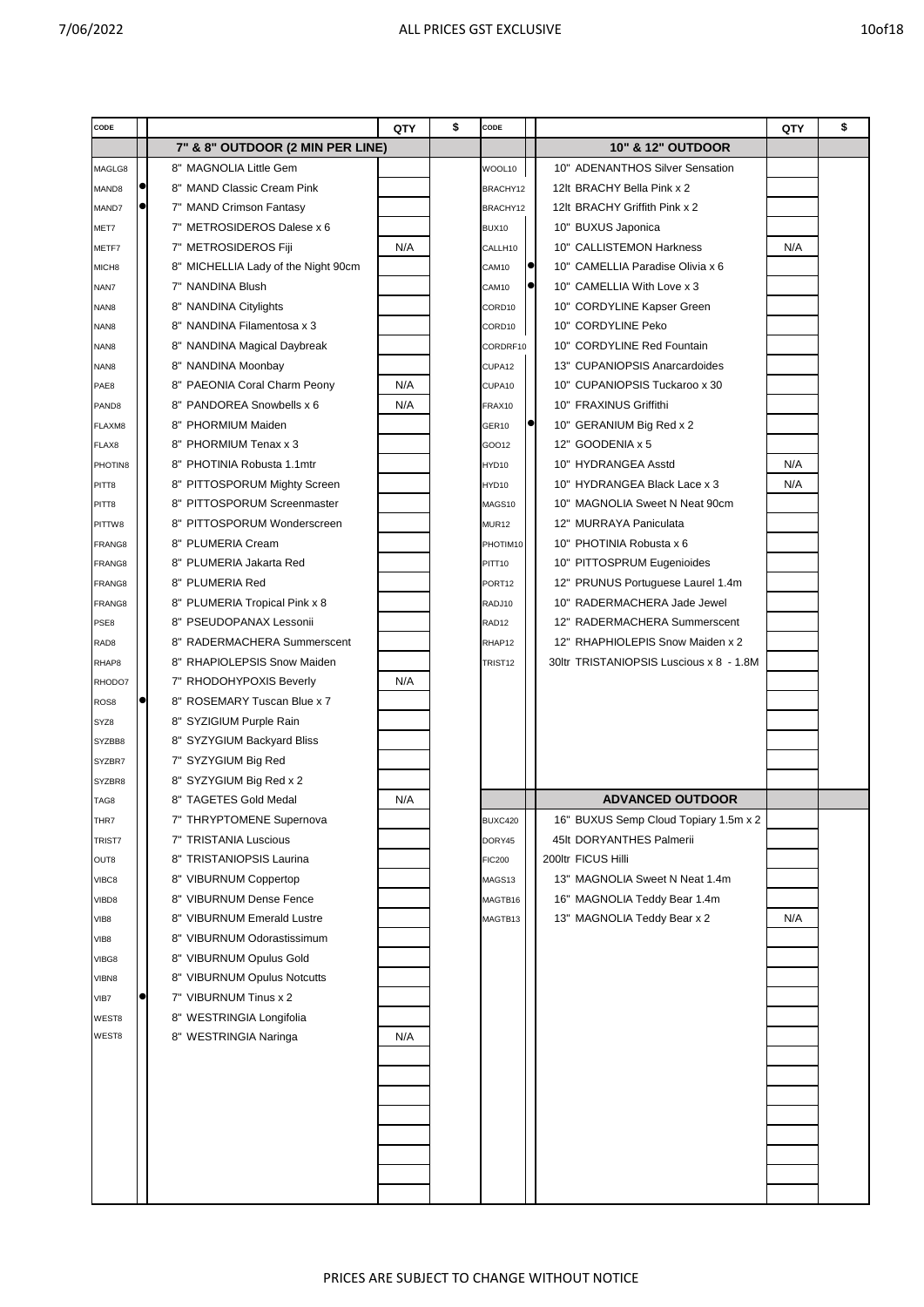| CODE                  |                                                   | QTY | \$<br>CODE   |           |                                               | QTY | \$ |
|-----------------------|---------------------------------------------------|-----|--------------|-----------|-----------------------------------------------|-----|----|
|                       | <b>EUCALYPTUS (6" 4 MIN / 8" 2 MIN PER LINE)</b>  |     |              |           | <b>XANTHORRHOEA (NFD)</b>                     |     |    |
| EUC8                  | 8" ANGOPHORA Costata                              |     | GRASSB       |           | 12" B GRASS Tree x 6                          |     |    |
| EUC6                  | 6" EUCALYPTUS Brandiana                           |     | GRASSJ40     |           | 16" J GRASS Tree 83cm x 2                     |     |    |
| EUC8                  | 8" EUCALYPTUS Clad. Nana                          |     | GRASSK40     |           | 16" K GRASS Tree 95cm x 1                     |     |    |
| EUC6                  | 6" EUCALYPTUS Dwf Winter Light                    |     | GRASST       |           | XANTHORRHOEA Glauca x 2                       |     |    |
| EUC6                  | 6" EUCALYPTUS Little Ghost Gum                    |     |              |           |                                               |     |    |
| EUC6                  | 6" EUCALYPTUS Maculata x 11                       |     |              |           |                                               |     |    |
| EUC6                  | 6" EUCALYPTUS Mega Red                            |     |              |           | DECIDUOUS (6" 4 MIN / 7" & 8" 2 MIN PER LINE) |     |    |
| EUC8                  | 8" EUCALYPTUS Radiata                             |     | ACER13       |           | 13" ACER Autumn Red 1.5m x 2                  |     |    |
| EUC8                  | 8" EUCALYPTUS Scoparia                            |     | ACERJ12      |           | 12" ACER Jeffers Red Maple 1.5m x 10          |     |    |
| EUC6                  | 6" EUCALYPTUS Scorparia x 3                       |     | ACER7        |           | 7" ACER Sangokaku x 4                         |     |    |
| EUC6                  | 6" EUCALYPTUS Summer Scentation x 2               |     | ACER12       |           | 12" ACER Sensation x 2                        |     |    |
|                       |                                                   |     | BAUH30LT     |           | 30LT BAUHINIA X Blakeana x 1                  |     |    |
|                       |                                                   |     | BET13        |           | 13" BETULA Silver Birch x 1                   |     |    |
|                       |                                                   |     | CORN8        |           | 8" CORNUS Florida                             |     |    |
|                       | STANDARDS & WEEPING E/GREEN & DECID               |     | FRAX30       |           | 30LTR FRAXINOS Claret Ash x 1                 |     |    |
| ACAC90                | 90LT ACACIA Limelight Std x 1                     |     | GINK8        |           | 8" GINKGO Biloba 1.1m x 5                     |     |    |
| ACER30                | 30LT ACER Atropurpurea Std x 1                    |     | GLED30       |           | 30LT GLEDITSIA Limegold x 7                   |     |    |
| ACER20                | 20" ACER Orangeola Std x 2                        |     | GLED30       |           | 30LT GLEDITSIA Ruby Lace x 4                  |     |    |
| DURSTD12 <sup>9</sup> | 12" DURANTA STD Geisha Girl (NFD)                 |     | GLED30       | $\bullet$ | 30LT GLEDITSIA Shademaster x 5                |     |    |
| FICSTD16              | 16" FICUS Emerald Std 1.9m Stem x 1               |     | VIT7         |           | 6" GLORY Vine Ornamental                      |     |    |
| <b>GINKSTD</b>        | 13" GINKO Std x 2                                 |     | JAC30        |           | 30LT JACARANDA 1.6m x 3                       |     |    |
| GREVSTD10             | 10" GREV Sunkissed Waters x 1                     |     | JACGR10      |           | 10" JACARANDA Bonsai Blue Grftd x 2           |     |    |
| LAGSTD10              | 10" LAGER New Orleans Std x 1                     |     | JAC8         |           | 8" JACARANDA Mimosifolia                      |     |    |
| <b>MULBW</b>          | 90LT MORUS Pendula Alba x 4                       |     | JACM10       |           | 10" JACARANDA Mimosifolia 1.4m                |     |    |
| PHOTST10              | 10" PHOTINIA Robusta Std x 6                      |     | JACM12       |           | 12" JACARANDA Mimosifolia x 8                 |     |    |
| PRUSTD16              | 16" PRUNUS Weeping Falling Snow x 3               |     | LAGCM8       | $\bullet$ | 8" LAGER Coral Magic x 11                     |     |    |
| SYZSTD12              | 12" SYZYGIUM Backyard Bliss STD                   |     | LAG8         |           | 8" LAGER Enduring Summer                      |     |    |
| WATERH13              | 13" WATERHOUSEA Floribunda 1.3m x 7               |     | LAG8         | $\bullet$ | 8" LAGER Lipan x 4                            |     |    |
|                       |                                                   |     | LAGRM8       | $\bullet$ | 8" LAGER Red Magic x 3                        |     |    |
|                       |                                                   |     | LAG8         |           | 8" LAGER Tonto x 1                            |     |    |
|                       |                                                   |     | LAG30        |           | 30LT LAGER Tuscarora x 8                      |     |    |
|                       |                                                   |     | LAGTM8       |           | 8" LAGER Twilight Magic x 2                   |     |    |
|                       | YUCCA (6" 4 MIN PER LINE / 8" 2 MIN PER LINE)     |     | LAG8         | $\bullet$ | 8" LAGER Zuni x 1                             |     |    |
| YUC7                  | 7" YUCCA Citrus Twist                             |     | LIQ8         |           | 8" LIQUIDAMBAR Styraciflua                    |     |    |
| YUC8                  | 8" YUCCA Elephantipes                             |     | PAU6         |           | 6" PAULOWNIA Dragon Tree x 1                  |     |    |
| YUC8                  | 8" YUCCA Silver Star x 4                          |     | <b>PAU10</b> |           | 10" PAULOWNIA Princess Tree x 4               |     |    |
|                       |                                                   |     | PLAT30       |           | 30LT PLATANUS Digitata 4m x 3                 |     |    |
|                       |                                                   |     | PRUN30       |           | 30LT PRUNUS Blireana x 10                     |     |    |
|                       |                                                   |     | PRUNCS10     |           | 10" PRUNUS Crimson Spire - 1.8                |     |    |
|                       | <b>CYCAD</b>                                      |     | PRUN30       |           | 30LT PRUNUS Elvins x 6                        |     |    |
| CYC12                 | 12" CYCAD Revoluta 70cm                           |     | <b>PRU30</b> |           | 30lt PRUNUS Fastigiata x 1                    |     |    |
| ZAMI10                | 10" ZAMIA Integrifolia 50cm x 6                   |     | PRUN13       |           | 13" PRUNUS Nigra Fast x 1                     |     |    |
|                       |                                                   |     | PRUN13       |           | 13" PRUNUS Purple Jewel x 3                   |     |    |
|                       |                                                   |     | PYRUS30L     |           | 30Ltr PYRUS Calleryana Aristocrat             |     |    |
|                       |                                                   |     | PYRUS12      |           | 12" PYRUS Capital x 13                        |     |    |
|                       | DRACO (8" 2 MIN PER LINE)                         |     | PYRUS30      |           | 30lt PYRUS Capital x 6                        |     |    |
| DRACO10               | 10" DRACAENA Draco                                |     | PYRUSCS12    |           | 12" PYRUS Cleveland Select x 3                |     |    |
|                       |                                                   |     | PYRF10LT     |           | 10lt PYRUS Festivity x 11                     |     |    |
|                       |                                                   |     | PYRUS12      |           | 12" PYRUS Man. Pear                           |     |    |
|                       | <b>BAMBOO/ CLUMPING GRASS (6" 4 MIN PER LINE)</b> |     | PYRUSW10     |           | 10" PYRUS Salicifolia x 3                     |     |    |
| BAMB12LT              | 12LT BAMBOO Gracilis                              |     | ULMUS30      |           | 30lt ULMUS Murrays x 2                        |     |    |
|                       |                                                   |     | WIST8        |           | 8" WISTERIA Amethyst Falls                    |     |    |
|                       |                                                   |     |              |           |                                               |     |    |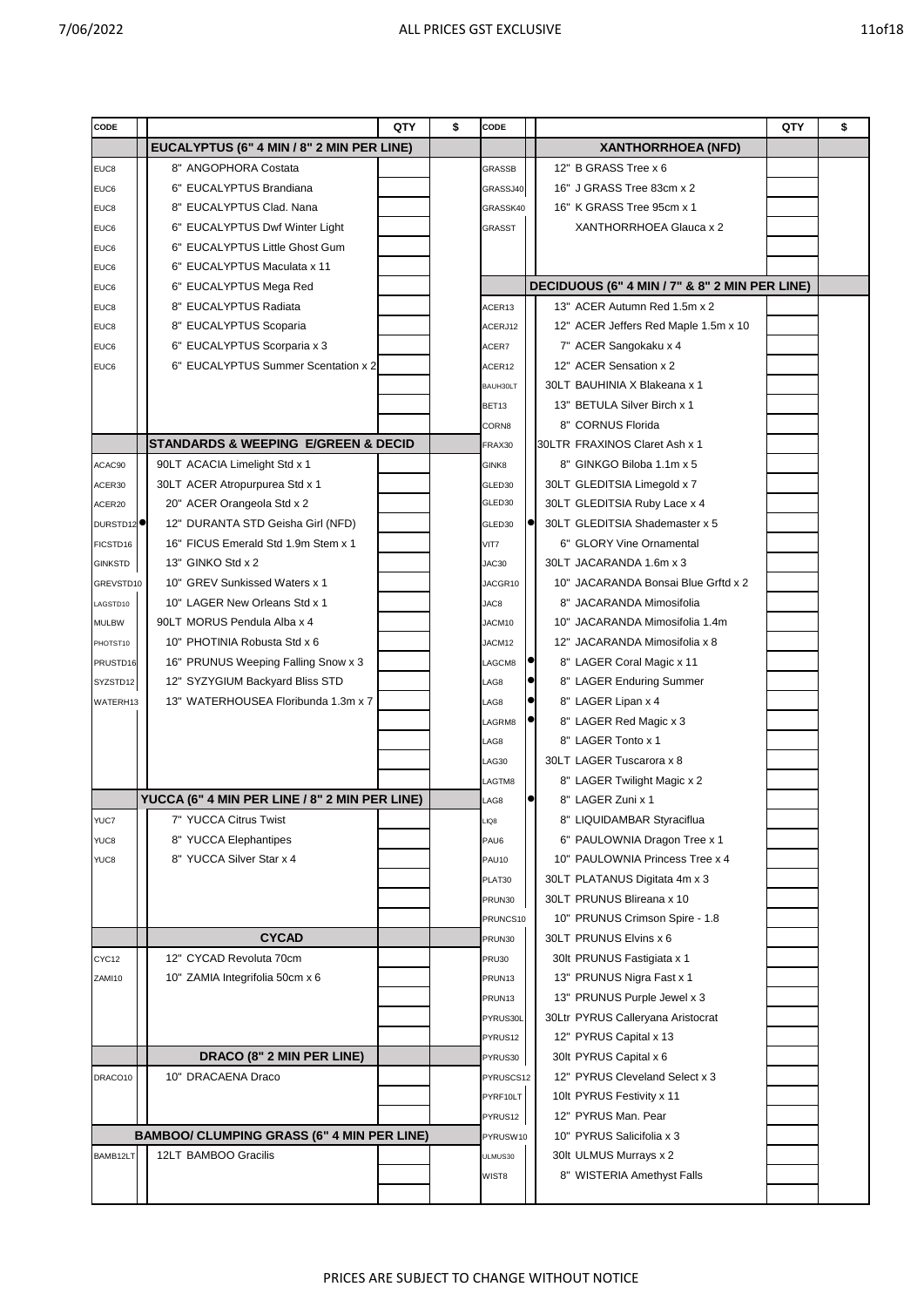| CODE              |                                   | QTY | \$<br>CODE        |                                       | QTY | \$ |
|-------------------|-----------------------------------|-----|-------------------|---------------------------------------|-----|----|
|                   | <b>FRUIT / CITRUS / EDIBLES</b>   |     |                   | <b>FRUIT / CITRUS / EDIBLES</b>       |     |    |
|                   | (4" & 6" 4 MIN PER LINE)          |     |                   | (4" & 6" 4 MIN PER LINE)              |     |    |
|                   | (7" & 8" 2 MIN PER LINE)          |     |                   | (7" & 8" 2 MIN PER LINE)              |     |    |
| ALM30LT           | 30lt ALMOND Self Pollinating x 1  |     | <b>CURRY7</b>     | 7" MURRAYA Curry Tree                 |     |    |
| APPD8             | 8" APPLE Cripps Pink x 4          |     | CITL8             | 8" NATIVE Lime Sunrise x 1            |     |    |
| ARP30             | 30lt APRICOT Divinity x 1         |     | NECD10LT          | 10lt NECTARINE Goldmine Dwf x 2       |     |    |
| APR30             | 30lt APRICOT Moorpark x 2         |     | NEC <sub>8</sub>  | 8" NECTARINE Goldmine x 11            |     |    |
| AVO5LT            | 5ltr AVOCADO (NFD) Hass & Reed    |     | NEC10LT           | 10lt NECTARINE Goldmine x 11          |     |    |
| AVO10             | 10" AVOCADO Bacon x 2             |     | NEC10LT           | 10lt NECTARINE Peacharine x 5         |     |    |
| AVO10             | 10" AVOCADO Hass x 4              |     | OLIV8             | 8" OLIVE Arbequina x 20               |     |    |
| AVO10             | 10" AVOCADO Reed x 1              |     | OLIV8             | 8" OLIVE Arbosana x 10                |     |    |
| BOY6              | 6" BOYSENBERRY x 13               | N/A | OLIV16            | 16" OLIVE Flemings Jumbo x 1          |     |    |
| CAP <sub>6</sub>  | 6" CAPERS Spinosa                 |     | OLIV8             | 8" OLIVE Flemings Jumbo x 4           |     |    |
| CASTBB7           | 7" CASTANOSPERMUM Black Bean x 2  |     | OLIVK8            | 8" OLIVE Kalamata                     |     |    |
| CAROB7            | 7" CERATONIA Carob Tree           |     | OLIVKJ8           | 8" OLIVE Kalamata Jumbo x 3           |     |    |
| CHE10LT           | 10It CHERRY Lapins x 3            |     | CIT10             | 10" ORANGE Blood x 6                  |     |    |
| CHE <sub>10</sub> | 10" CHERRY Royal Rainer           |     | CIT5LT            | 5lt ORANGE Cara Cara                  |     |    |
| CHIL4             | 4" CHILLI Habanero x 8            |     | CIT8              | 8" ORANGE Cara Cara Red Navel x 7     |     |    |
| CHIL4             | 4" CHILLI Serrano x 3             | N/A | CITD <sub>8</sub> | 8" ORANGE Dwf Blood x 3               |     |    |
| CIT16             | 16" CUMQUAT Green x 1             |     | CITD <sub>8</sub> | 8" ORANGE Dwf Mediterranean Sweet x 2 |     |    |
| <b>CIT10</b>      | 10" CUMQUAT Green x 3             |     | CIT8              | 8" ORANGE Mediterranean Sweet x 4     |     |    |
| CIT8              | 8" CUMQUAT Variegated x 2         |     | CIT10             | 10" ORANGE Seedless Valencia x 1      |     |    |
| FIG8              | 8" FIG Black Genoa x 1            |     | CIT8              | 8" ORANGE Seville x 1                 |     |    |
| CIT8              | 8" GRAPEFRUIT Marsh x 1           |     | CIT8              | 8" ORANGE Thornless Blood x 3         |     |    |
| <b>CIT10</b>      | 10" GRAPEFRUIT Ruby Red x 1       |     | <b>CIT10</b>      | 10" ORANGE Valencia x 1               |     |    |
| CIT8              | 8" GRAPEFRUIT Ruby Red x 4        |     | CIT16             | 16" ORANGE Washington Navel x 3       |     |    |
| GUAVA6            | 6" GUAVA Feijoa x 18              |     | <b>CIT10</b>      | 10" ORANGE Washington Navel x 5       |     |    |
| GUAVA6            | 6" GUAVA Strawberry x 4           |     | PASS4             | 4" PASSIONFRUIT Asst (Red & Gold)     |     |    |
| KIWI6             | 6" KIWI Fruit Female              |     | PCH <sub>10</sub> | 10" PEACH Crimson Rocket              |     |    |
| KIW <sub>I6</sub> | <b>KIWI Fruit Male</b><br>6"      |     | PCH30LT           | 30lt PEACH Crimson Rocket x 1         |     |    |
| BAYB6             | 6" LAURIS Baby Bay Tree           |     | PCH <sub>8</sub>  | 8" PEACH Golden Queen x 14            |     |    |
| BAYB10            | 10" LAURIS Baby Bay Tree 80cm x 1 |     | PCHD10LT          | 10lt PEACH O'Henry Dwf x 11           |     |    |
| BAY8              | 8" LAURIS Bay Tree                |     | PCH <sub>10</sub> | 10" PEACH Ruby Sensation              |     |    |
| BAY6              | 6" LAURIS Bay Tree x 6            |     | PCH <sub>10</sub> | 10" PEACH Tasty Zee                   |     |    |
| CIT8              | 8" LEMON Eureka x 2               |     | PEA10LT           | 10lt PEAR Lemon Berg x 2              |     |    |
| CIT8              | 8" LEMON Heaven                   |     | CIT8              | 8" PEAR William Ban Chretien x 1      |     |    |
| <b>CIT10</b>      | 10" LEMON Lemonade x 1            |     | PEP <sub>6</sub>  | 6" PEPINO x 2                         | N/A |    |
| CIT8              | 8" LEMON Lemonade x 6             |     | PERS5L            | 5ltr PERSIMMON Fuyu (NFD)             |     |    |
| <b>CIT16</b>      | 16" LEMON Lisbon x 3              |     | PHY6              | 6" PHYSALIS Cape Gooseberry x 13      | N/A |    |
| <b>CIT10</b>      | 10" LEMON Meyer x 3               |     | PINE6             | 6" PINEAPPLE Ananas Comosus x 9       |     |    |
| CIT5LT            | 5lt LEMONADE                      | N/A | PLUA10LT          | 10lt PLUM A Okay x 4                  |     |    |
| <b>CIT10</b>      | 10" LIME Buddha Hand x 2          |     | PLUD10LT          | 10lt PLUM Satsuma Dwf x 1             |     |    |
| CIT8              | 8" LIME Tahitian x 2              |     | PLU10             | 10" PLUM X APRICOT Scrumptions        |     |    |
| <b>CIT16</b>      | 16" LIME Tahitian x 4             |     | RHU6              | 5" RHUBARB                            | N/A |    |
| OUT6              | 6" LOGANBERRY                     | N/A | RHU6              | 6" RHUBARB Cardinal Crunch x 8        |     |    |
| LOG6              | 6" LOGANBERRY x 3                 | N/A | RHU6              | RHUBARB Claret Cobbler x 3<br>6"      |     |    |
| LOQ10             | 10" LOQUAT Bessell Brown x 1      |     | RHU6              | 6" RHUBARB Pink Parfait x 8           |     |    |
| LOQ10             | 10" LOQUAT Herds Mammoth x 1      |     | RHU6              | RHUBARB Ruby Tart x 7<br>6"           |     |    |
| CIT5LT            | 5It MANDARIN Afourer              |     | STRAW4            | 4" STRAWBERRY Pink x 12               |     |    |
| <b>CIT10</b>      | 10" MANDARIN Afourer x 3          |     | CIT8              | 8" TANGELO Seminole x 3               |     |    |
| CITD <sub>8</sub> | 8" MANDARIN Dwf Emperor x 1       |     | <b>TUCK6</b>      | 6" TUCKER BUSH Murnong x 3            |     |    |
| CITJ10            | 10" MANDARIN Jap Seedless x 3     |     | <b>TUCK6</b>      | 6" TUCKER BUSH Old Man Saltbush       |     |    |
| MAN5LTR           | 5It MANGO Kensington Pride        |     | TUCK6             | 6" TUCKER BUSH Sea Parsley x 4        |     |    |
| MULB10            | 10" MULBERRY Black English x 2    |     | WALN12            | 12" WALNUT Chandler x 4               |     |    |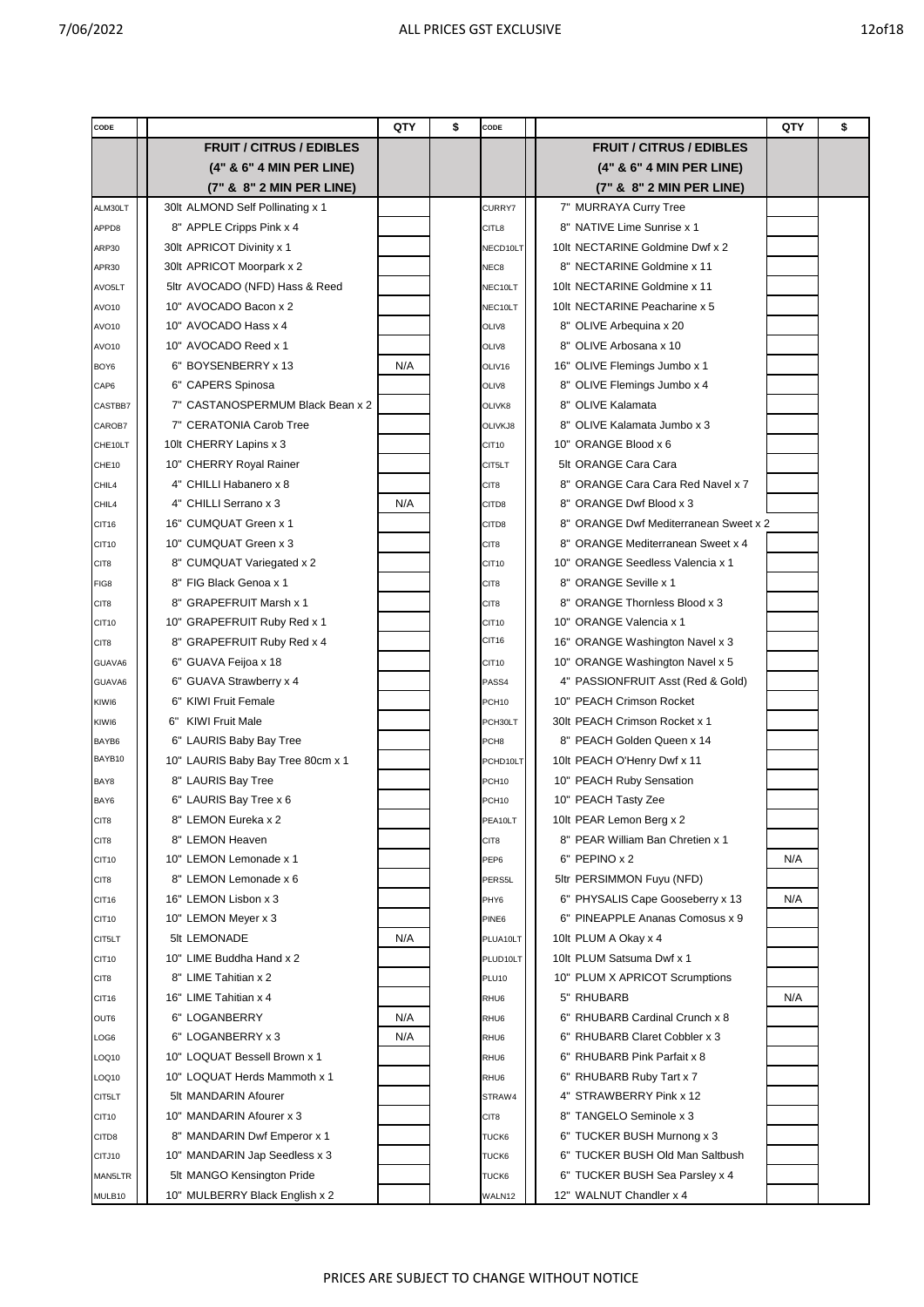| CODE           |                                             | QTY | \$<br>CODE         | QTY                                   | \$ |
|----------------|---------------------------------------------|-----|--------------------|---------------------------------------|----|
|                | <b>FRUIT / CITRUS / EDIBLES</b>             |     |                    | <b>PALMS</b>                          |    |
|                | (4" & 6" 4 MIN PER LINE)                    |     |                    | (6" 4 MIN PER LINE)                   |    |
|                | (7" & 8" 2 MIN PER LINE)                    |     |                    | (8" 2 MIN PER LINE)                   |    |
| WAL12          | 12" WALNUT Serr Grafted                     |     | ALEX12             | 12" ALEXANDER Palm                    |    |
|                |                                             |     | ALEX8              | 8" ALEXANDER Palm                     |    |
|                |                                             |     | BAM10              | 10" BAMBOO Palm<br>N/A                |    |
|                |                                             |     | BAM12              | 12" BAMBOO Palm                       |    |
|                |                                             |     | BANG12             | 12" BANGALOW Palm                     |    |
|                | CONIFER (6" 4 MIN / 7" & 8" 2 MIN PER LINE) |     | BANG8              | 8" BANGALOW Palm                      |    |
| ARAC8          | 8" ARAUCARIA Columnaris x 6                 |     | <b>BIS12</b>       | 12" BISMARCKIA Nobilis 70cm           |    |
| NORP90         | 90LT ARAUCARIA Norfolk I. Pine              |     | ATRO8              | 8" CASCADE Palm                       |    |
| NORP8          | 8" ARAUCARIA Norfolk I. Pine                |     | ATRO12             | 12" CASCADE Palm x 9                  |    |
| NORP10         | 10" ARAUCARIA Norfolk I. Pine               |     | DYP10              | 10" DYPIS Ampasindavae Palm x 7       |    |
| CALLI8         | 8" CALLITRIS Preisii                        |     | FOX35              | 35ltr FOXTAIL Palm 2m                 |    |
| CONIF6         | 6" CALLITRIS Rottnest I. Pine               |     | FOX100             | 100ltr FOXTAIL Palm 3.5m x 2          |    |
| CEDAC40        | 40CM CEDRUS Atlas Cedar- Cloud Topiary x 1  |     | GC10               | 10" GOLD Cane Palm                    |    |
| CEDAC50        | 50CM CEDRUS Atlas Cedar- Cloud Topiary x 2  |     | GC <sub>16</sub>   | 16" GOLD CANE Palm 1.5mtr x 1         |    |
| CUPBI8         | 8" CUPRESS Blue Ice                         |     | KENT <sub>10</sub> | 10" KENTIA Palm                       |    |
| CUPCON8        | 8" CUPRESS Coneybearii x 9                  |     | KENT12             | 12" KENTIA Palm                       |    |
| CONIFSPIR      | 16" CUPRESS Glauca 5m x 1                   |     | KENT30             | 30ltr KENTIA Palm                     |    |
| CUPHG8         | 8" CUPRESS Golden Halo                      |     | KENT8              | 8" KENTIA Palm                        |    |
| CUPLG8         | 8" CUPRESS Leighton Green                   |     | <b>MAJ8</b>        | 8" MAJESTIC Palm                      |    |
| CONIF13        | 13" CUPRESS Leighton Green x 8              |     | MAJ12              | 12" MAJESTIC Palm x 6                 |    |
| <b>CUPLEM7</b> | 7" CUPRESS Lemon Scent x 3                  |     | MOU12              | 12" MOUNT Lewis Palm x 2              |    |
| JUNSTD10       | 10" JUNIPERUS Ice Blue STD x 3              |     | PAR8               | 8" PARLOUR Palm                       |    |
| OUT6           | 6" JUNIPERUS Skyrocket                      |     | <b>PIN12</b>       | 12" PINANGA Coronata 1.1m             |    |
| OUT6           | 6" JUNIPERUS Spartan                        |     | PONY8              | 8" PONYTAIL Palm                      |    |
| KAU16          | 16" KAURI Pine                              |     | PONY12LT           | 12lt PONYTAIL Palm x 3                |    |
| KAU10          | 10" KAURI Pine Single                       |     | RED <sub>16</sub>  | 16" REDNECK Palm (30lt) x 4           |    |
| KAUT10         | 10" KAURIE Pine Twin                        |     | RAP <sub>12</sub>  | 12" RHAPIS Palm                       |    |
| NORP12         | 12Ltr NORFOLK Pine x 10                     |     | RAP8               | 8" RHAPIS Palm                        |    |
| PINUSR12       | 12" PINUS Radiata                           |     | RAPS12             | 12" RHAPIS Palm (Small)               |    |
| TAXD6          | 6" TAXUS Prostrate Plum Yew x 3             |     | RAPV16             | N/A<br>16" RHAPIS Variegated Palm x 2 |    |
| TAX8           | 6" TAXUS Yew Baccata x 8                    |     | ROEB8              | 8" ROEBELINII Palm                    |    |
| <b>THUJ8</b>   | 8" THUJA Golden Biota x 12                  |     |                    |                                       |    |
| <b>RLUHT</b>   | 8" THUJA Smaragd x 2                        |     |                    |                                       |    |
|                |                                             |     |                    |                                       |    |
|                |                                             |     |                    |                                       |    |
|                |                                             |     |                    |                                       |    |
|                |                                             |     |                    |                                       |    |
|                |                                             |     |                    |                                       |    |
|                |                                             |     |                    |                                       |    |
|                |                                             |     |                    |                                       |    |
|                |                                             |     |                    |                                       |    |
|                |                                             |     |                    |                                       |    |
|                |                                             |     |                    |                                       |    |
|                |                                             |     |                    |                                       |    |
|                |                                             |     |                    |                                       |    |
|                |                                             |     |                    |                                       |    |
|                |                                             |     |                    |                                       |    |
|                |                                             |     |                    |                                       |    |
|                |                                             |     |                    |                                       |    |
|                |                                             |     |                    |                                       |    |
|                |                                             |     |                    |                                       |    |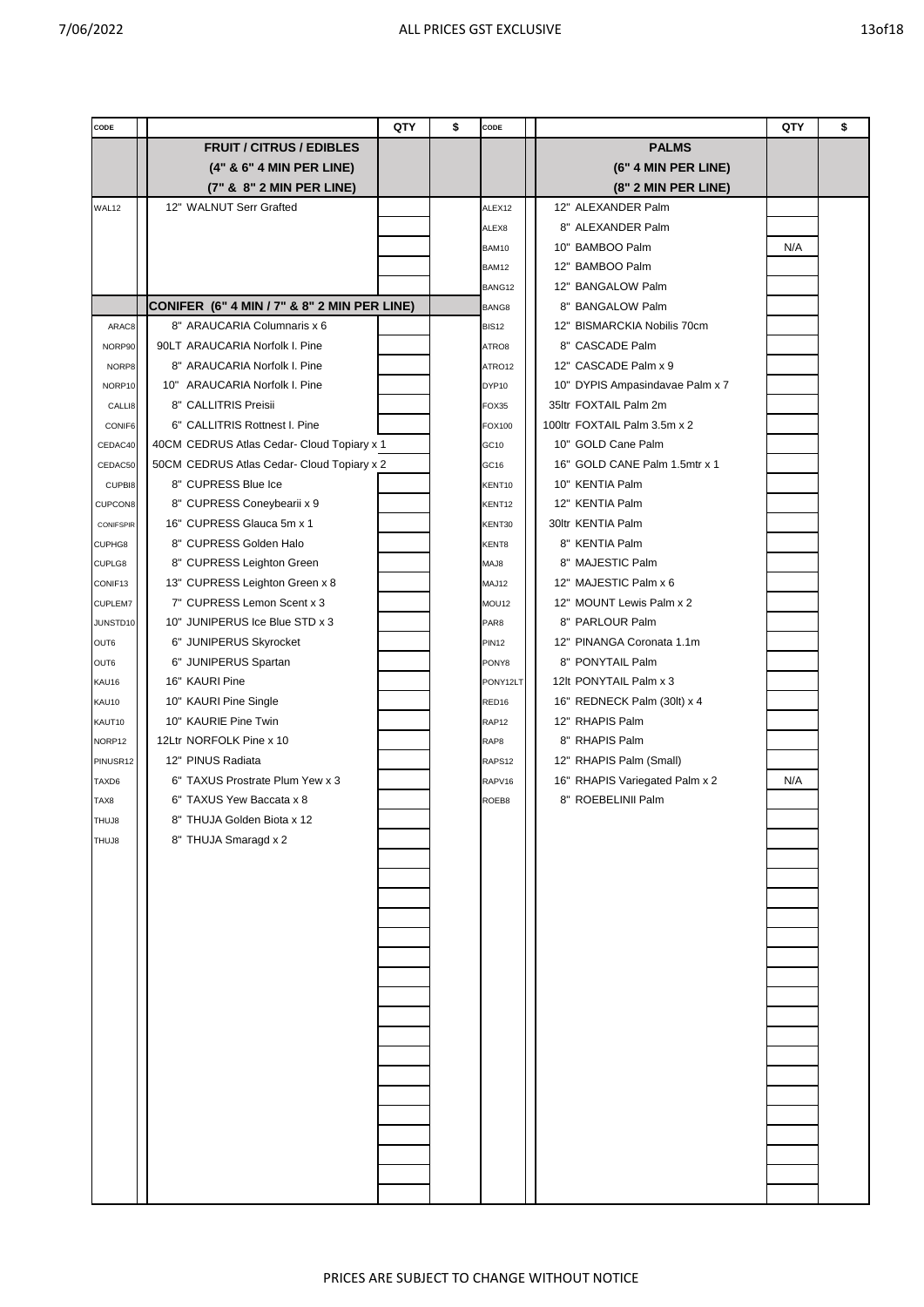| CODE          |           |                                                      | QTY | \$<br>CODE    |                                    | QTY | \$ |
|---------------|-----------|------------------------------------------------------|-----|---------------|------------------------------------|-----|----|
|               |           | <b>BABY INDOOR SA PREMIUM RANGE (5 MIN PER LINE)</b> |     |               | <b>INDOOR SA (4 MIN PER LINE)</b>  |     |    |
| INDT395       | $\bullet$ | 2" EUPHORBIA Millii Cream                            |     | <b>INDSA5</b> | 5" ACHMEA Rebecca                  | N/A |    |
|               |           |                                                      |     | <b>INDSA5</b> | 5" ACHMEA Tayoensis                |     |    |
|               |           |                                                      |     | <b>NDSA5</b>  | 4" ALOCASIA Black Velvet           |     |    |
|               |           | <b>BABY INDOOR SA (5 MIN PER LINE)</b>               |     | <b>INDSA5</b> | 5" ASPLEN Crissie Fern             |     |    |
| <b>INDSAT</b> |           | 2" AGLAONEMA Night Sparkle                           |     | <b>INDSA5</b> | 5" AUCUBA Var x 3                  |     |    |
| <b>INDSAT</b> |           | 2" ALOCASIA Amazonica                                |     | <b>INDSA5</b> | 5" BLECHNUM Silver Lady            |     |    |
| <b>INDSAT</b> |           | 2" ALOCASIA Bambino                                  |     | <b>INDSA5</b> | 5" CALATHEA Freddy                 |     |    |
| <b>INDSAT</b> |           | 2" ALOCASIA Wentii                                   |     | <b>INDSA5</b> | 5" CALATHEA Makoyana               |     |    |
| <b>INDSAT</b> |           | 2" ALPINIA Variegated                                |     | <b>INDSA5</b> | 5" CALATHEA Silver Plate           |     |    |
| <b>INDSAT</b> |           | 2" CORDYLINE Fruticosa                               |     | <b>INDSA5</b> | 5" CRYPANTHUS Bivattus             |     |    |
| <b>NDSAT</b>  |           | 2" CROCODILE Fern                                    |     | <b>INDSA5</b> | 4" EPIPREM Pinnatum Asian Form     |     |    |
| <b>INDSAT</b> |           | 2" DIFF Amy                                          |     | <b>INDSA5</b> | 5" FICUS Benj Var                  |     |    |
| <b>INDSAT</b> |           | 2" DIFF Tropic Marianne                              |     | INDSA5        | 5" FICUS Burgundy                  |     |    |
| <b>INDSAT</b> |           | 2" FICUS Burgundy                                    |     | <b>INDSA5</b> | 5" HOMALOMENA Flaming Red          |     |    |
| <b>NDSAT</b>  |           | 2" FICUS Evergreen                                   |     | <b>INDSA5</b> | <b>HOMALOMENA Rubescens</b><br>4"  |     |    |
| <b>NDSAT</b>  |           | 2" FICUS Lyrata Bambino                              |     | <b>NDSA5</b>  | 5" NEPHRO Macho Fern               |     |    |
| <b>INDSAT</b> |           | 2" FICUS Pumila                                      |     | <b>INDSA5</b> | 4" PEPEROMIA Black Ripple          |     |    |
| <b>INDSAT</b> |           | 2" FICUS Tineke                                      |     | <b>INDSA5</b> | 5" PEPEROMIA Lilliane              |     |    |
| <b>NDSAT</b>  |           | 2" FITTONIA Red                                      |     | <b>INDSA5</b> | 5" PEPEROMIA Scandens VAR          |     |    |
| <b>NDSAT</b>  |           | 2" FITTONIA White                                    |     | <b>INDSA5</b> | 5" PHILO Birkin                    |     |    |
| <b>INDSAT</b> |           | 2" HOYA Coronaria                                    |     | <b>INDSA5</b> | PHILO Black Cardinal<br>5"         |     |    |
| <b>INDSAT</b> |           | 2" HOYA Pubicalyx Silver                             |     | <b>INDSA5</b> | PHILO Cinderella<br>5"             |     |    |
| INDSAT        |           | 2" LEATHERLEAF Fern                                  |     | <b>INDSA5</b> | PHILO Florida<br>5"                |     |    |
| <b>NDSAT</b>  |           | 2" PEDILANTHUS Zig Zag                               |     | <b>NDSA5</b>  | 5" PHILO Heather May x 8           |     |    |
| <b>INDSAT</b> |           | 2" PEPEROMIA Dolabriformis                           |     | <b>INDSA5</b> | 5" PHILO Imperial Green            |     |    |
| <b>INDSAT</b> |           | 2" PEPEROMIA Scandens Red Edge                       |     | <b>INDSA5</b> | 5" PHILO Imperial Red              |     |    |
| <b>NDSAT</b>  |           | 2" PHILO Florida                                     |     | <b>INDSA5</b> | 5" PHILO Panduraforme              |     |    |
| <b>NDSAT</b>  |           | 2" PHILO Prince of Orange                            |     | <b>INDSA5</b> | 5" PHILO Prince of Orange          |     |    |
| <b>INDSAT</b> |           | 2" SCHEFFLERA Arboricola                             |     | <b>INDSA5</b> | 5" PHILO Shangri La                |     |    |
| <b>INDSAT</b> |           | 2" SPATH                                             |     | <b>INDSA5</b> | 5" PHILO Silver Sword              |     |    |
| INDSAT        |           | 2" SYNGONIUM Marie                                   |     | <b>INDSA5</b> | PHLEBODIUM Blue Star Fern<br>5"    |     |    |
| <b>NDSAT</b>  |           | 2" SYNGONIUM Pixie                                   |     | <b>NDSA5</b>  | 5" PILEA Cadierei (Aluminum Plant) |     |    |
| <b>INDSAT</b> |           | 2" SYNGONIUM Red Heart                               |     | INDSA5        | 5" PISONIA                         |     |    |
| <b>INDSAT</b> |           | 2" SYNGONIUM Roxanna                                 |     | <b>INDSA5</b> | 5" PLATY Elkhorn Fern              |     |    |
| <b>INDSAT</b> |           | 2" SYNGONIUM White Butterfly                         |     | INDSA5        | 5" POTHOS Snow Queen               |     |    |
|               |           |                                                      |     | INDSA5        | 5" RHOEO                           |     |    |
|               |           |                                                      |     | INDSA5        | 4" SATIN Pothos                    |     |    |
|               |           |                                                      |     | INDSA5        | 5" SCHEFFLERA Amate                |     |    |
|               |           |                                                      |     | INDSA5        | 4" SCINDAPSUS Exotica              |     |    |
|               |           |                                                      |     | INDSA5        | 5" SPATHIPHYLLUM                   |     |    |
|               |           |                                                      |     | INDSA5        | 5" STROBILANTHUS Persian Shield    |     |    |
|               |           |                                                      |     | INDSA5        | 5" SYNGONIUM Maria                 |     |    |
|               |           |                                                      |     | INDSA5        | 5" SYNGONIUM Neon                  |     |    |
|               |           |                                                      |     | INDSA5        | 5" SYNGONIUM Robusta               |     |    |
|               |           |                                                      |     |               |                                    |     |    |
|               |           |                                                      |     |               |                                    |     |    |
|               |           |                                                      |     |               |                                    |     |    |
|               |           |                                                      |     |               |                                    |     |    |
|               |           |                                                      |     |               |                                    |     |    |
|               |           |                                                      |     |               |                                    |     |    |
|               |           |                                                      |     |               |                                    |     |    |
|               |           |                                                      |     |               |                                    |     |    |
|               |           |                                                      |     |               |                                    |     |    |
|               |           |                                                      |     |               |                                    |     |    |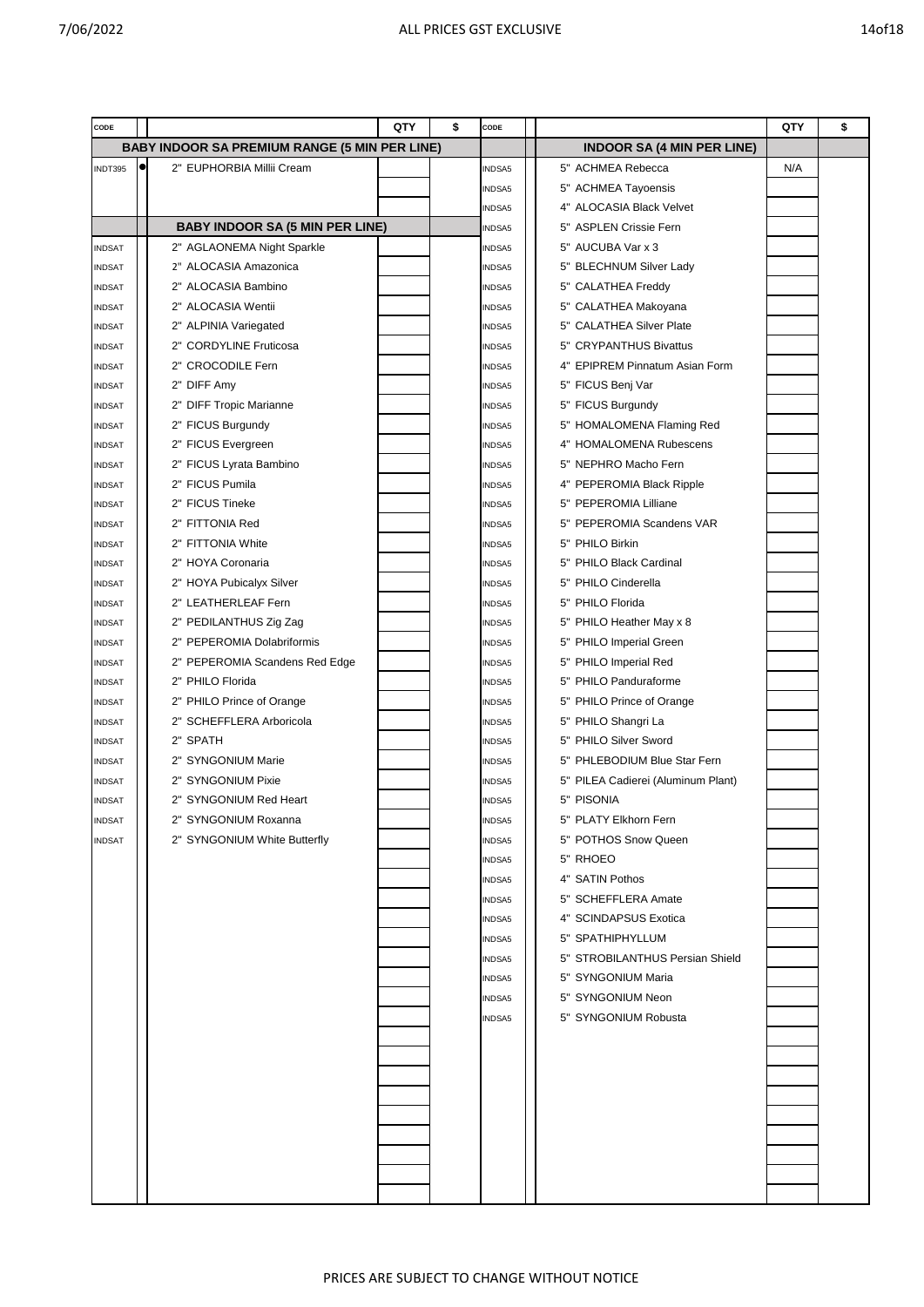| CODE              |                                     | QTY | \$<br>CODE       | QTY                                    | \$ |
|-------------------|-------------------------------------|-----|------------------|----------------------------------------|----|
|                   | <b>INDOOR ASSORTED</b>              |     |                  | <b>INDOOR ASSORTED</b>                 |    |
|                   | (4" / 5" & 6" 4 MIN PER LINE)       |     |                  | (4" / 5" & 6" 4 MIN PER LINE)          |    |
|                   | (7" & 8" 2 MIN PER LINE)            |     |                  | (7" & 8" 2 MIN PER LINE)               |    |
|                   | 10" & 12"                           |     |                  | 10" & 12"                              |    |
| AGE8              | 8" AGLAONEMA Eileen x 7             |     | DRAC7            | 7" DRACAENA Burley Happy<br>N/A        |    |
| AG7               | 7" AGLAONEMA Siam Aurora            |     | DRAC7            | 7" DRACAENA Colorama                   |    |
| AG4               | 4" AGLAONEMA Siam Aurora            |     | DRACC7           | <b>DRACAENA Compacta</b><br>N/A<br>7"  |    |
| AGS6              | 6" AGLAONEMA Siam Aurora            |     | DER8             | <b>DRACAENA Deremensis</b><br>8"       |    |
| AG7               | 7" AGLAONEMA Snow White             |     | HAPGH10          | 10" DRACAENA Happy Gold. Heart 40cm    |    |
| <b>ALCANTR</b>    | 7" ALCANTAREA Imperialis Rubra      |     | HAPG8            | 8" DRACAENA Happy Green                |    |
| <b>INDSAP</b>     | 10" ALCANTAREA Silver Plum          |     | DRACH7           | 7" DRACAENA Hookeriana                 |    |
| ALCANT7           | 7" ALCANTAREA Silver Plum           |     | DRACH12          | 12" DRACAENA Hookeriana                |    |
| ALO <sub>3</sub>  | 3" ALOCASIA Bambino - NFD           | N/A | JC10             | 10" DRACAENA Janet Craig               |    |
| ALO3C             | 3" ALOCASIA In Ceramic Pot          | N/A | JC12             | 12" DRACAENA Janet Craig               |    |
| ALO8              | 8" ALOCASIA Macrorrhiza x 9         | N/A | DRACLL8          | <b>DRACAENA Lemon &amp; Lime</b><br>8" |    |
| ALOS6             | 6" ALOCASIA Stingray                |     | DRAC7            | 7" DRACAENA Malay Stripe x 7           |    |
| ALOW8             | 8" ALOCASIA Wentii                  | N/A | DRAC12           | 12" DRACAENA Marginata                 |    |
| ALO <sub>12</sub> | 12" ALOCASIA Wentii                 |     | DRAC10           | 10" DRACAENA Marginata x 2<br>N/A      |    |
| <b>GIN10</b>      | 10" ALPINIA Malaccenis x 4          |     | DRAC7            | 7" DRACAENA Song of India x 4          |    |
| GIN <sub>8</sub>  | 8" ALPINIA Nutans                   |     | DRAC10           | 10" DRACAENA Stripey White             |    |
| GIN7              | 7" ALPINIA Red                      |     | EPI4             | 4" EPIPREM Cebu Blue                   |    |
| GIN <sub>8</sub>  | 8" ALPINIA Variegated               |     | FATSW6           | N/A<br>6" FATSIA Jap Spiders Web x 8   |    |
| ANT3              | 3" ANTHURIUM                        |     | <b>FICALI7</b>   | 7" FICUS Alii Petite                   |    |
| ANT6              | 6" ANTHURIUM                        |     | FICA7            | 7" FICUS Audrey                        |    |
| ANT6              | 6" ANTHURIUM Alexia Allura          |     | FICA8            | 8" FICUS Audrey                        |    |
| ANT3              | 3" ANTHURIUM Dynamite Red           |     | FIC7             | 7" FICUS Black Knight                  |    |
| ANT6              | 6" ANTHURIUM Dynamite Red           |     | FICBG10          | 10" FICUS Burgundy                     |    |
| 0<br>ANT3C        | 3" ANTHURIUM In Ceramic Pot x 11    | N/A | FICBG8           | 8" FICUS Burgundy x 6                  |    |
| e<br>ANT3         | 3" ANTHURIUM Nano Sweet x 7         |     | FICEG8           | 8" FICUS Evergreen                     |    |
| ANT3              | 3" ANTHURIUM Red & Pink (NFD)       |     | <b>FIC12</b>     | 12" FICUS Floris                       |    |
| ANT3              | 3" ANTHURIUM Success Red (NFD)      |     | FIC7             | 7" FICUS Lime Splice                   |    |
| BN <sub>3</sub>   | 3" ASPLENIUM Leslie (NFD)           |     | FICLY8           | 8" FICUS Lyrata                        |    |
| BROM7             | 7" BROMELIAD Vriesea                | N/A | FICLY7           | 7" FICUS Lyrata<br>N/A                 |    |
| CALA4             | 4" CALADIUM Lindenii                |     | FICLY12          | 12" FICUS Lyrata                       |    |
| CAL <sub>3</sub>  | 3" CALATHEA Beauty Star (NFD)       |     | FICLYB8          | 8" FICUS Lyrata Bambino                |    |
| CALF8             | 8" CALATHEA Fasciata                | N/A | FICM6            | 6" FICUS Melany                        |    |
| CALM8             | 8" CALATHEA Makoyana x 2            |     | FICM8            | 8" FICUS Melany                        |    |
| CALV8             | 8" CALATHEA Vittata x x5            |     | <b>FICMID7</b>   | 7" FICUS Midnight Beauty               |    |
| <b>CAL10</b>      | 10" CALATHEA Zebrina- Seconds       |     | FICMID10         | 10" FICUS Midnight Beauty<br>N/A       |    |
| INDSA6            | 6" CHINA Doll                       |     | FICP6            | 6" FICUS Pumila                        |    |
| CORDY8            | 8" CORDYLINE Fruticosa Rubra        |     | FIC7             | 7" FICUS Reginald<br>N/A               |    |
| CORDY8            | 8" CORDYLINE John Cummins x 3       |     | FICR8            | 8" FICUS Robusta                       |    |
| CORDY8            | 8" CORDYLINE Pink Diamond           | N/A | FICR8            | 8" FICUS Ruby                          |    |
| CORDY8            | 8" CORDYLINE Rubra                  |     | FICTIN10         | 10" FICUS Tineke                       |    |
| CORDY8            | 8" CORDYLINE Schubertii             |     | <b>INDSA8</b>    | 8" FICUS Tineke                        |    |
| CORDY8            | 8" CORDYLINE Tropic Snow            | N/A | FICU8            | 8" FICUS Umbellata                     |    |
| CROT7             | 7" CROTON Mammy                     | N/A | GIN <sub>8</sub> | <b>GINGER Dwf Cardamon</b><br>8"       |    |
| CROT7             | 7" CROTON Zanzibar                  |     | <b>INDSA6</b>    | <b>GINGER Var</b><br>6"                |    |
| CTEN8             | 8" CTENANTHE Grey Star              |     | HAP16            | 16" HAPPY Plant Multi 1.6m x 2         |    |
| CTEN16            | 16" CTENANTHE Grey Star 1.5m        |     | HAPS10           | 10" HAPPY Plant 'Seconds'<br>N/A       |    |
| DIFF10            | 10" DIEFF Memoria                   |     | HAPS12           | 12" HAPPY Plant 'Seconds'              |    |
| DIFF3             | 3" DIEFF Tropic Marianne (NFD) x 17 |     | HELI16           | 16" HELICONIA Tropic Fleur x 2         |    |
| DIFF <sub>8</sub> | 8" DIEFF Tropic Marianne x 2        | N/A | HOMR6            | 6" HOMALOMENA Rubescens                |    |
| DRAC7             | 7" DRACAENA Black Knight            |     | HOM6             | 6" HOMALOMENA Sunshine Gem x 1         |    |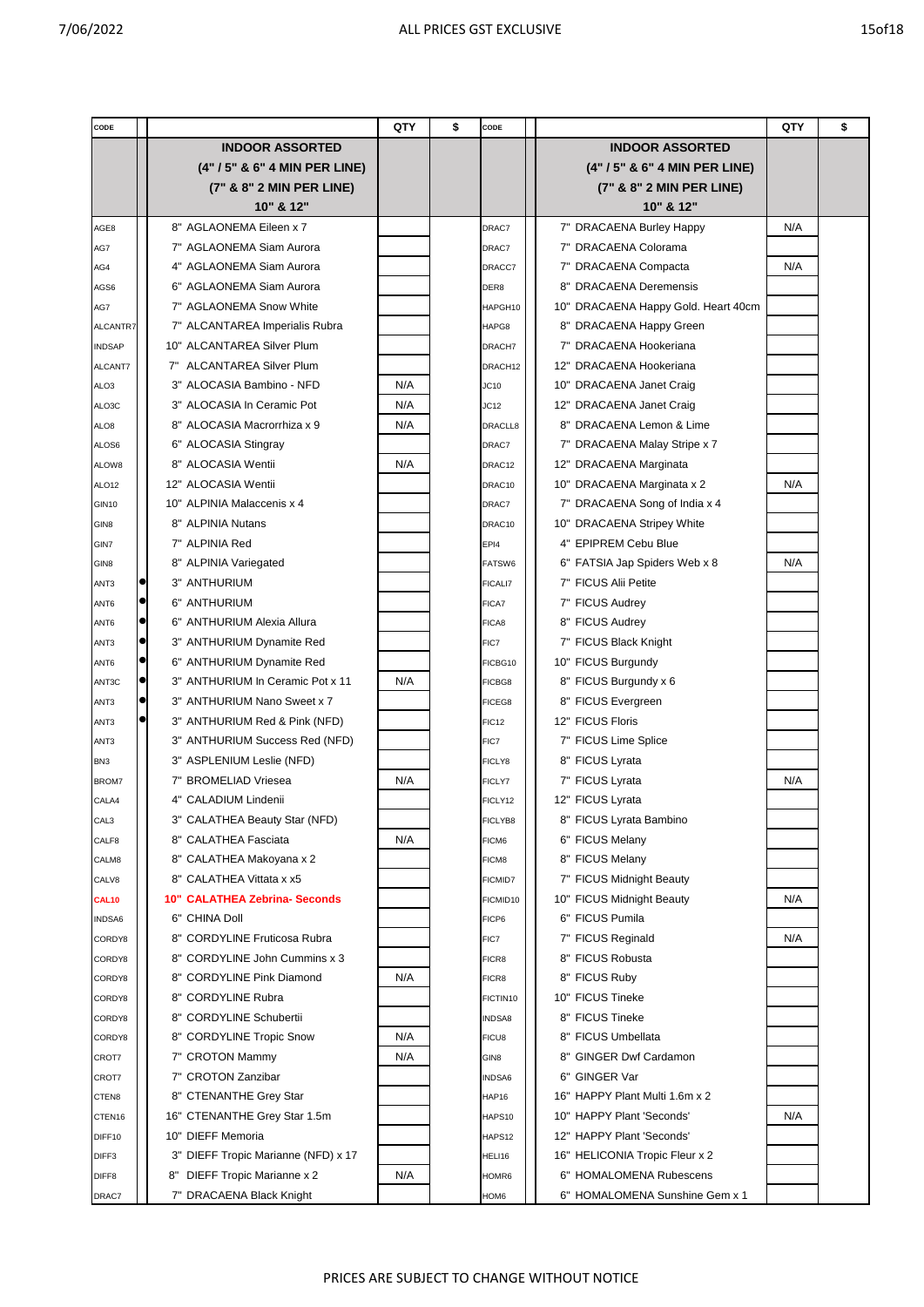|                  | <b>INDOOR ASSORTED</b>                               |     |                   | <b>INDOOR ASSORTED</b>                             |     |  |
|------------------|------------------------------------------------------|-----|-------------------|----------------------------------------------------|-----|--|
|                  | (4" / 5" & 6" 4 MIN PER LINE)                        |     |                   | (4"/5" & 6" 4 MIN PER LINE)                        |     |  |
|                  | (7" & 8" 2 MIN PER LINE)                             |     |                   | (7" & 8" 2 MIN PER LINE)                           |     |  |
|                  | 10" & 12"                                            |     |                   | 10" & 12"                                          |     |  |
| HOYA6            | 6" HOYA Cranosa Red                                  |     | ZANR7             | 7" ZAMIOCULCAS Raven                               |     |  |
| HOYA5            | 5" HOYA Silver x 3                                   |     | ZANR6             | ZAMIOCULCAS Raven in Ceramic Pot x 13<br>6"        |     |  |
| IRES6            | 6" IRESINE Blazin Rose x 16                          |     | ZAN <sub>6</sub>  | ZANZIBAR Gem<br>6"                                 |     |  |
| MONS6            | 6" MONSTERA Adansonii                                | N/A | ZAN7              | 7" ZANZIBAR Gem                                    |     |  |
| <b>MONS7TOT</b>  | 7" MONSTERA Adansonii Totem                          | N/A | ZAN6CM            | 6CM ZANZIBAR Gem - Min 10                          |     |  |
| MONS7            | 7" MONSTERA Deliciosa                                |     | ZAN <sub>12</sub> | 12" ZANZIBAR GEM x 2                               |     |  |
| MONS8TOT         | 8" MONSTERA Swiss Cheese Totem                       |     |                   |                                                    |     |  |
| ORCH5CM          | 5CM ORCHID Display Pack                              |     |                   |                                                    |     |  |
| PEPER4           | 4" PEPEROMIA Black                                   | N/A |                   |                                                    |     |  |
| PEPER6           | 6" PEPEROMIA Clusifolia Jelly                        |     |                   |                                                    |     |  |
| PEPERJ8          | 8" PEPEROMIA Obtusifelia Jade x 1                    |     |                   |                                                    |     |  |
| PEPERW5          | 5" PEPEROMIA Red Watermelon x 7                      |     |                   |                                                    |     |  |
| PHILOBN8         | 8" PHILO Birkin                                      | N/A |                   |                                                    |     |  |
| PHILO6           | 6" PHILO Brasil                                      |     |                   | <b>SANSEVIERIA</b>                                 |     |  |
| <b>INDSA7</b>    | 7" PHILO Brasil                                      |     | SANE              | SANSEVERIA Cylindrica Ceramic Pot x 3              |     |  |
| PHILOBT8         | 8" PHILO Brasil Totem x 3                            |     | SANT <sub>8</sub> | 8" SANSEVIERA Tri Laurentii                        |     |  |
| PHILO6           | 6" PHILO Cordatum                                    |     | SAN7              | 7" SANSEVIERIA Black Sword                         |     |  |
| PHILOG3          | 3" PHILO Golden (NFD)                                |     | SANHJ7            | 7" SANSEVIERIA Hahnii Jade                         |     |  |
| PHILOIR8         | 8" PHILO Imperial Red                                |     | SAN <sub>8</sub>  | SANSEVIERIA Robusta<br>8"                          |     |  |
| PHILO7           | 7" PHILO Imperial Red                                |     | SANS8             | 8" SANSEVIERIA Superba                             |     |  |
| PHILO7           | 7" PHILO Little Phil                                 |     |                   |                                                    |     |  |
| PHILO8T          | 8" PHILO Minima Totem                                | N/A |                   |                                                    |     |  |
|                  | 6" PHILO Rojo Congo                                  |     |                   |                                                    |     |  |
| PHILO6<br>PHILO7 | 7" PHILO Rojo Congo                                  |     |                   | STRELITZIA (6" 4 MIN PER LINE - 8" 2 MIN PER LINE) |     |  |
| PHILOS8          | 8" PHILO S. Sword Totem                              | N/A | STRELN16          | 16" STRELITZIA Nicolai 1.8 - 2m                    |     |  |
| PHILOSC4         | 4" PHILO Silver Cloud                                |     | STRELN12          | 12" STRELITZIA Nicolai X 1                         | N/A |  |
| PHILOS10         | 10 PHILO Silver Sword Totem x 3                      |     | STRELR10          | 10" STRELITZIA Reginae                             |     |  |
| PHILOSR3         | 3" PHILO Sun Red (NFD)                               |     | STRELR8           | 8" STRELITZIA Reginae                              |     |  |
|                  | 8" PHILO Xanadu                                      |     |                   |                                                    |     |  |
| XAN8             | 5" PILEA Bathroom Bubbles x 6                        |     |                   |                                                    |     |  |
| PILEABB5         | 5" PILEA Peperomioides x 3                           |     |                   |                                                    |     |  |
| PILEAP5          |                                                      |     |                   |                                                    |     |  |
| ELK3             | 3" PLATYCERUM (Elkhorn)                              |     |                   |                                                    |     |  |
| POTH8TOT         | 8" POTHOS Totem                                      |     |                   |                                                    |     |  |
| UMB8             | 8" SCHEFFLERA Alpine Junior                          |     |                   |                                                    |     |  |
| UMB8             | 8" SCHEFFLERA Amate                                  |     |                   |                                                    |     |  |
| INDSA6           | 6" SCHEFFLERA Arboricola<br>7" SCHEFFLERA Arboricola |     |                   |                                                    |     |  |
| <b>INDSA7</b>    |                                                      |     |                   |                                                    |     |  |
| SCHIS5           | 5" SCHISMATOGLOTTIS Spotty                           |     |                   |                                                    |     |  |
| SCIN6            | 6" SCINDAPSUS Silver Satin                           |     |                   |                                                    |     |  |
| SPATH3           | 3" SPATH (NFD)                                       |     |                   |                                                    |     |  |
| SPATHB3          | 3" SPATH Bianca (NFD) x 15                           |     |                   |                                                    |     |  |
| SPATHSE7         | 7" SPATH Little Sensation                            | N/A |                   |                                                    |     |  |
| SPATH12          | 12" SPATH Maracay                                    |     |                   |                                                    |     |  |
| SPATH3           | 3" SPATH Platinum Mist                               |     |                   |                                                    |     |  |
| SPATHSE7         | 7" SPATH Sensation                                   |     |                   |                                                    |     |  |
| SPATHSE8         | 8" SPATH Sensation                                   |     |                   |                                                    |     |  |
| SPATHSEV6        | 6" SPATH Sensation Var                               | N/A |                   |                                                    |     |  |
| SPATH3           | 3" SPATH Sweet Rocco (NFD) x 5                       |     |                   |                                                    |     |  |
| SPATHSR8         | 8" SPATH Sweet Romano ** SPECIAL**                   |     |                   |                                                    |     |  |
| SYNF6            | 6" SYNGONIUM Fantasy                                 |     |                   |                                                    |     |  |
| ZAN3             | 3" ZAMIOCULCAS Dark Zamicro in Pot                   |     |                   |                                                    |     |  |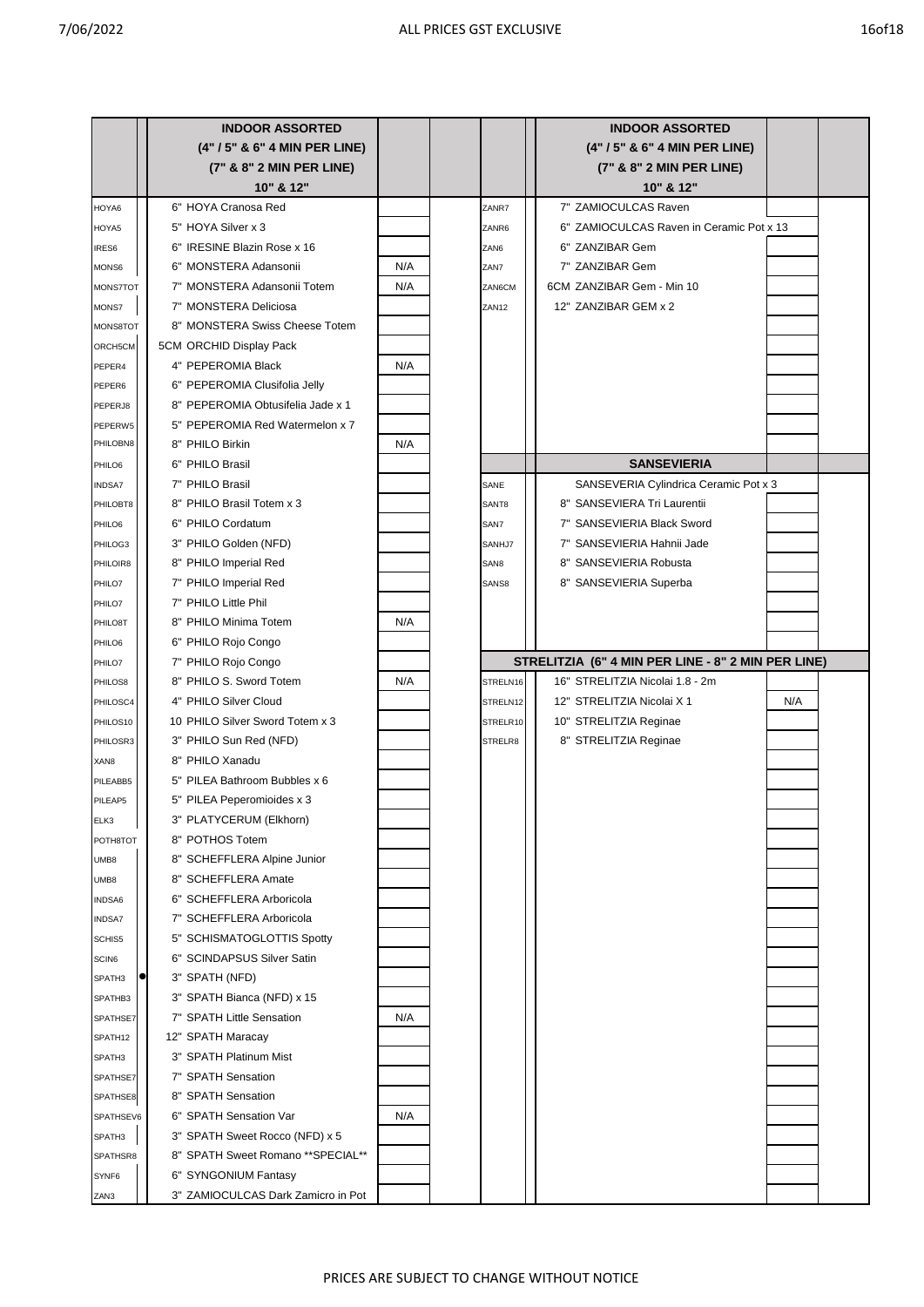|  | ۰. | ı | ۰. |
|--|----|---|----|
|  |    |   |    |

| CODE              |                                     |     | QTY<br>\$<br>CODE |                  | QTY                                  | \$ |
|-------------------|-------------------------------------|-----|-------------------|------------------|--------------------------------------|----|
|                   | <b>FERNS</b>                        |     |                   |                  | 4" SUCCULENTS (MIN 4 PER LINE)       |    |
|                   | (5" & 6" 4 MIN PER LINE)            |     |                   | SUC4             | 4" ALOE Christmas Carol              |    |
|                   | (7" & 8" 2 MIN PER LINE)            |     |                   | CHAIN4           | 4" CERO Chain Of Hearts              |    |
|                   | 10" & 12"                           |     |                   | CHAINV4          | 4" CERO Chain Of Hearts Var          |    |
| BN <sub>8</sub>   | 8" ASPLEN Bird's Nest Fern          |     |                   | SUC4             | 4" CRASSULA Campfire                 |    |
| BN <sub>6</sub>   | 6" ASPLEN Bird's Nest Leslie        |     |                   | SUC4             | 4" CRASSULA Purple Dragon            |    |
| BN7               | 7" ASPLEN Crissie                   |     |                   | SUC4M            | 4" ECHEVERIA Berkley                 |    |
| FERN4             | 4" BLECHNUM Brasiliense Red         |     |                   | SUC4M            | 4" ECHEVERIA Blue Bird x 1           |    |
| FSL8              | 8" BLECHNUM Silver Lady Fern        |     |                   | SUC4             | 4" ECHEVERIA Chocolate               |    |
| FSL6              | 6" BLECHNUM Silverlady Fern         |     |                   | SUC4M            | 4" ECHEVERIA Dicks Pink x 4          |    |
| <b>INDSA8</b>     | 8" BLECHNUM Volcano                 |     |                   | SUC4M            | 4" ECHEVERIA Dyckia Brittle Star x 3 |    |
| FERN <sub>5</sub> | 5" BUTTON Fern                      |     |                   | SUC4M            | 4" ECHEVERIA Dyckia Burgundy Ice     |    |
| FERN <sub>5</sub> | 5" CHINESE Plum Fern                |     |                   | SUC4M            | 4" ECHEVERIA Longissima x 2          |    |
| CYA12             | 12" CYATHEA Cooperi                 |     |                   | SUC4             | 4" ECHEVERIA Morning Beauty          |    |
| CYA10             | 10" CYATHEA Cooperi Tree Fern       | N/A |                   | SUC4             | 4" ECHEVERIA Perle Von Nuren         |    |
| FERN <sub>5</sub> | 5" HEN & CHICKEN Fern               |     |                   | SUC4M            | 4" ECHEVERIA Shaviana Hime x 3       |    |
| FERN <sub>5</sub> | 5" HOLLY Fern x 10                  |     |                   | SUC4M            | 4" ECHEVERIA Vincent Catto x 6       |    |
| FERN <sub>5</sub> | 5" MAIDEN Hair Fern                 |     |                   | EUPH10CM         | 4" EUPHORBIA Siam Hybrid             |    |
| FERN7             | 7" MAIDEN Hair Fern                 |     |                   | SUC4M            | 4" GRAPETOVIA Pk Ruby x 10           |    |
| FERN7             | 7" MALE Fern                        | N/A |                   | SUC4             | 4" PEPEROMIA Jade Necklace           |    |
| <b>INDSA7</b>     | 7" MICROSORUM Kangaroo              |     |                   | SUC4             | 4" PEPEROMIA Scandens                |    |
| FERN <sub>5</sub> | 5" NEPHRO Boston Blue Bell          |     |                   | SUC4             | 4" PORTULACA Jade Var.               |    |
| FERN <sub>5</sub> | 5" NZ Maiden Hair Fern              |     |                   | SUC4             | 4" SEDUM Donkey Tails                |    |
| FERN7             | 7" NZ Maiden Hair Fern              |     |                   | SUC4             | 4" SEDUM Jelly Beams                 |    |
| FERN5             | 5" PACIFIC Maiden Hair Fern         |     |                   | SUC4             | 4" SEDUM Little Gem                  |    |
| FERN7             | 7" PACIFIC Maiden Hair Fern         |     |                   | SUC4             | 4" SENECIO String of Beans           |    |
| FERN5             | 5" PALLEAE Sickle Fern              |     |                   | SUC4             | 4" SENECIO String of Dolphins        |    |
| PHL7              | 7" PHLEB Blue Star x 4              |     |                   | SUC4             | 4" SENECIO String of Pearls Var      |    |
| FND6              | 6" PHLEB Nicolas Diamond            |     |                   | SUC4M            | 4" SUCCULENTS Assorted               |    |
| ELK3              | 3" PLATYCERIUM Elkhorn              |     |                   |                  |                                      |    |
| ELK10             | 10" PLATYCERIUM Elkhorn N/lands x 1 |     |                   |                  |                                      |    |
| ELK7              | 7" PLATYCERIUM Netherlands          |     |                   |                  |                                      |    |
| PTER10            | 10" PTERIS Mayii                    |     |                   |                  |                                      |    |
| FERN5             | 5" RASPBERRY Fern                   |     |                   |                  | 5" SUCCULENTS (MIN 4 PER LINE)       |    |
| FERN5             | 5" RUMO Leather Fern                |     |                   | SUC <sub>5</sub> | 5" AGAVE Medan                       |    |
| FERN7             | 7" SWORD Fern                       |     |                   | SUC <sub>5</sub> | 5" AGAVE Silver Triangle             |    |
|                   |                                     |     |                   | SUC <sub>5</sub> | 5" ALOE Asstd                        |    |
|                   |                                     |     |                   | SUC <sub>5</sub> | 5" ALOE Cosmo                        |    |
|                   |                                     |     |                   | SUC5             | 5" ALOE Pilcatis - Fan Aloe x 1      |    |
|                   |                                     |     |                   | SUC <sub>5</sub> | 5" ECHEVERIA Asstd                   |    |
|                   |                                     |     |                   | SUC5             | 5" ECHEVERIA Blue Metal x 10         |    |
|                   | <b>SUCCULENT (MIN 4 PER LINE)</b>   |     |                   | SUC <sub>5</sub> | 5" ECHEVERIA Emerald Ripple          |    |
|                   | 7CM (20 PER TRAY)                   |     |                   | SUC5             | 5" ECHEVERIA Green Smile x 2         |    |
| SUC7CM            | 7CM ECHEVERIA Mix Tray              |     |                   | SUC <sub>5</sub> | 5" ECHEVERIA Pinwheel Revolution x 9 |    |
| SUC7CM            | 7CM ECHEVERIA/SUCCULENT Mix Tray    |     |                   | SUC <sub>5</sub> | 5" ECHEVERIA Sentosa x 4             |    |
| <b>SUC7CM</b>     | 7CM SUCCULENT Mix Tray              |     |                   | SUC <sub>5</sub> | 5" ECHEVERIA Zaragoza                |    |
|                   |                                     |     |                   | SUC5             | 5" SUCCULENT Asstd                   |    |
|                   |                                     |     |                   |                  |                                      |    |
|                   |                                     |     |                   |                  |                                      |    |
|                   |                                     |     |                   |                  |                                      |    |
|                   |                                     |     |                   |                  |                                      |    |
|                   |                                     |     |                   |                  |                                      |    |
|                   |                                     |     |                   |                  |                                      |    |
|                   |                                     |     |                   |                  |                                      |    |